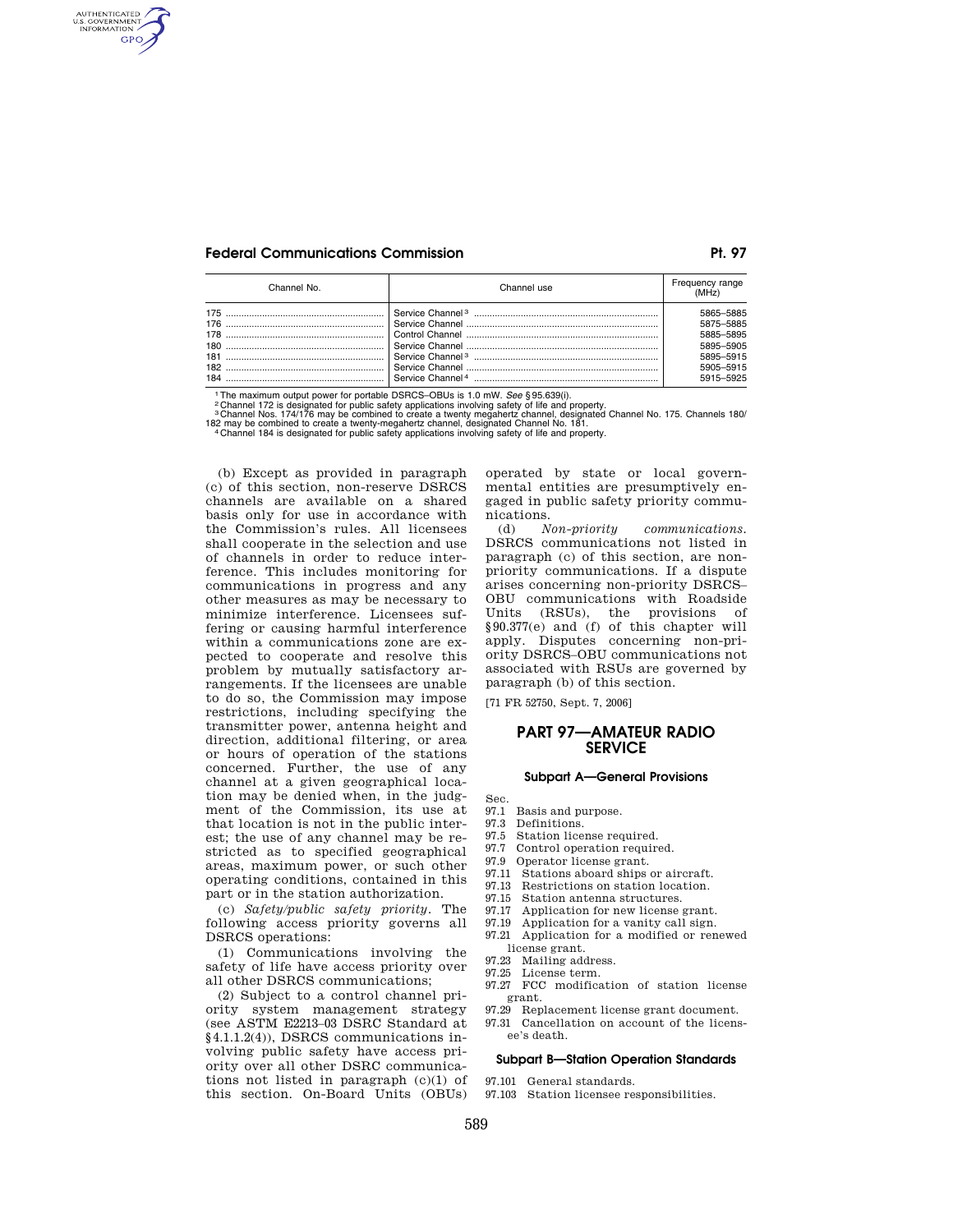- 97.105 Control operator duties.
- 97.107 Reciprocal operating authority.<br>97.109 Station control
- 97.109 Station control.<br>97.111 Authorized trans
- Authorized transmissions.
- 97.113 Prohibited transmissions.<br>97.115 Third party communication
- Third party communications.
- 97.117 International communications.
- 97.119 Station identification.
- 97.121 Restricted operation.

## **Subpart C—Special Operations**

- 97.201 Auxiliary station.
- 97.203 Beacon station.
- 97.205 Repeater station.<br>97.207 Space station
- Space station.
- 97.209 Earth station.
- 97.211 Space telecommand station.
- 97.213 Telecommand of an amateur station. 97.215 Telecommand of model craft.
- 97.217 Telemetry.
- 97.219 Message forwarding system.
- 97.221 Automatically controlled digital station.

#### **Subpart D—Technical Standards**

- 97.301 Authorized frequency bands.
- 97.303 Frequency sharing requirements.
- 97.305 Authorized emission types.<br>97.307 Emission standards
- 97.307 Emission standards
- 97.309 RTTY and data emission codes.
- 97.311 SS emission types.
- 97.313 Transmitter power standards.
- 97.315 Certification of external RF power amplifiers. 97.317 Standards for certification of exter-
- nal RF power amplifiers.

### **Subpart E—Providing Emergency Communications**

- 97.401 Operation during a disaster.
- 97.403 Safety of life and protection of property.
- 
- 97.405 Station in distress. 97.407 Radio amateur civil emergency service.

# **Subpart F—Qualifying Examination Systems**

97.501 Qualifying for an amateur operator license.

- 97.503 Element standards.
- 97.505 Element credit.
- 97.507 Preparing an examination.
- 97.509 Administering VE requirements.
- 97.511 Examinee conduct.
- 97.513 VE session manager requirements.
- 97.515–97.517 [Reserved]
- 97.519 Coordinating examination sessions. 97.521 VEC qualifications.
- 
- 97.523 Question pools.
- 97.525 Accrediting VEs.
- 97.527 Reimbursement for expenses.
- APPENDIX 1 TO PART 97—PLACES WHERE THE AMATEUR SERVICE IS REGULATED BY THE **FCC**

# **§ 97.1 47 CFR Ch. I (10–1–11 Edition)**

# APPENDIX 2 TO PART 97—VEC REGIONS

AUTHORITY: 48 Stat. 1066, 1082, as amended; 47 U.S.C. 154, 303. Interpret or apply 48 Stat. 1064–1068, 1081–1105, as amended; 47 U.S.C. 151–155, 301–609, unless otherwise noted.

SOURCE: 54 FR 25857, June 20, 1989, unless otherwise noted.

EDITORIAL NOTE: Nomenclature changes to part 97 appear at 63 FR 54077, Oct. 8, 1998.

## **Subpart A—General Provisions**

## **§ 97.1 Basis and purpose.**

The rules and regulations in this part are designed to provide an amateur radio service having a fundamental purpose as expressed in the following principles:

(a) Recognition and enhancement of the value of the amateur service to the public as a voluntary noncommercial communication service, particularly with respect to providing emergency communications.

(b) Continuation and extension of the amateur's proven ability to contribute to the advancement of the radio art.

(c) Encouragement and improvement of the amateur service through rules which provide for advancing skills in both the communication and technical phases of the art.

(d) Expansion of the existing reservoir within the amateur radio service of trained operators, technicians, and electronics experts.

(e) Continuation and extension of the amateur's unique ability to enhance international goodwill.

# **§ 97.3 Definitions.**

(a) The definitions of terms used in part 97 are:

(1) *Amateur operator.* A person named in an amateur operator/primary license station grant on the ULS consolidated licensee database to be the control operator of an amateur station.

(2) *Amateur radio services.* The amateur service, the amateur-satellite service and the radio amateur civil emergency service.<br>(4) *Amateur* 

(4) *Amateur service.* A radiocommunication service for the purpose of self-training, intercommunication and technical investigations carried out by amateurs, that is, duly authorized persons interested in radio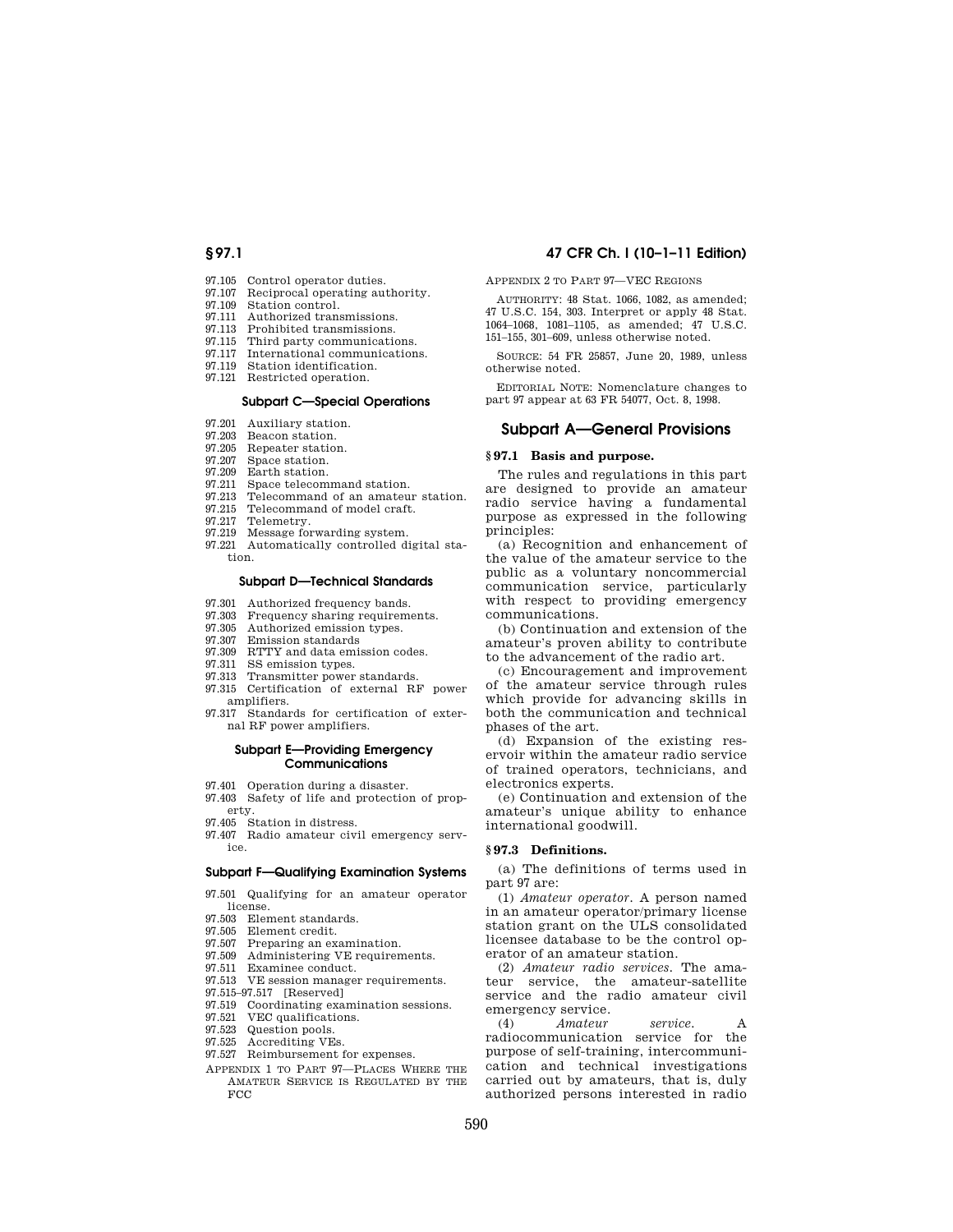technique solely with a personal aim and without pecuniary interest.

(5) *Amateur station.* A station in an amateur radio service consisting of the apparatus necessary for carrying on radiocommunications.

(6) *Automatic control.* The use of devices and procedures for control of a station when it is transmitting so that compliance with the FCC Rules is achieved without the control operator being present at a control point.

(7) *Auxiliary station.* An amateur station, other than in a message forwarding system, that is transmitting communications point-to-point within a system of cooperating amateur stations.

(8) *Bandwidth.* The width of a frequency band outside of which the mean power of the transmitted signal is attenuated at least 26 dB below the mean power of the transmitted signal within the band.

(9) *Beacon.* An amateur station transmitting communications for the purposes of observation of propagation and reception or other related experimental activities.

(10) *Broadcasting.* Transmissions intended for reception by the general public, either direct or relayed.

(11) *Call sign system.* The method used to select a call sign for amateur station over-the-air identification purposes. The call sign systems are:

(i) *Sequential call sign system.* The call sign is selected by the FCC from an alphabetized list corresponding to the geographic region of the licensee's mailing address and operator class. The call sign is shown on the license. The FCC will issue public announcements detailing the procedures of the sequential call sign system.

(ii) *Vanity call sign system.* The call sign is selected by the FCC from a list of call signs requested by the licensee. The call sign is shown on the license. The FCC will issue public announcements detailing the procedures of the vanity call sign system.

(iii) *Special event call sign system.* The call sign is selected by the station licensee from a list of call signs shown on a common data base coordinated, maintained and disseminated by the amateur station special event call sign data base coordinators. The call sign must have the single letter prefix K, N or W, followed by a single numeral 0 through 9, followed by a single letter A through W or Y or Z (for example K1A). The special event call sign is substituted for the call sign shown on the station license grant while the station is transmitting. The FCC will issue public announcements detailing the procedures of the special event call sign system.

(12) *CEPT radio amateur license.* A license issued by a country belonging to the European Conference of Postal and Telecommunications Administrations (CEPT) that has adopted Recommendation T/R 61–01 (Nice 1985, Paris 1992, Nicosia 2003).

(13) *Control operator.* An amateur operator designated by the licensee of a station to be responsible for the transmissions from that station to assure compliance with the FCC Rules.

(14) *Control point.* The location at which the control operator function is performed.

(15) *CSCE.* Certificate of successful completion of an examination.

(16) *Earth station.* An amateur station located on, or within 50 km of, the Earth's surface intended for communications with space stations or with other Earth stations by means of one or more other objects in space.

(17) [Reserved]

(18) *External RF power amplifier.* A device capable of increasing power output when used in conjunction with, but not an integral part of, a transmitter.

(19) [Reserved]

(20) *FAA.* Federal Aviation Administration.

(21) *FCC.* Federal Communications Commission.

(22) *Frequency coordinator.* An entity, recognized in a local or regional area by amateur operators whose stations are eligible to be auxiliary or repeater stations, that recommends transmit/receive channels and associated operating and technical parameters for such stations in order to avoid or minimize potential interference.

(23) *Harmful interference.* Interference which endangers the functioning of a radionavigation service or of other safety services or seriously degrades, obstructs or repeatedly interrupts a radiocommunication service operating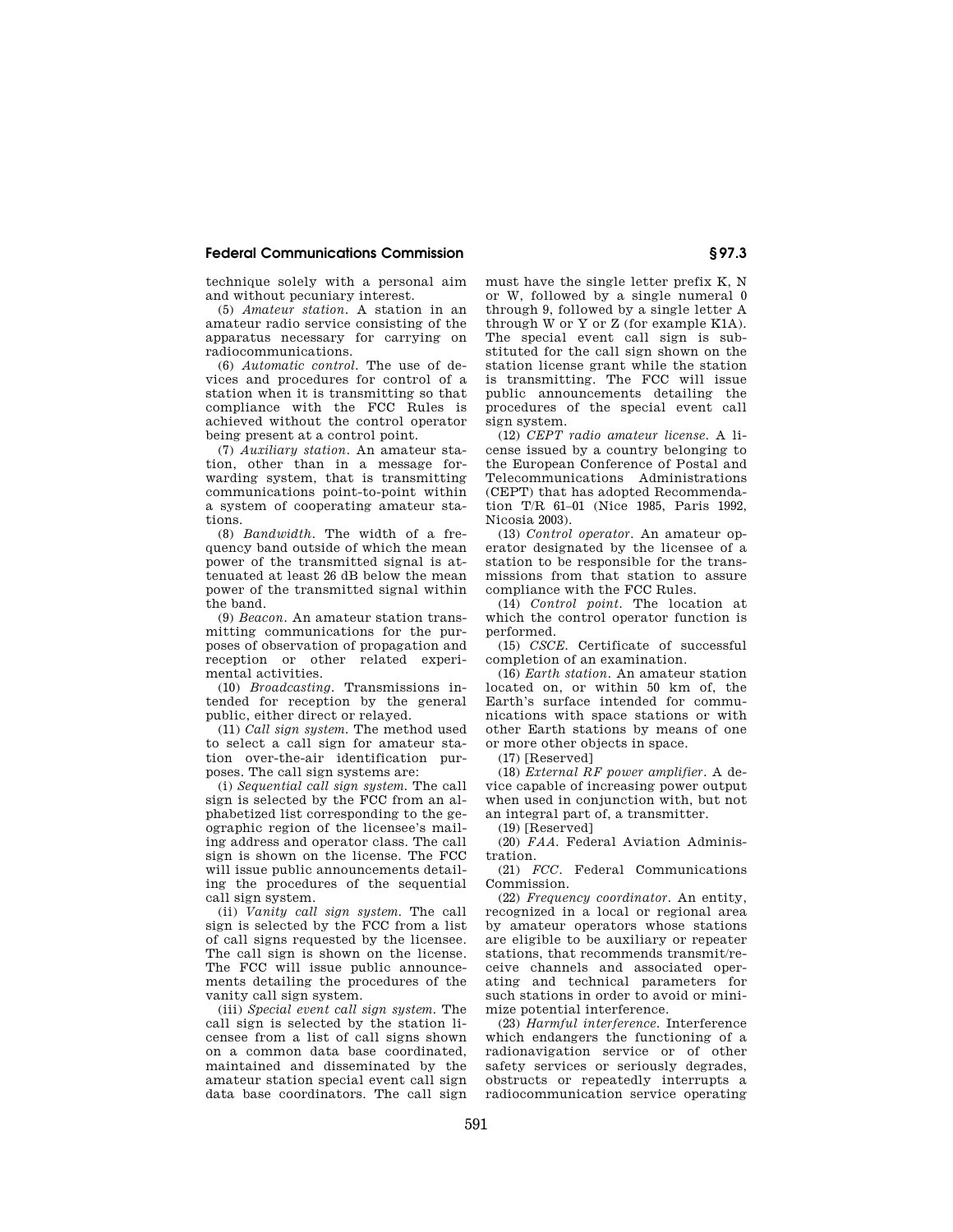in accordance with the Radio Regulations.

(24) *IARP (International Amateur Radio Permit).* A document issued pursuant to the terms of the Inter-American Convention on an International Amateur Radio Permit by a country signatory to that Convention, other than the United States. Montrouis, Haiti. AG/doc.3216/95.

(25) *Indicator.* Words, letters or numerals appended to and separated from the call sign during the station identification.

(26) *Information bulletin.* A message directed only to amateur operators consisting solely of subject matter of direct interest to the amateur service.

(27) *In-law.* A parent, stepparent, sibling, or step-sibling of a licensee's spouse; the spouse of a licensee's sibling, step-sibling, child, or stepchild; or the spouse of a licensee's spouse's sibling or step-sibling.

(28) *International Morse code.* A dotdash code as defined in ITU–T Recommendation F.1 (March, 1998), Division B, I. Morse code.

(29) *ITU.* International Telecommunication Union.

(30) *Line A.* Begins at Aberdeen, WA, running by great circle arc to the intersection of 48° N, 120° W, thence along parallel 48° N, to the intersection of  $95^\circ$  W, thence by great circle arc through the southernmost point of Duluth, MN, thence by great circle arc to 45° N, 85° W, thence southward along meridian 85° W, to its intersection with parallel 41° N, thence along parallel 41° N, to its intersection with meridian 82° W, thence by great circle arc through the southernmost point of Bangor, ME, thence by great circle arc through the southernmost point of Searsport, ME, at which point it terminates.

(31) *Local control.* The use of a control operator who directly manipulates the operating adjustments in the station to achieve compliance with the FCC Rules.

(32) *Message forwarding system.* A group of amateur stations participating in a voluntary, cooperative, interactive arrangement where communications are sent from the control operator of an originating station to the control operator of one or more destination stations by one or more forwarding stations.

(33) *National Radio Quiet Zone.* The area in Maryland, Virginia and West Virginia Bounded by 39°15′ N on the north, 78°30′ W on the east, 37°30′ N on the south and 80°30′ W on the west.

(34) *Physician.* For the purpose of this part, a person who is licensed to practice in a place where the amateur service is regulated by the FCC, as either a Doctor of Medicine (M.D.) or a Doctor of Osteophathy (D.O.)

(35) *Question pool.* All current examination questions for a designated written examination element.

(36) *Question set.* A series of examination questions on a given examination selected from the question pool.

(37) *Radio Regulations.* The latest ITU *Radio Regulations* to which the United States is a party.

(38) *RACES* (radio amateur civil emergency service). A radio service using amateur stations for civil defense communications during periods of local, regional or national civil emergencies.

(39) *Remote control.* The use of a control operator who indirectly manipulates the operating adjustments in the station through a control link to achieve compliance with the FCC Rules.

(40) *Repeater.* An amateur station that simultaneously retransmits the transmission of another amateur station on a different channel or channels.

(41) *Space station.* An amateur station located more than 50 km above the Earth's surface.

(42) *Space telemetry.* A one-way transmission from a space station of measurements made from the measuring instruments in a spacecraft, including those relating to the functioning of the spacecraft.

(43) *Spurious emission.* An emission, or frequencies outside the necessary bandwidth of a transmission, the level of which may be reduced without affecting the information being transmitted.

(44) *Telecommand.* A one-way transmission to initiate, modify, or terminate functions of a device at a distance.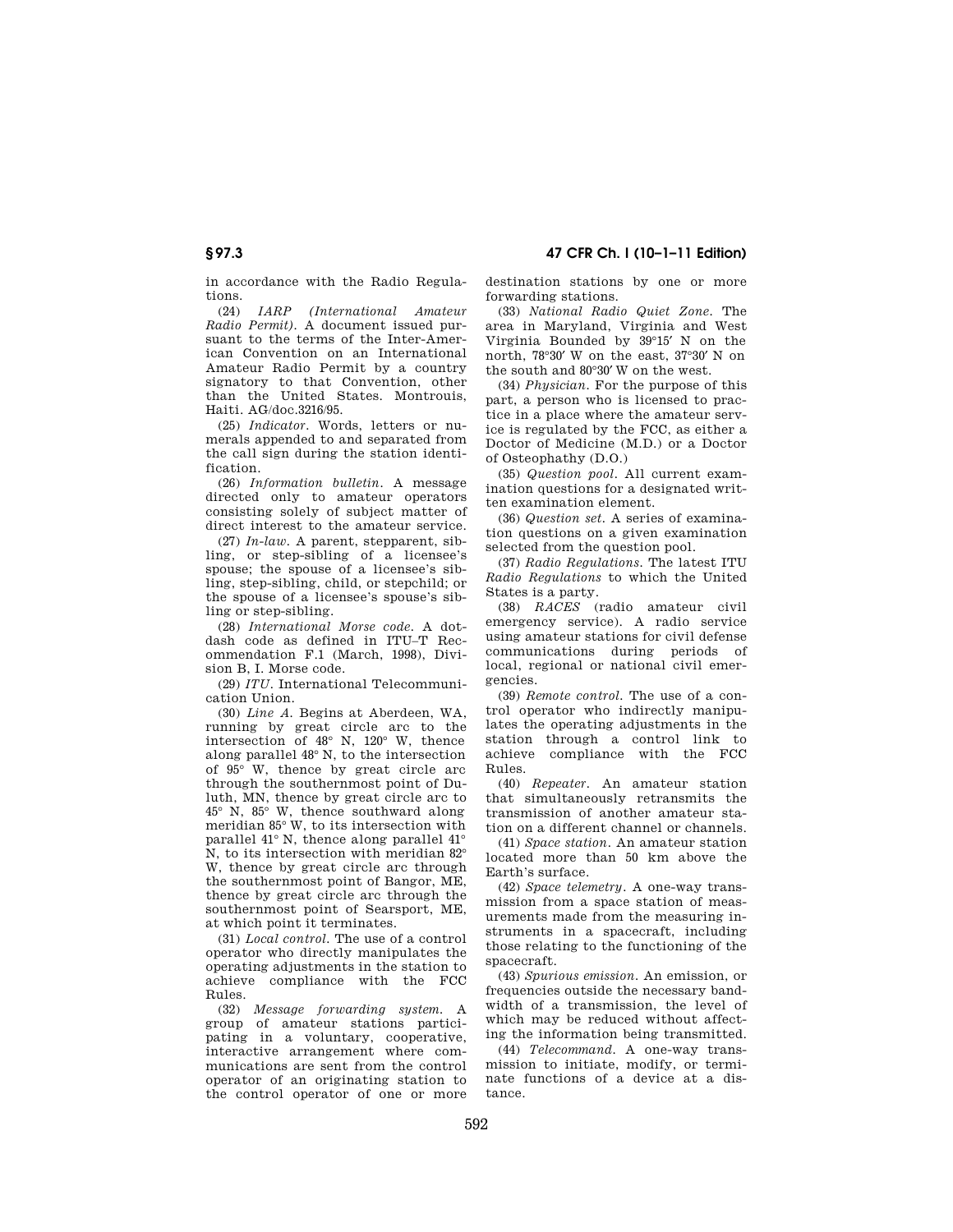(45) *Telecommand station.* An amateur station that transmits communications to initiate, modify or terminate functions of a space station.

(46) *Telemetry.* A one-way transmission of measurements at a distance from the measuring instrument.

(47) *Third party communications.* A message from the control operator (first party) of an amateur station to another amateur station control operator (second party) on behalf of another person (third party).

(48) *ULS (Universal Licensing System).*  The consolidated database, application filing system and processing system for all Wireless Telecommunications Services

(49) *VE.* Volunteer examiner.

(50) *VEC.* Volunteer-examiner coordinator.

(b) The definitions of technical symbols used in this part are:

(1) *EHF* (extremely high frequency). The frequency range 30–300 GHz.

(2) *HF* (high frequency). The frequency range 3–30 MHz.

(3) *Hz.* Hertz.

(4) *m.* Meters.

(5) *MF* (medium frequency). The frequency range 300–3000 kHz.

(6) *PEP* (peak envelope power). The average power supplied to the antenna transmission line by a transmitter during one RF cycle at the crest of the modulation envelope taken under normal operating conditions.

(7) *RF.* Radio frequency.

(8) *SHF* (super-high frequency). The frequency range 3–30 GHz.

(9) *UHF* (ultra-high frequency). The frequency range 300–3000 MHz.

(10) *VHF* (very-high frequency). The frequency range 30–300 MHz.

(11) *W.* Watts.

(c) The following terms are used in this part to indicate emission types. Refer to §2.201 of the FCC Rules, *Emission, modulation and transmission characteristics,* for information on emission type designators.

(1) *CW.* International Morse code telegraphy emissions having designators with A, C, H, J or R as the first symbol; 1 as the second symbol; A or B as the third symbol; and emissions J2A and J2B.

(2) *Data.* Telemetry, telecommand and computer communications emissions having (i) designators with A, C, D, F, G, H, J or R as the first symbol, 1 as the second symbol, and D as the third symbol; (ii) emission J2D; and (iii) emissions A1C, F1C, F2C, J2C, and J3C having an occupied bandwidth of 500 Hz or less when transmitted on an amateur service frequency below 30 MHz. Only a digital code of a type specifically authorized in this part may be transmitted.

(3) *Image.* Facsimile and television emissions having designators with A, C, D, F, G, H, J or R as the first symbol; 1, 2 or 3 as the second symbol;  $\tilde{C}$  or F as the third symbol; and emissions having B as the first symbol; 7, 8 or 9 as the second symbol; W as the third symbol.

(4) *MCW.* Tone-modulated international Morse code telegraphy emissions having designators with A, C, D, F, G, H or R as the first symbol; 2 as the second symbol; A or B as the third symbol.

(5) *Phone.* Speech and other sound emissions having designators with A, C, D, F, G, H, J or R as the first symbol; 1, 2 or 3 as the second symbol; E as the third symbol. Also speech emissions having B as the first symbol; 7, 8 or 9 as the second symbol; E as the third symbol. MCW for the purpose of performing the station identification procedure, or for providing telegraphy practice interspersed with speech. Incidental tones for the purpose of selective calling or alerting or to control the level of a demodulated signal may also be considered phone.

(6) *Pulse.* Emissions having designators with K, L, M, P, Q, V or W as the first symbol; 0, 1, 2, 3, 7, 8, 9 or X as the second symbol; A, B, C, D, E, F, N, W or X as the third symbol.

(7) *RTTY.* Narrow-band direct-printing telegraphy emissions having designators with A, C, D, F, G, H, J or R as the first symbol; 1 as the second symbol; B as the third symbol; and emission J2B. Only a digital code of a type specifically authorized in this part may be transmitted.

(8) *SS.* Spread spectrum emissions using bandwidth-expansion modulation emissions having designators with A, C, D, F, G, H, J or R as the first symbol; X as the second symbol; X as the third symbol.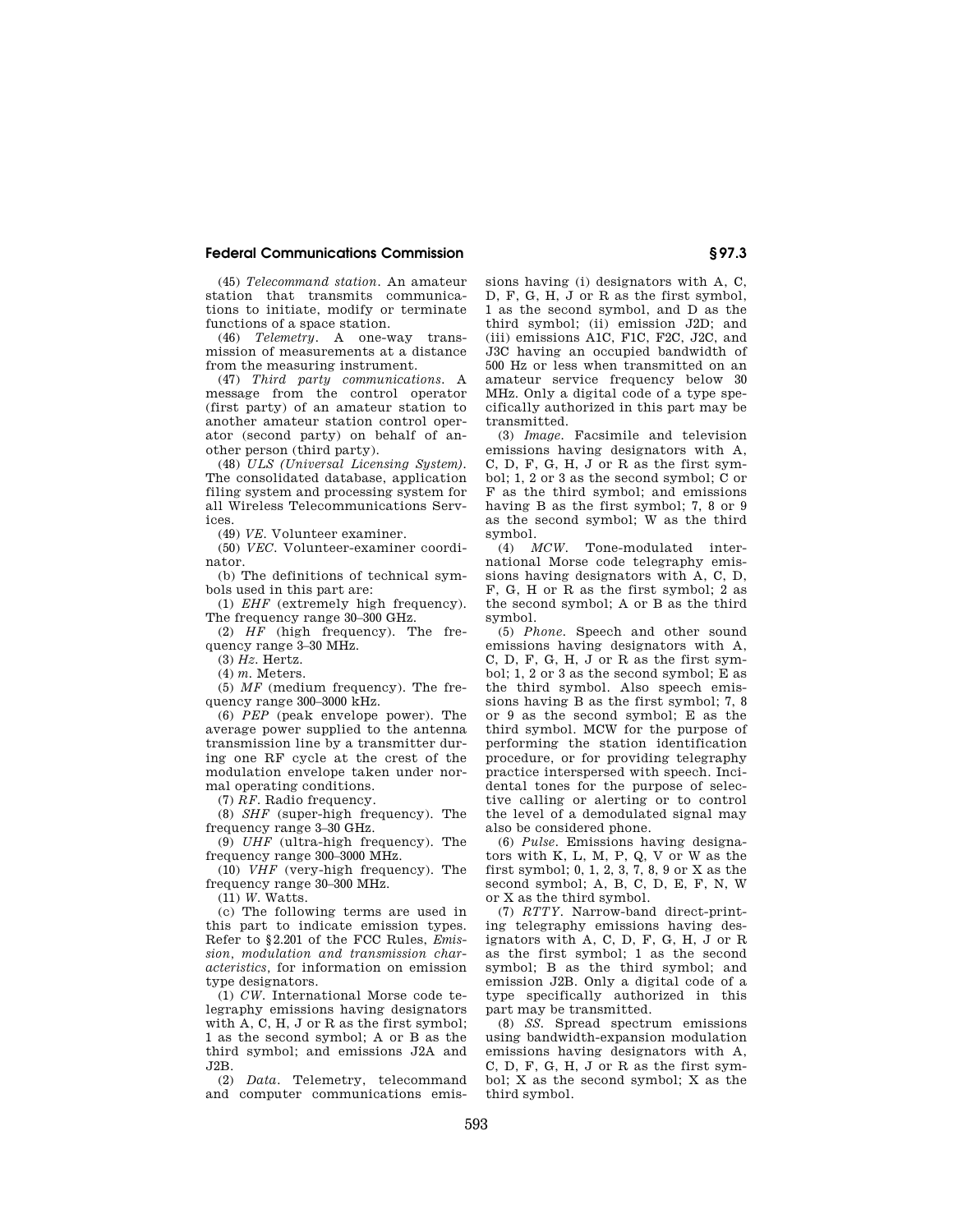**§ 97.5 47 CFR Ch. I (10–1–11 Edition)** 

(9) *Test.* Emissions containing no information having the designators with N as the third symbol. Test does not include pulse emissions with no information or modulation unless pulse emissions are also authorized in the frequency band.

[54 FR 25857, June 20, 1989]

EDITORIAL NOTE: For FEDERAL REGISTER citations affecting §97.3, see the List of CFR Sections Affected, which appears in the Finding Aids section of the printed volume and at www.fdsys.gov.

## **§ 97.5 Station license required.**

(a) The station apparatus must be under the physical control of a person named in an amateur station license grant on the ULS consolidated license database or a person authorized for alien reciprocal operation by §97.107 of this part, before the station may transmit on any amateur service frequency from any place that is:

(1) Within 50 km of the Earth's surface and at a place where the amateur service is regulated by the FCC;

(2) Within 50 km of the Earth's surface and aboard any vessel or craft that is documented or registered in the United States; or

(3) More than 50 km above the Earth's surface aboard any craft that is documented or registered in the United States.

(b) The types of station license grants are:

(1) *An operator/primary station license grant.* One, but only one, operator/primary station license grant may be held by any one person. The primary station license is granted together with the amateur operator license. Except for a representative of a foreign government, any person who qualifies by examination is eligible to apply for an operator/primary station license grant.

(2) *A club station license grant.* A club station license grant may be held only by the person who is the license trustee designated by an officer of the club. The trustee must be a person who holds an operator/primary station license grant. The club must be composed of at least four persons and must have a name, a document of organization, management, and a primary purpose devoted to amateur service activities consistent with this part.

(3) *A military recreation station license grant.* A military recreation station license grant may be held only by the person who is the license custodian designated by the official in charge of the United States military recreational premises where the station is situated. The person must not be a representative of a foreign government. The person need not hold an amateur operator license grant.

(c) The person named in the station license grant or who is authorized for alien reciprocal operation by §97.107 of this part may use, in accordance with the applicable rules of this part, the transmitting apparatus under the physical control of the person at places where the amateur service is regulated by the FCC.

(d) A CEPT radio-amateur license is issued to the person by the country of which the person is a citizen. The person must not:

(1) Be a resident alien or citizen of the United States, regardless of any other citizenship also held;

(2) Hold an FCC-issued amateur operator license nor reciprocal permit for alien amateur licensee;

(3) Be a prior amateur service licensee whose FCC-issued license was revoked, suspended for less than the balance of the license term and the suspension is still in effect, suspended for the balance of the license term and relicensing has not taken place, or surrendered for cancellation following notice of revocation, suspension or monetary forfeiture proceedings; or

(4) Be the subject of a cease and desist order that relates to amateur service operation and which is still in effect.

(e) An IARP is issued to the person by the country of which the person is a citizen. The person must not:

(1) Be a resident alien or citizen of the United States, regardless of any other citizenship also held;

(2) Hold an FCC-issued amateur operator license nor reciprocal permit for alien amateur licensee;

(3) Be a prior amateur service licensee whose FCC-issued license was revoked, suspended for less than the balance of the license term and the suspension is still in effect, suspended for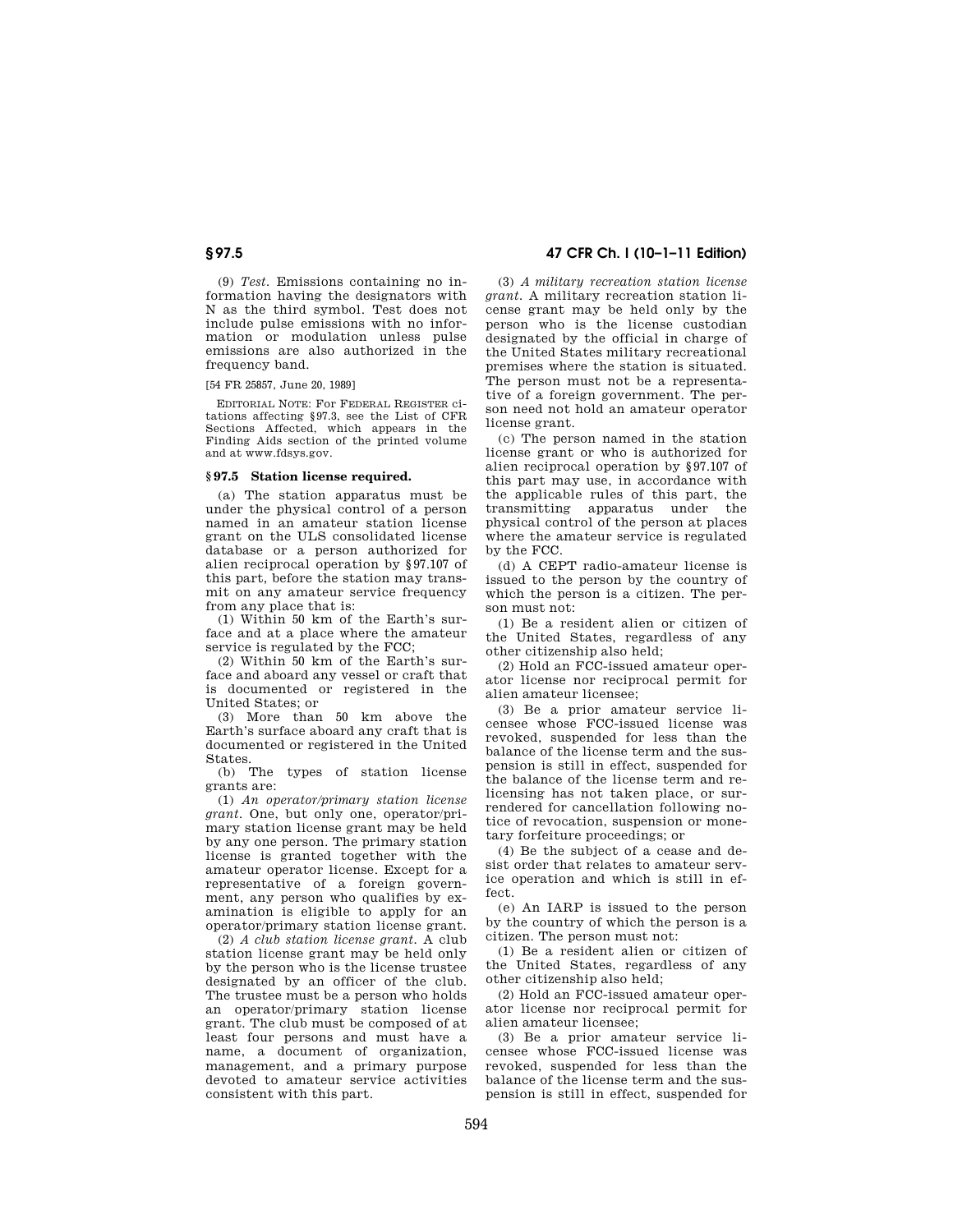the balance of the license term and relicensing has not taken place, or surrendered for cancellation following notice of revocation, suspension or monetary forfeiture proceedings; or

(4) Be the subject of a cease and desist order that relates to amateur service operation and which is still in effect.

[59 FR 54831, Nov. 2, 1994, as amended at 62 FR 17567, Apr. 10, 1997; 63 FR 68977, Dec. 14, 1998; 75 FR 78169, Dec. 15, 2010]

#### **§ 97.7 Control operation required.**

When transmitting, each amateur station must have a control operator. The control operator must be a person:

(a) For whom an amateur operator/ primary station license grant appears on the ULS consolidated licensee database, or

(b) Who is authorized for alien reciprocal operation by §97.107 of this part.

[63 FR 68978, Dec. 14, 1998]

# **§ 97.9 Operator license grant.**

(a) The classes of amateur operator license grants are: Novice, Technician, General, Advanced, and Amateur Extra. The person named in the operator license grant is authorized to be the control operator of an amateur station with the privileges authorized to the operator class specified on the license grant.

(b) The person named in an operator license grant of Novice, Technician, General or Advanced Class, who has properly submitted to the administering VEs a FCC Form 605 document requesting examination for an operator license grant of a higher class, and who holds a CSCE indicating that the person has completed the necessary examinations within the previous 365 days, is authorized to exercise the rights and privileges of the higher operator class until final disposition of the application or until 365 days following the passing of the examination, whichever comes first.

[75 FR 78169, Dec. 15, 2010]

#### **§ 97.11 Stations aboard ships or aircraft.**

(a) The installation and operation of an amateur station on a ship or aircraft must be approved by the master

of the ship or pilot in command of the aircraft.

(b) The station must be separate from and independent of all other radio apparatus installed on the ship or aircraft, except a common antenna may be shared with a voluntary ship radio installation. The station's transmissions must not cause interference to any other apparatus installed on the ship or aircraft.

(c) The station must not constitute a hazard to the safety of life or property. For a station aboard an aircraft, the apparatus shall not be operated while the aircraft is operating under Instrument Flight Rules, as defined by the FAA, unless the station has been found to comply with all applicable FAA Rules.

### **§ 97.13 Restrictions on station location.**

(a) Before placing an amateur station on land of environmental importance or that is significant in American history, architecture or culture, the licensee may be required to take certain actions prescribed by §§1.1305–1.1319 of this chapter.

(b) A station within 1600 m (1 mile) of an FCC monitoring facility must protect that facility from harmful interference. Failure to do so could result in imposition of operating restrictions upon the amateur station by a District Director pursuant to §97.121 of this part. Geographical coordinates of the facilities that require protection are listed in §0.121(c) of this chapter.

(c) Before causing or allowing an amateur station to transmit from any place where the operation of the station could cause human exposure to RF electromagnetic field levels in excess of those allowed under §1.1310 of this chapter, the licensee is required to take certain actions.

(1) The licensee must perform the routine RF environmental evaluation prescribed by §1.1307(b) of this chapter, if the power of the licensee's station exceeds the limits given in the following table: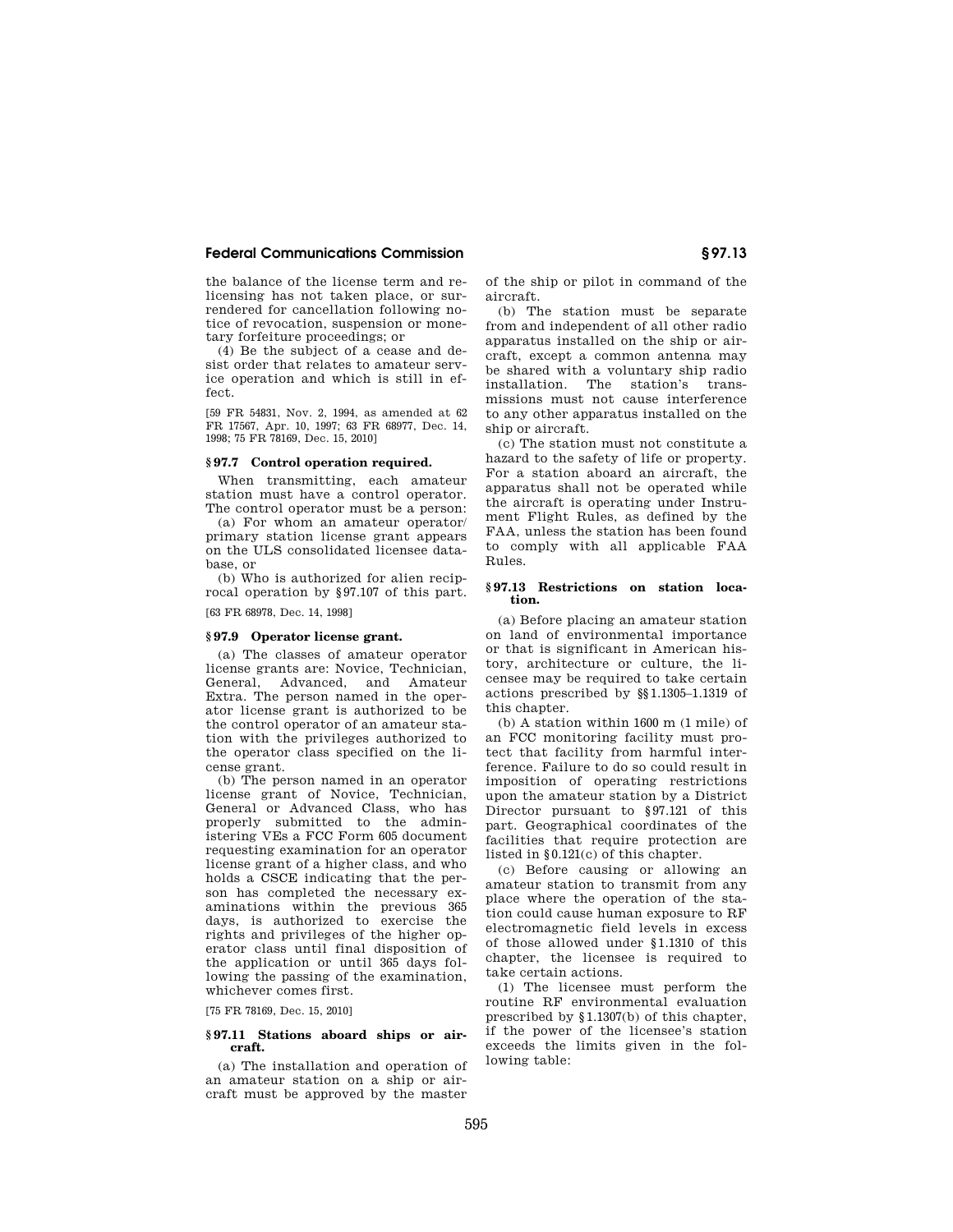| Wavelength band                                                     | Evaluation required if power <sup>1</sup><br>(watts) exceeds                                                                                                                                                                 |  |  |  |  |  |  |
|---------------------------------------------------------------------|------------------------------------------------------------------------------------------------------------------------------------------------------------------------------------------------------------------------------|--|--|--|--|--|--|
| MF                                                                  |                                                                                                                                                                                                                              |  |  |  |  |  |  |
| 160 m                                                               | 500                                                                                                                                                                                                                          |  |  |  |  |  |  |
| НF                                                                  |                                                                                                                                                                                                                              |  |  |  |  |  |  |
| VHF (all bands)                                                     | 500<br>500<br>500<br>425<br>225<br>125<br>100<br>75<br>50<br>50<br>UHF                                                                                                                                                       |  |  |  |  |  |  |
| SHF (all bands)<br>EHF (all bands)<br>Repeater stations (all bands) | 70<br>150<br>200<br>250<br>250<br>250<br>non-building-mounted anten-<br>nas: height above ground<br>level to lowest point of an-<br>tenna <10 $m$ and power<br>>500 W ERP building-<br>mounted antennas: power<br>>500 W ERP |  |  |  |  |  |  |

1Power = PEP input to antenna except, for repeater sta-tions only, power exclusion is based on ERP (effective radi-ated power).

(2) If the routine environmental evaluation indicates that the RF electromagnetic fields could exceed the limits contained in §1.1310 of this chapter in accessible areas, the licensee must take action to prevent human exposure to such RF electromagnetic fields. Further information on evaluating compliance with these limits can be found in the FCC's OET Bulletin Number 65, ''Evaluating Compliance with FCC Guidelines for Human Exposure to Radiofrequency Electromagnetic Fields.''

[54 FR 25857, June 20, 1989, as amended at 55 FR 20398, May 16, 1990; 61 FR 41019, Aug. 7, 1996; 62 FR 47963, Sept. 12, 1997; 62 FR 49557, Sept. 22, 1997; 62 FR 61448, Nov. 18, 1997; 63 FR 68978, Dec. 14, 1998; 65 FR 6549, Feb. 10, 2000]

#### **§ 97.15 Station antenna structures.**

(a) Owners of certain antenna structures more than 60.96 meters (200 feet) above ground level at the site or located near or at a public use airport must notify the Federal Aviation Administration and register with the Commission as required by part 17 of this chapter.

# **§ 97.15 47 CFR Ch. I (10–1–11 Edition)**

(b) Except as otherwise provided herein, a station antenna structure may be erected at heights and dimensions sufficient to accommodate amateur service communications. (State and local regulation of a station antenna structure must not preclude communications. Rather, it must reasonably accommodate such communications and must constitute the minimum practicable regulation to accomplish the state or local authority's legitimate purpose. *See* PRB–1, 101 FCC 2d 952 (1985) for details.)

[64 FR 53242, Oct. 1, 1999]

### **§ 97.17 Application for new license grant.**

(a) Any qualified person is eligible to apply for a new operator/primary station, club station or military recreation station license grant. No new license grant will be issued for a Novice or Advanced Class operator/primary station.

(b) Each application for a new amateur service license grant must be filed with the FCC as follows:

(1) Each candidate for an amateur radio operator license which requires the applicant to pass one or more examination elements must present the administering VEs with all information required by the rules prior to the examination. The VEs may collect all necessary information in any manner of their choosing, including creating their own forms.

(2) For a new club or military recreation station license grant, each applicant must present all information required by the rules to an amateur radio organization having tax-exempt status under section 501(c)(3) of the Internal Revenue Code of 1986 that provides voluntary, uncompensated and unreimbursed services in providing club and military recreation station call signs (''*Club Station Call Sign Administrator*'') who must submit the information to the FCC in an electronic batch file. The Club Station Call Sign Administrator may collect the information required by these rules in any manner of their choosing, including creating their own forms. The Club Station Call Sign Administrator must retain the applicants information for at least 15 months and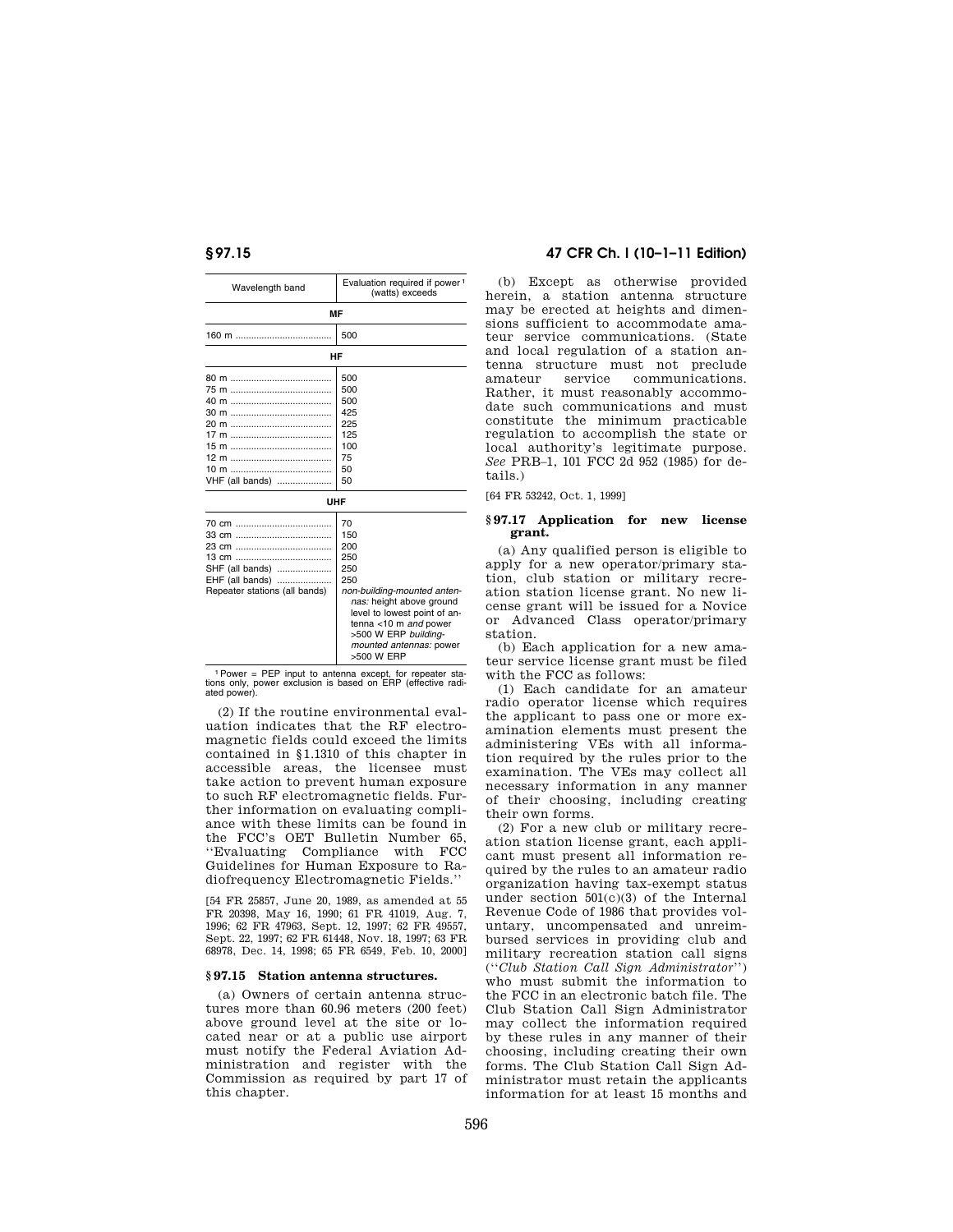make it available to the FCC upon request. The FCC will issue public announcements listing the qualified organizations that have completed a pilot autogrant batch filing project and are authorized to serve as a Club Station Call Sign Administrator.

(c) No person shall obtain or attempt to obtain, or assist another person to obtain or attempt to obtain, an amateur service license grant by fraudulent means.

(d) One unique call sign will be shown on the license grant of each new primary, club and military recreation station. The call sign will be selected by the sequential call sign system. Effective February 14, 2011, no club station license grants will be issued to a licensee who is shown as the license trustee on an existing club station license grant.

[63 FR 68978, Dec. 14, 1998. as amended at 64 FR 53242, Oct. 1, 1999; 65 FR 6549, Feb. 10, 2000; 75 FR 78170, Dec. 15, 2010]

#### **§ 97.19 Application for a vanity call sign.**

(a) The person named in an operator/ primary station license grant or in a club station license grant is eligible to make application for modification of the license grant, or the renewal thereof, to show a call sign selected by the vanity call sign system. Effective February 14, 2011, the person named in a club station license grant that shows on the license a call sign that was selected by a trustee is not eligible for an additional vanity call sign. (The person named in a club station license grant that shows on the license a call sign that was selected by a trustee is eligible for a vanity call sign for his or her operator/primary station license grant on the same basis as any other person who holds an operator/primary station license grant.) Military recreation stations are not eligible for a vanity call sign.

(b) Each application for a modification of an operator/primary or club station license grant, or the renewal thereof, to show a call sign selected by the vanity call sign system must be filed in accordance with §1.913 of this chapter

(c) Unassigned call signs are available to the vanity call sign system with the following exceptions:

(1) A call sign shown on an expired license grant is not available to the vanity call sign system for 2 years following the expiration of the license.

(2) A call sign shown on a surrendered or canceled license grant (except for a license grant that is canceled pursuant to §97.31) is not available to the vanity call sign system for 2 years following the date such action is taken. (The availability of a call sign shown on a license canceled pursuant to §97.31 is governed by paragraph (c)(3) of this section.)

(i) This 2-year period does not apply to any license grant pursuant to paragraph  $(c)(3)(i)$ ,  $(ii)$ , or  $(iii)$  of this section that is surrendered, canceled, revoked, voided, or set aside because the grantee acknowledged or the Commission determined that the grantee was not eligible for the exception. In such a case, the call sign is not available to the vanity call sign system for 30 days following the date such action is taken, or for the period for which the call sign would not have been available to the vanity call sign system pursuant to paragraphs  $(c)(2)$  or  $(3)$  of this section but for the intervening grant to the ineligible applicant, whichever is later.

(ii) An applicant to whose operator/ primary station license grant, or club station license grant for which the applicant is the trustee, the call sign was previously assigned is exempt from the 2-year period set forth in paragraph  $(c)(2)$  of this section.

(3) A call sign shown on a license canceled pursuant to §97.31 of this part is not available to the vanity call sign system for 2 years following the person's death, or for 2 years following the expiration of the license grant, whichever is sooner. If, however, a license is canceled more than 2 years after the licensee's death (or within 30 days before the second anniversary of the licensee's death), the call sign is not available to the vanity call sign system for 30 days following the date such action is taken. The following applicants are exempt from this 2-year period:

(i) An applicant to whose operator/ primary station license grant, or club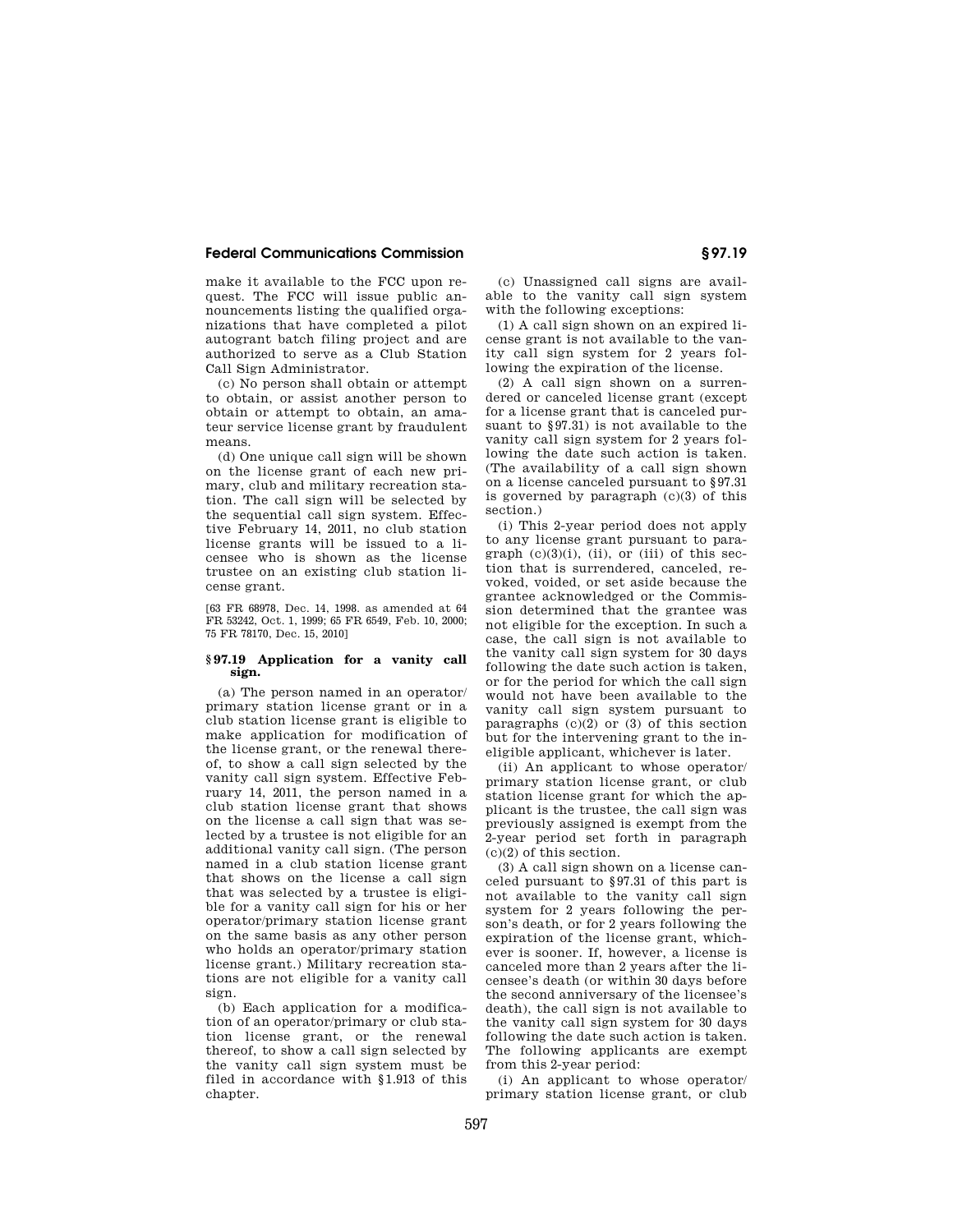station license grant for which the applicant is the trustee, the call sign was previously assigned; or

(ii) An applicant who is the spouse, child, grandchild, stepchild, parent, grandparent, stepparent, brother, sister, stepbrother, stepsister, aunt, uncle, niece, nephew, or in-law of the person now deceased or of any other deceased former holder of the call sign, provided that the vanity call sign requested by the applicant is from the group of call signs corresponding to the same or lower class of operator license held by the applicant as designated in the sequential call sign system; or

(iii) An applicant who is a club station license trustee acting with a written statement of consent signed by either the licensee *ante mortem* but who is now deceased, or by at least one relative as listed in paragraph (c)(3)(ii) of this section, of the person now deceased or of any other deceased former holder of the call sign, provided that the deceased former holder was a member of the club during his or her life.

(d) The vanity call sign requested by an applicant must be selected from the group of call signs corresponding to the same or lower class of operator license held by the applicant as designated in the sequential call sign system.

(1) The applicant must request that the call sign shown on the license grant be vacated and provide a list of up to 25 call signs in order of preference. In the event that the Commission receives more than one application requesting a vanity call sign from an applicant on the same receipt day, the Commission will process only the first such application entered into the Universal Licensing System. Subsequent vanity call sign applications from that applicant with the same receipt date will not be accepted.

(2) The first assignable call sign from the applicant's list will be shown on the license grant. When none of those call signs are assignable, the call sign vacated by the applicant will be shown on the license grant.

(3) Vanity call signs will be selected from those call signs assignable at the time the application is processed by the FCC.

(4) A call sign designated under the sequential call sign system for Alaska,

# **§ 97.21 47 CFR Ch. I (10–1–11 Edition)**

Hawaii, Caribbean Insular Areas, and Pacific Insular areas will be assigned only to a primary or club station whose licensee's mailing address is in the corresponding state, commonwealth, or island. This limitation does not apply to an applicant for the call sign as the spouse, child, grandchild, stepchild, parent, grandparent, stepparent, brother, sister, stepbrother, stepsister, aunt, uncle, niece, nephew, or in-law, of the former holder now deceased.

[60 FR 7460, Feb. 8, 1995, as amended at 60 FR 50123, Sept. 28, 1995; 60 FR 53132, Oct. 12, 1995; 63 FR 68979, Dec. 14, 1998; 71 FR 66461, Nov. 15, 2006; 75 FR 78170, Dec. 15, 2010]

## **§ 97.21 Application for a modified or renewed license grant.**

(a) A person holding a valid amateur station license grant:

(1) Must apply to the FCC for a modification of the license grant as necessary to show the correct mailing address, licensee name, club name, license trustee name, or license custodian name in accordance with §1.913 of this chapter. For a club or military recreation station license grant, the application must be presented in document form to a Club Station Call Sign Administrator who must submit the information thereon to the FCC in an electronic batch file. The Club Station Call Sign Administrator must retain the collected information for at least 15 months and make it available to the FCC upon request. A Club Station Call Sign Administrator shall not file with the Commission any application to modify a club station license grant that was submitted by a person other than the trustee as shown on the license grant, except an application to change the club station license trustee. An application to modify a club station license grant to change the license trustee name must be submitted to a Club Station Call Sign Administrator and must be signed by an officer of the club.

(2) May apply to the FCC for a modification of the operator/primary station license grant to show a higher operator class. Applicants must present the administering VEs with all information required by the rules prior to the examination. The VEs may collect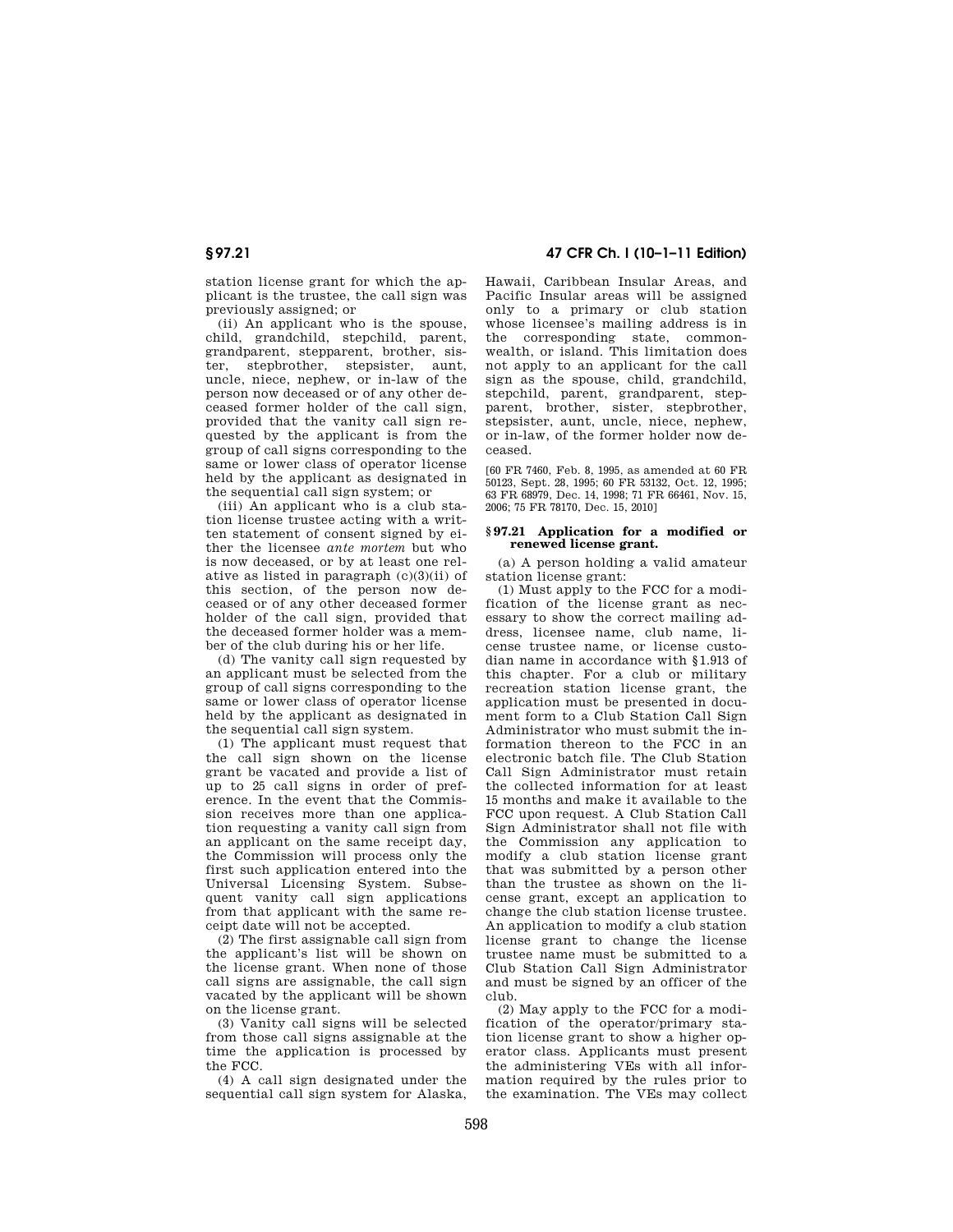all necessary information in any manner of their choosing, including creating their own forms.

(3) May apply to the FCC for renewal of the license grant for another term in accordance with §§1.913 and 1.949 of this chapter. Application for renewal of a Technician Plus Class operator/primary station license will be processed as an application for renewal of a Technician Class operator/primary station license.

(i) For a station license grant showing a call sign obtained through the vanity call sign system, the application must be filed in accordance with §97.19 of this part in order to have the vanity call sign reassigned to the station.

(ii) For a primary station license grant showing a call sign obtained through the sequential call sign system, and for a primary station license grant showing a call sign obtained through the vanity call sign system but whose grantee does not want to have the vanity call sign reassigned to the station, the application must be filed with the FCC in accordance with §1.913 of this chapter. When the application has been received by the FCC on or before the license expiration date, the license operating authority is continued until the final disposition of the application

(iii) For a club station or military recreation station license grant showing a call sign obtained through the sequential call sign system, and for a club station license grant showing a call sign obtained through the vanity call sign system but whose grantee does not want to have the vanity call sign reassigned to the station, the application must be presented in document form to a Club Station Call Sign Administrator who must submit the information thereon to the FCC in an electronic batch file. The replacement call sign will be selected by the sequential call sign system. The Club Station Call Sign Administrator must retain the collected information for at least 15 months and make it available to the FCC upon request.

(b) A person whose amateur station license grant has expired may apply to the FCC for renewal of the license grant for another term during a 2 year filing grace period. The application must be received at the address specified above prior to the end of the grace period. Unless and until the license grant is renewed, no privileges in this part are conferred.

(c) Except as provided in paragraph  $(a)(4)$  of this section, a call sign obtained under the sequential or vanity call sign system will be reassigned to the station upon renewal or modification of a station license.

[63 FR 68979, Dec. 14, 1998, as amended at 64 FR 53242, Oct. 1, 1999; 65 FR 6550, Feb. 10, 2000; 75 FR 78170, Dec. 15, 2010]

#### **§ 97.23 Mailing address.**

Each license grant must show the grantee's correct name and mailing address. The mailing address must be in an area where the amateur service is regulated by the FCC and where the grantee can receive mail delivery by the United States Postal Service. Revocation of the station license or suspension of the operator license may result when correspondence from the FCC is returned as undeliverable because the grantee failed to provide the correct mailing address.

[63 FR 68979, Dec. 14, 1998]

### **§ 97.25 License term.**

An amateur service license is normally granted for a 10-year term.

[63 FR 68979, Dec. 14, 1998]

# **§ 97.27 FCC modification of station license grant.**

(a) The FCC may modify a station license grant, either for a limited time or for the duration of the term thereof, if it determines:

(1) That such action will promote the public interest, convenience, and necessity; or

(2) That such action will promote fuller compliance with the provisions of the Communications Act of 1934, as amended, or of any treaty ratified by the United States.

(b) When the FCC makes such a determination, it will issue an order of modification. The order will not become final until the licensee is notified in writing of the proposed action and the grounds and reasons therefor. The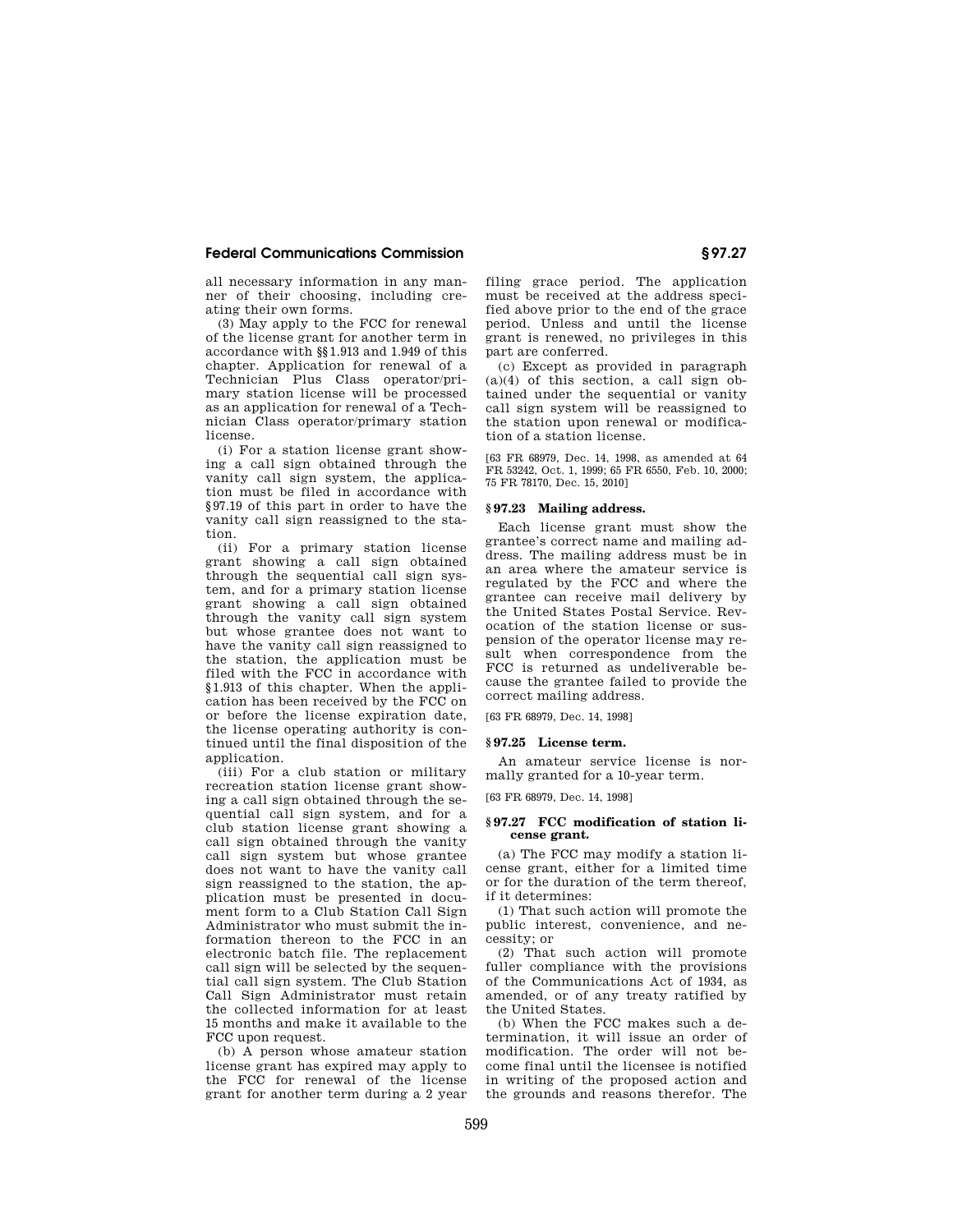licensee will be given reasonable opportunity of no less than 30 days to protest the modification; except that, where safety of life or property is involved, a shorter period of notice may be provided. Any protest by a licensee of an FCC order of modification will be handled in accordance with the provisions of 47 U.S.C. 316.

[59 FR 54833, Nov. 2, 1994, as amended at 63 FR 68979, Dec. 14, 1998]

## **§ 97.29 Replacement license grant document.**

Each grantee whose amateur station license grant document is lost, mutilated or destroyed may apply to the FCC for a replacement in accordance with §1.913 of this chapter.

[63 FR 68979, Dec. 14, 1998]

#### **§ 97.31 Cancellation on account of the licensee's death.**

(a) A person may request cancellation of an operator/primary station license grant on account of the licensee's death by submitting a signed request that includes a death certificate, obituary, or Social Security Death Index data that shows the person named in the operator/primary station license grant has died. Such a request may be submitted as a pleading associated with the deceased licensee's license. *See* §1.45 of this chapter. In addition, the Commission may cancel an operator/primary station license grant if it becomes aware of the grantee's death through other means. No action will be taken during the last thirty days of the post-expiration grace period (*see*  §97.21(b)) on a request to cancel a license due to the licensee's death.

(b) A license that is canceled due to the licensee's death is canceled as of the date of the licensee's death.

[75 FR 78171, Dec. 15, 2010]

# **Subpart B—Station Operation Standards**

# **§ 97.101 General standards.**

(a) In all respects not specifically covered by FCC Rules each amateur station must be operated in accordance with good engineering and good amateur practice.

# **§ 97.29 47 CFR Ch. I (10–1–11 Edition)**

(b) Each station licensee and each control operator must cooperate in selecting transmitting channels and in making the most effective use of the amateur service frequencies. No frequency will be assigned for the exclusive use of any station.

(c) At all times and on all frequencies, each control operator must give priority to stations providing emergency communications, except to stations transmitting communications for training drills and tests in RACES.

(d) No amateur operator shall willfully or maliciously interfere with or cause interference to any radio communication or signal.

### **§ 97.103 Station licensee responsibilities.**

(a) The station licensee is responsible for the proper operation of the station in accordance with the FCC Rules. When the control operator is a different amateur operator than the station licensee, both persons are equally responsible for proper operation of the station.

(b) The station licensee must designate the station control operator. The FCC will presume that the station licensee is also the control operator, unless documentation to the contrary is in the station records.

(c) The station licensee must make the station and the station records available for inspection upon request by an FCC representative.

[54 FR 25857, June 20, 1989, as amended at 71 FR 66462, Nov. 15, 2006; 75 FR 27201, May 14, 2010]

## **§ 97.105 Control operator duties.**

(a) The control operator must ensure the immediate proper operation of the station, regardless of the type of control.

(b) A station may only be operated in the manner and to the extent permitted by the privileges authorized for the class of operator license held by the control operator.

#### **§ 97.107 Reciprocal operating authority.**

A non-citizen of the United States (''alien'') holding an amateur service authorization granted by the alien's government is authorized to be the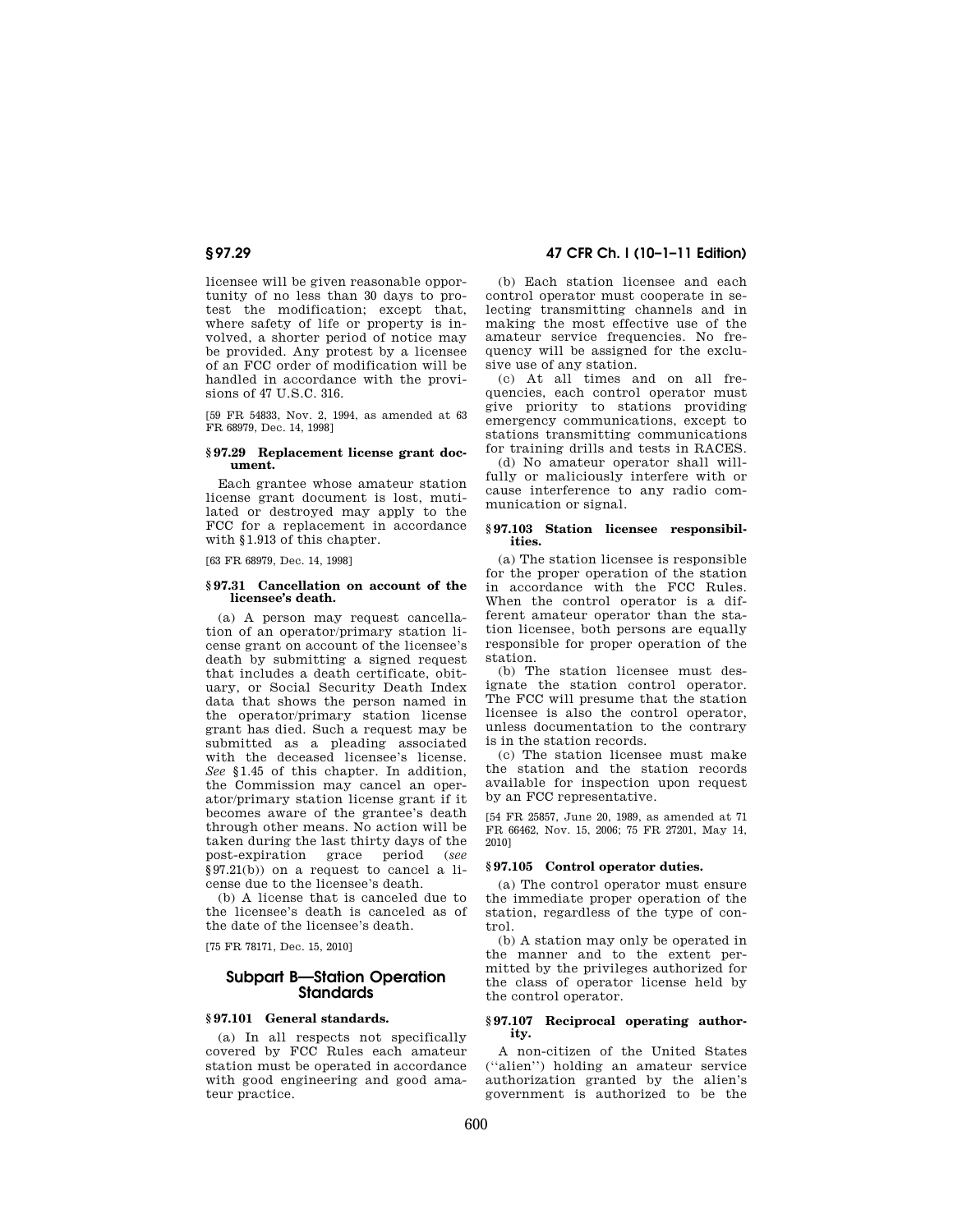control operator of an amateur station located at places where the amateur service is regulated by the FCC, provided there is in effect a multilateral or bilateral reciprocal operating arrangement, to which the United States and the alien's government are parties, for amateur service operation on a reciprocal basis. The FCC will issue public announcements listing the countries with which the United States has such an arrangement. No citizen of the United States or person holding an FCC amateur operator/primary station license grant is eligible for the reciprocal operating authority granted by this section. The privileges granted to a control operator under this authorization are:

(a) For an amateur service license granted by the Government of Canada:

(1) The terms of the *Convention Between the United States and Canada*  (TIAS No. 2508) *Relating to the Operation by Citizens of Either Country of Certain Radio Equipment or Stations in the Other Country;* 

(2) The operating terms and conditions of the amateur service license issued by the Government of Canada; and

(3) The applicable rules of this part, but not to exceed the control operator privileges of an FCC-granted Amateur Extra Class operator license.

(b) For an amateur service license granted by any country, other than Canada, with which the United States has a multilateral or bilateral agreement:

(1) The terms of the agreement between the alien's government and the United States;

(2) The operating terms and conditions of the amateur service license granted by the alien's government;

(3) The applicable rules of this part, but not to exceed the control operator privileges of an FCC-granted Amateur Extra Class operator license; and

(c) At any time the FCC may, in its discretion, modify, suspend or cancel the reciprocal operating authority granted to any person by this section.

[63 FR 68979, Dec. 14, 1998]

#### **§ 97.109 Station control.**

(a) Each amateur station must have at least one control point.

(b) When a station is being locally controlled, the control operator must be at the control point. Any station may be locally controlled.

(c) When a station is being remotely controlled, the control operator must be at the control point. Any station may be remotely controlled.

(d) When a station is being automatically controlled, the control operator need not be at the control point. Only stations specifically designated elsewhere in this part may be automatically controlled. Automatic control must cease upon notification by a District Director that the station is transmitting improperly or causing harmful interference to other stations. Automatic control must not be resumed without prior approval of the District Director.

[54 FR 39535, Sept. 27, 1989, as amended at 60 FR 26001, May 16, 1995; 69 FR 24997, May 5, 2004]

#### **§ 97.111 Authorized transmissions.**

(a) An amateur station may transmit the following types of two-way communications:

(1) Transmissions necessary to exchange messages with other stations in the amateur service, except those in any country whose administration has notified the ITU that it objects to such communications. The FCC will issue public notices of current arrangements for international communications.

(2) Transmissions necessary to meet essential communication needs and to facilitate relief actions.

(3) Transmissions necessary to exchange messages with a station in another FCC-regulated service while providing emergency communications;

(4) Transmissions necessary to exchange messages with a United States government station, necessary to providing communications in RACES; and

(5) Transmissions necessary to exchange messages with a station in a service not regulated by the FCC, but authorized by the FCC to communicate with amateur stations. An amateur station may exchange messages with a participating United States military station during an Armed Forces Day Communications Test.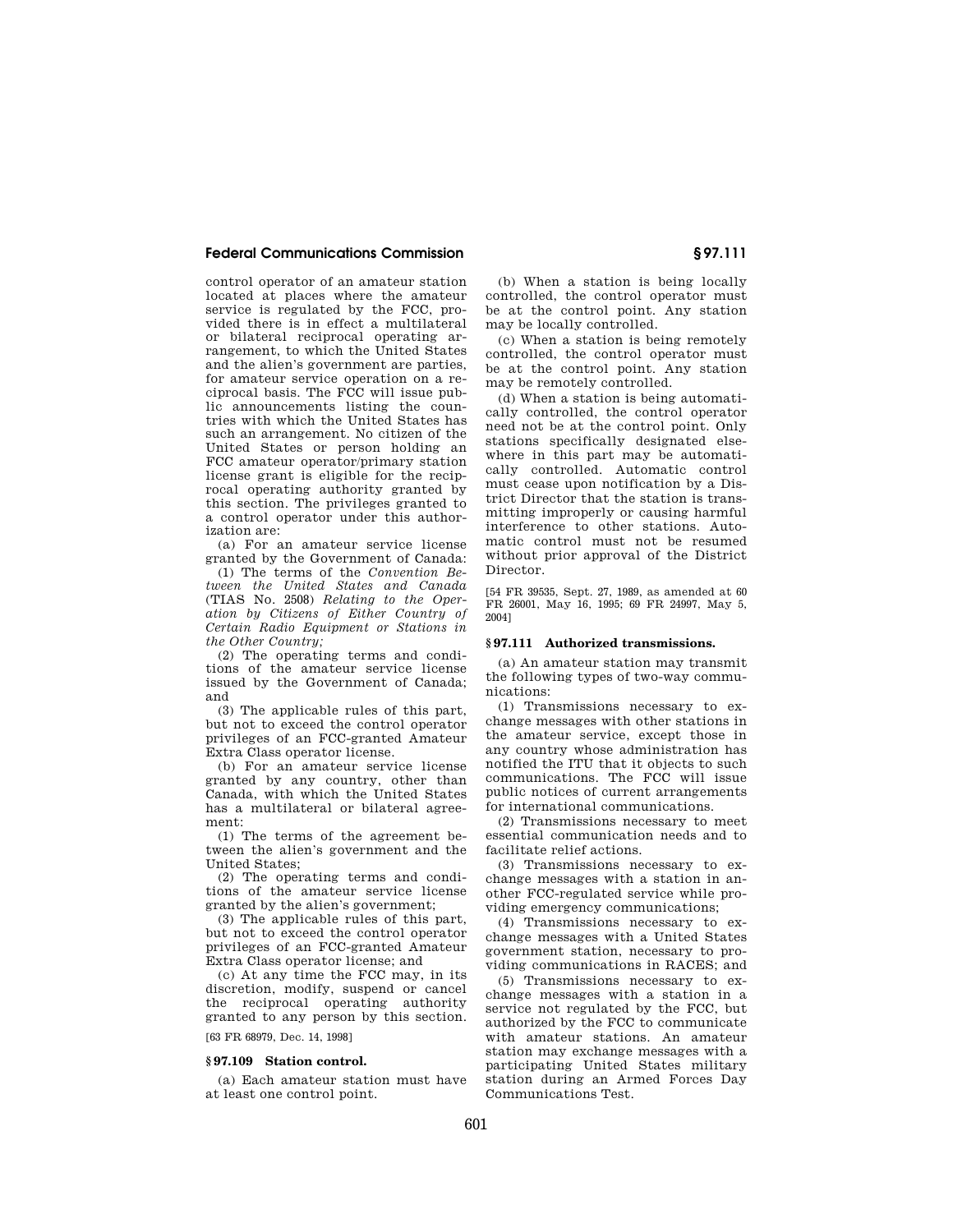(b) In addition to one-way transmissions specifically authorized elsewhere in this part, an amateur station may transmit the following types of one-way communications:

(1) Brief transmissions necessary to make adjustments to the station:

(2) Brief transmissions necessary to establishing two-way communications with other stations;

(3) Telecommand;

(4) Transmissions necessary to providing emergency communications;

(5) Transmissions necessary to assisting persons learning, or improving proficiency in, the international Morse code; and

(6) Transmissions necessary to disseminate information bulletins.

(7) Transmissions of telemetry.

[54 FR 25857, June 20, 1989, as amended at 56 FR 56171, Nov. 1, 1991; 71 FR 25982, May 3, 2006; 71 FR 66462, Nov. 15, 2006]

## **§ 97.113 Prohibited transmissions.**

(a) No amateur station shall transmit:

(1) Communications specifically prohibited elsewhere in this part;

(2) Communications for hire or for material compensation, direct or indirect, paid or promised, except as otherwise provided in these rules;

(3) Communications in which the station licensee or control operator has a pecuniary interest, including communications on behalf of an employer, with the following exceptions:

(i) A station licensee or control station operator may participate on behalf of an employer in an emergency preparedness or disaster readiness test or drill, limited to the duration and scope of such test or drill, and operational testing immediately prior to such test or drill. Tests or drills that are not government-sponsored are limited to a total time of one hour per week; except that no more than twice in any calendar year, they may be conducted for a period not to exceed 72 hours.

(ii) An amateur operator may notify other amateur operators of the availability for sale or trade of apparatus normally used in an amateur station, provided that such activity is not conducted on a regular basis.

# **§ 97.113 47 CFR Ch. I (10–1–11 Edition)**

(iii) A control operator may accept compensation as an incident of a teaching position during periods of time when an amateur station is used by that teacher as a part of classroom instruction at an educational institution.

(iv) The control operator of a club station may accept compensation for the periods of time when the station is transmitting telegraphy practice or information bulletins, provided that the station transmits such telegraphy practice and bulletins for at least 40 hours per week; schedules operations on at least six amateur service MF and HF bands using reasonable measures to maximize coverage; where the schedule of normal operating times and frequencies is published at least 30 days in advance of the actual transmissions; and where the control operator does not accept any direct or indirect compensation for any other service as a control operator.

(4) Music using a phone emission except as specifically provided elsewhere in this section; communications intended to facilitate a criminal act; messages encoded for the purpose of obscuring their meaning, except as otherwise provided herein; obscene or indecent words or language; or false or deceptive messages, signals or identification.

(5) Communications, on a regular basis, which could reasonably be furnished alternatively through other radio services.

(b) An amateur station shall not engage in any form of broadcasting, nor may an amateur station transmit oneway communications except as specifically provided in these rules; nor shall an amateur station engage in any activity related to program production or news gathering for broadcasting purposes, except that communications directly related to the immediate safety of human life or the protection of property may be provided by amateur stations to broadcasters for dissemination to the public where no other means of communication is reasonably available before or at the time of the event.

(c) No station shall retransmit programs or signals emanating from any type of radio station other than an amateur station, except propagation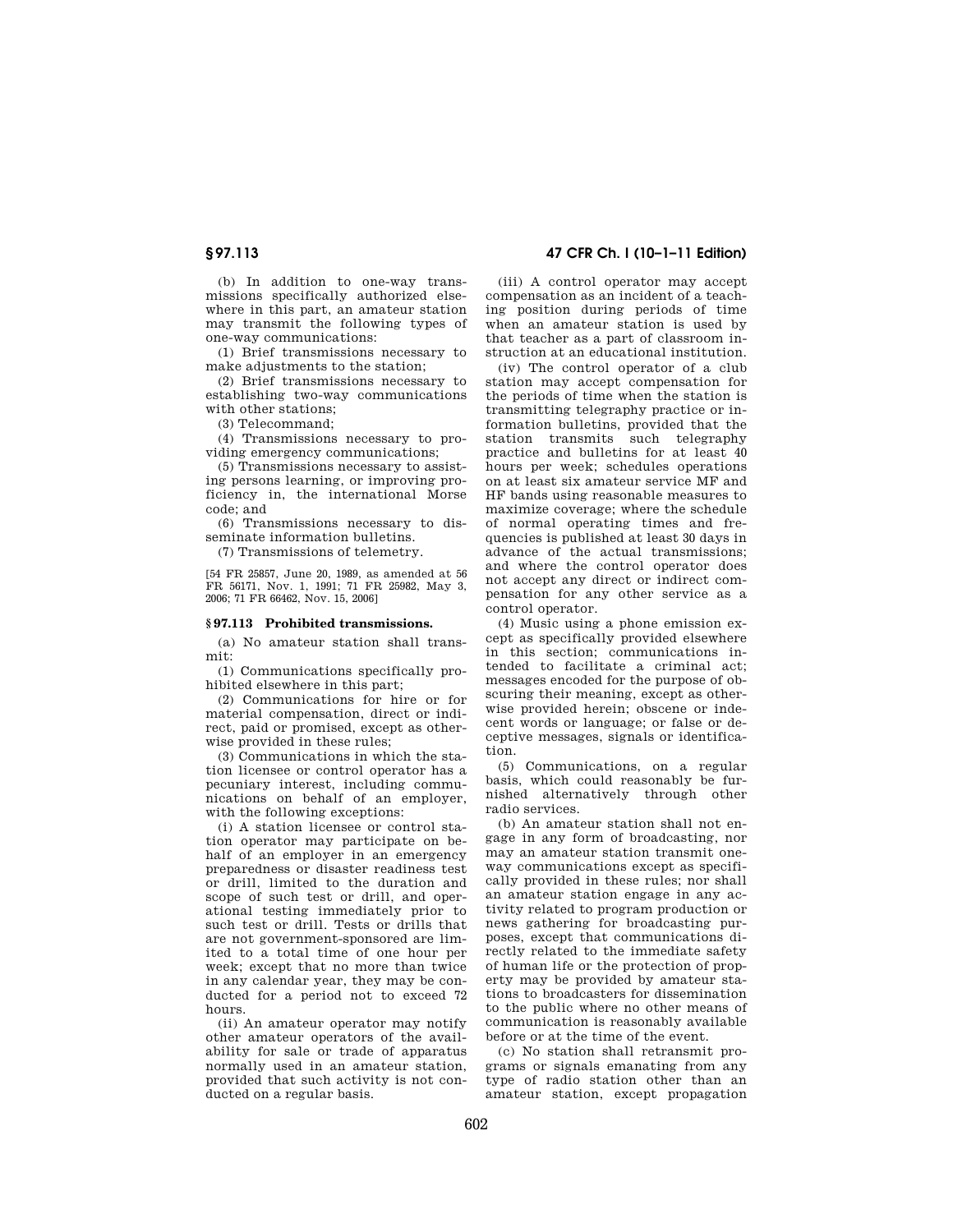and weather forecast information intended for use by the general public and originated from United States Government stations, and communications, including incidental music, originating on United States Government frequencies between a manned spacecraft and its associated Earth stations. Prior approval for manned spacecraft communications retransmissions must be obtained from the National Aeronautics and Space Administration. Such retransmissions must be for the exclusive use of amateur radio operators. Propagation, weather forecasts, and manned spacecraft communications retransmissions may not be conducted on a regular basis, but only occasionally, as an incident of normal amateur radio communications.

(d) No amateur station, except an auxiliary, repeater, or space station, may automatically retransmit the radio signals of other amateur station.

[58 FR 43072, Aug. 13, 1993; 58 FR 47219, Sept. 8, 1993, as amended at 71 FR 25982, May 3, 2006; 71 FR 66462, Nov. 15, 2006; 75 FR 46857, Aug. 4, 2010]

### **§ 97.115 Third party communications.**

(a) An amateur station may transmit messages for a third party to:

(1) Any station within the jurisdiction of the United States.

(2) Any station within the jurisdiction of any foreign government when transmitting emergency or disaster relief communications and any station within the jurisdiction of any foreign government whose administration has made arrangements with the United States to allow amateur stations to be used for transmitting international communications on behalf of third parties. No station shall transmit messages for a third party to any station within the jurisdiction of any foreign government whose administration has not made such an arrangement. This prohibition does not apply to a message for any third party who is eligible to be a control operator of the station.

(b) The third party may participate in stating the message where:

(1) The control operator is present at the control point and is continuously monitoring and supervising the third party's participation; and

(2) The third party is not a prior amateur service licensee whose license was revoked or not renewed after hearing and re-licensing has not taken place; suspended for less than the balance of the license term and the suspension is still in effect; suspended for the balance of the license term and relicensing has not taken place; or surrendered for cancellation following notice of revocation, suspension or monetary forfeiture proceedings. The third party may not be the subject of a cease and desist order which relates to amateur service operation and which is still in effect.

(c) No station may transmit third party communications while being automatically controlled except a station transmitting a RTTY or data emission.

(d) At the end of an exchange of international third party communications, the station must also transmit in the station identification procedure the call sign of the station with which a third party message was exchanged.

[54 FR 25857, June 20, 1989; 54 FR 39535, Sept. 27, 1989, as amended at 71 FR 25982, May 3, 2006; 71 FR 66462, Nov. 15, 2006]

#### **§ 97.117 International communications.**

Transmissions to a different country, where permitted, shall be limited to communications incidental to the purposes of the amateur service and to remarks of a personal character.

[71 FR 25982, May 3, 2006]

## **§ 97.119 Station identification.**

(a) Each amateur station, except a space station or telecommand station, must transmit its assigned call sign on its transmitting channel at the end of each communication, and at least every 10 minutes during a communication, for the purpose of clearly making the source of the transmissions from the station known to those receiving the transmissions. No station may transmit unidentified communications or signals, or transmit as the station call sign, any call sign not authorized to the station.

(b) The call sign must be transmitted with an emission authorized for the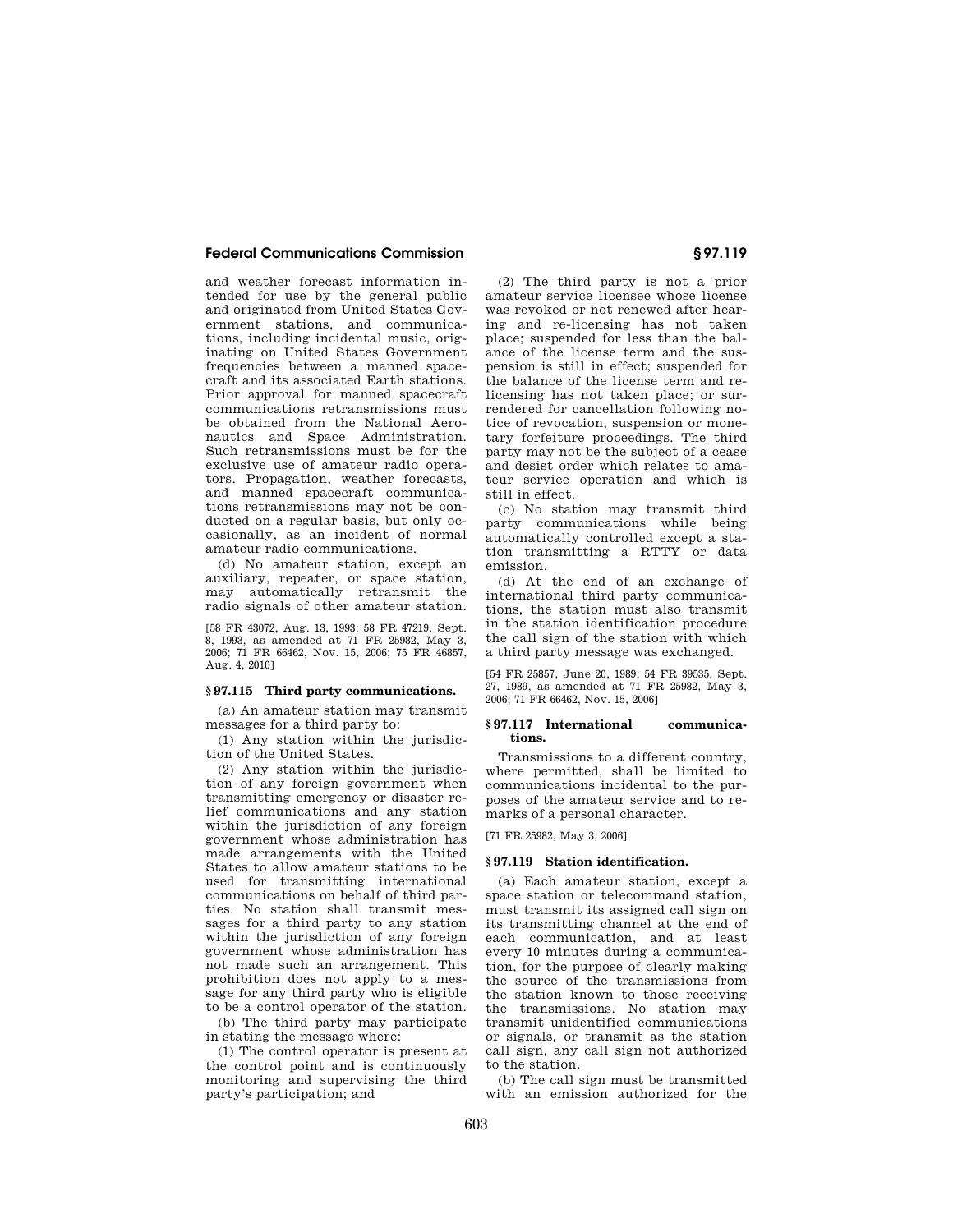**§ 97.121 47 CFR Ch. I (10–1–11 Edition)** 

transmitting channel in one of the following ways:

(1) By a CW emission. When keyed by an automatic device used only for identification, the speed must not exceed 20 words per minute;

(2) By a phone emission in the English language. Use of a phonetic alphabet as an aid for correct station identification is encouraged;

(3) By a RTTY emission using a specified digital code when all or part of the communications are transmitted by a RTTY or data emission;

(4) By an image emission conforming to the applicable transmission standards, either color or monochrome, of §73.682(a) of the FCC Rules when all or part of the communications are transmitted in the same image emission

(c) One or more indicators may be included with the call sign. Each indicator must be separated from the call sign by the slant mark  $($ ) or by any suitable word that denotes the slant mark. If an indicator is self-assigned, it must be included before, after, or both before and after, the call sign. No selfassigned indicator may conflict with any other indicator specified by the FCC Rules or with any prefix assigned to another country.

(d) When transmitting in conjunction with an event of special significance, a station may substitute for its assigned call sign a special event call sign as shown for that station for that period of time on the common data base coordinated, maintained and disseminated by the special event call sign data base coordinators. Additionally, the station must transmit its assigned call sign at least once per hour during such transmissions.

(e) When the operator license class held by the control operator exceeds that of the station licensee, an indicator consisting of the call sign assigned to the control operator's station must be included after the call sign.

(f) When the control operator is a person who is exercising the rights and privileges authorized by §97.9(b) of this part, an indicator must be included after the call sign as follows:

(1) For a control operator who has requested a license modification from Novice Class to Technical Class: KT;

(2) For a control operator who has requested a license modification from Novice or Technician to General Class:  $AG:$ 

(3) For a control operator who has requested a license modification from Novice, Technician, General, or Advanced Class to Amateur Extra Class: AE.

(g) When the station is transmitting under the authority of §97.107 of this part, an indicator consisting of the appropriate letter-numeral designating the station location must be included before the call sign that was issued to the station by the country granting the license. For an amateur service license granted by the Government of Canada, however, the indicator must be included after the call sign. At least once during each intercommunication, the identification announcement must include the geographical location as nearly as possible by city and state, commonwealth or possession.

[54 FR 25857, June 20, 1989, as amended at 54 FR 39535, Sept. 27, 1989; 55 FR 30457, July 26, 1990; 56 FR 28, Jan. 2, 1991; 62 FR 17567, Apr. 10, 1997; 63 FR 68980, Dec. 14, 1998; 64 FR 51471, Sept. 23, 1999; 66 FR 20752, Apr. 25, 2001; 75 FR 78171, Dec. 15, 2010]

## **§ 97.121 Restricted operation.**

(a) If the operation of an amateur station causes general interference to the reception of transmissions from stations operating in the domestic broadcast service when receivers of good engineering design, including adequate selectivity characteristics, are used to receive such transmissions, and this fact is made known to the amateur station licensee, the amateur station shall not be operated during the hours from 8 p.m. to 10:30 p.m., local time, and on Sunday for the additional period from 10:30 a.m. until 1 p.m., local time, upon the frequency or frequencies used when the interference is created.

(b) In general, such steps as may be necessary to minimize interference to stations operating in other services may be required after investigation by the FCC.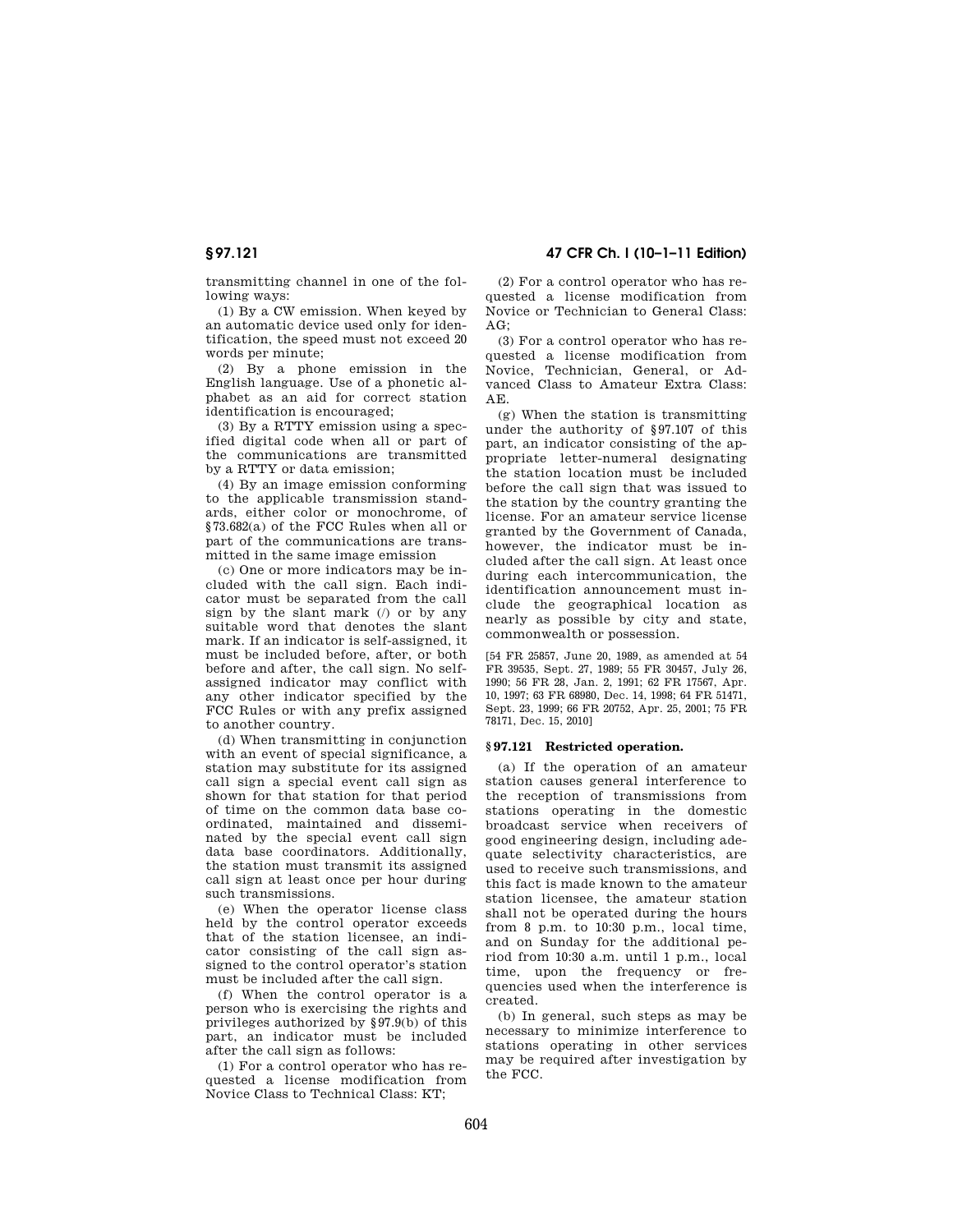# **Subpart C—Special Operations**

# **§ 97.201 Auxiliary station.**

(a) Any amateur station licensed to a holder of a Technician, General, Advanced or Amateur Extra Class operator license may be an auxiliary station. A holder of a Technician, General, Advanced or Amateur Extra Class operator license may be the control operator of an auxiliary station, subject to the privileges of the class of operator license held.

(b) An auxiliary station may transmit only on the 2 m and shorter wavelength bands, except the 144.0–144.5 MHz, 145.8–146.0 MHz, 219–220 MHz, 222.00–222.15 MHz, 431–433 MHz, and 435– 438 MHz segments.

(c) Where an auxiliary station causes harmful interference to another auxiliary station, the licensees are equally and fully responsible for resolving the interference unless one station's operation is recommended by a frequency coordinator and the other station's is not. In that case, the licensee of the non-coordinated auxiliary station has primary responsibilty to resolve the interference.

(d) An auxiliary station may be automatically controlled.

(e) An auxiliary station may transmit one-way communications.

[54 FR 25857, June 20, 1989, as amended at 56 FR 56171, Nov. 1, 1991; 60 FR 15687, Mar. 27, 1995; 63 FR 68980, Dec. 14, 1998; 71 FR 66462, Nov. 15, 2006; 75 FR 78171, Dec. 15, 2010]

#### **§ 97.203 Beacon station.**

(a) Any amateur station licensed to a holder of a Technician, General, Advanced or Amateur Extra Class operator license may be a beacon. A holder of a Technician, General, Advanced or Amateur Extra Class operator license may be the control operator of a beacon, subject to the privileges of the class of operator license held.

(b) A beacon must not concurrently transmit on more than 1 channel in the same amateur service frequency band, from the same station location.

(c) The transmitter power of a beacon must not exceed 100 W.

(d) A beacon may be automatically controlled while it is transmitting on the 28.20–28.30 MHz, 50.06–50.08 MHz, 144.275–144.300 MHz, 222.05–222.06 MHz or 432.300–432.400 MHz segments, or on the 33 cm and shorter wavelength bands.

(e) Before establishing an automatically controlled beacon in the National Radio Quiet Zone or before changing the transmitting frequency, transmitter power, antenna height or directivity, the station licensee must give written notification thereof to the Interference Office, National Radio Astronomy Observatory, P.O. Box 2, Green Bank, WV 24944.

(1) The notification must include the geographical coordinates of the antenna, antenna ground elevation above mean sea level (AMSL), antenna center of radiation above ground level (AGL), antenna directivity, proposed frequency, type of emission, and transmitter power.

(2) If an objection to the proposed operation is received by the FCC from the National Radio Astronomy Observatory at Green Bank, Pocahontas County, WV, for itself or on behalf of the Naval Research Laboratory at Sugar Grove, Pendleton County, WV, within 20 days from the date of notification, the FCC will consider all aspects of the problem and take whatever action is deemed appropriate.

(f) A beacon must cease transmissions upon notification by a District Director that the station is operating improperly or causing undue interference to other operations. The beacon may not resume transmitting without prior approval of the District Director.

(g) A beacon may transmit one-way communications.

[54 FR 25857, June 20, 1989, as amended at 55 FR 9323, Mar. 13, 1990; 56 FR 19610, Apr. 29, 1991; 56 FR 32517, July 17, 1991; 62 FR 55536, Oct. 27, 1997; 63 FR 41204, Aug. 3, 1998; 63 FR 68980, Dec. 14, 1998; 69 FR 24997, May 5, 2004; 71 FR 66462, Nov. 15, 2006; 75 FR 78171, Dec. 15, 2010]

#### **§ 97.205 Repeater station.**

(a) Any amateur station licensed to a holder of a Technician, General, Advanced or Amateur Extra Class operator license may be a repeater. A holder of a Technician, General, Advanced or Amateur Extra Class operator license may be the control operator of a repeater, subject to the privileges of the class of operator license held.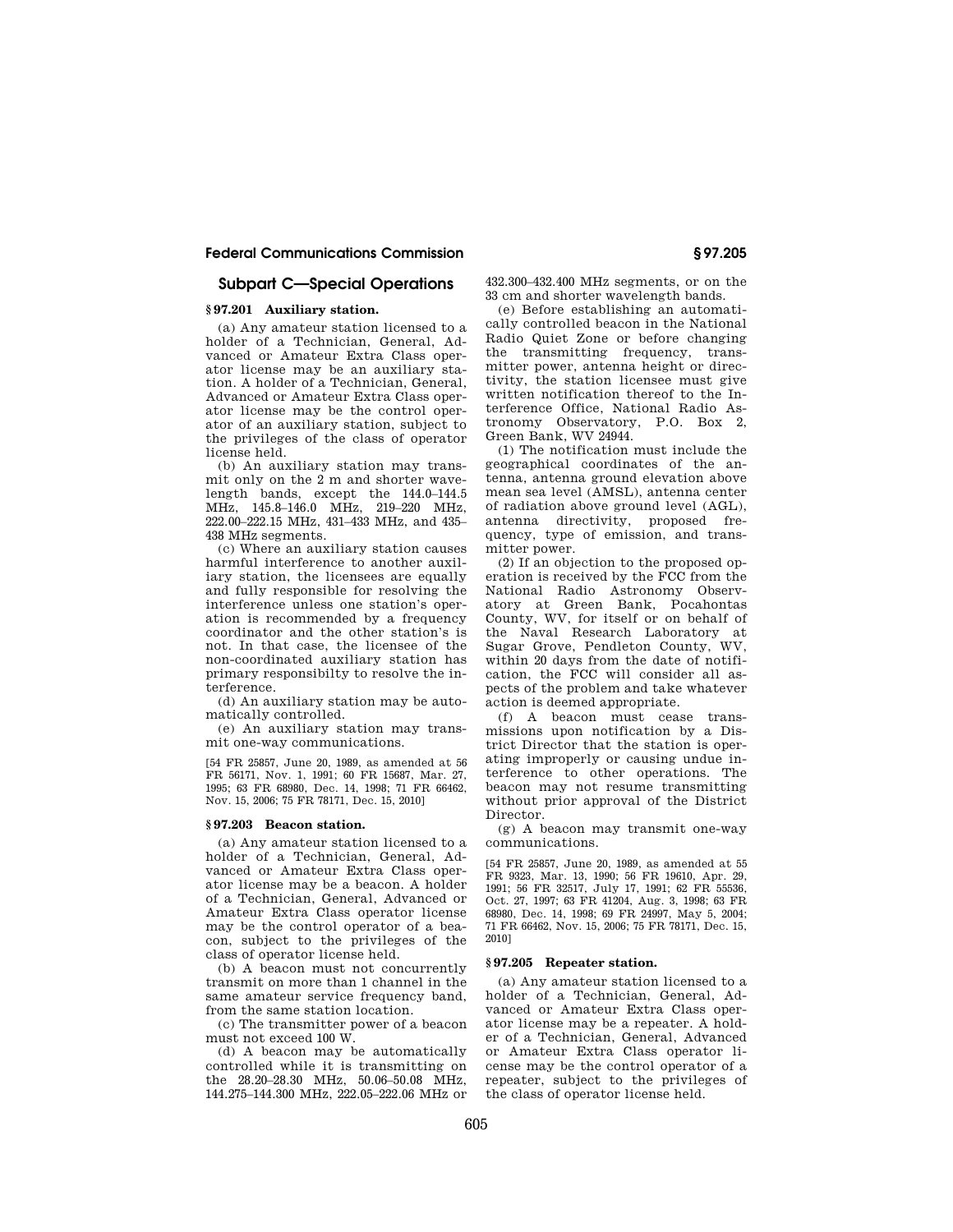(b) A repeater may receive and retransmit only on the 10 m and shorter wavelength frequency bands except the 28.0–29.5 MHz, 50.0–51.0 MHz, 144.0–144.5 MHz, 145.5–146.0 MHz, 222.00–222.15 MHz, 431.0–433.0 Mhz, and 435.0–438.0 Mhz segments.

(c) Where the transmissions of a repeater cause harmful interference to another repeater, the two station licensees are equally and fully responsible for resolving the interference unless the operation of one station is recommended by a frequency coordinator and the operation of the other station is not. In that case, the licensee of the non-coordinated repeater has primary responsibility to resolve the interference.

(d) A repeater may be automatically controlled.

(e) Ancillary functions of a repeater that are available to users on the input channel are not considered remotely controlled functions of the station. Limiting the use of a repeater to only certain user stations is permissible.

(f) [Reserved]

(g) The control operator of a repeater that retransmits inadvertently communications that violate the rules in this part is not accountable for the violative communications.

(h) The provisions of this paragraph do not apply to repeaters that transmit on the 1.2 cm or shorter wavelength bands. Before establishing a repeater within 16 km (10 miles) of the Arecibo Observatory or before changing the transmitting frequency, transmitter power, antenna height or directivity of an existing repeater, the station licensee must give written notification thereof to the Interference Office, Arecibo Observatory, HC3 Box 53995, Arecibo, Puerto Rico 00612, in writing or electronically, of the technical parameters of the proposal. Licensees who choose to transmit information electronically should e-mail to: *prcz@naic.edu.* 

(1) The notification shall state the geographical coordinates of the antenna (NAD–83 datum), antenna height above mean sea level (AMSL), antenna center of radiation above ground level (AGL), antenna directivity and gain, proposed frequency and FCC Rule Part, type of emission, effective radiated

**§ 97.207 47 CFR Ch. I (10–1–11 Edition)** 

power, and whether the proposed use is itinerant. Licensees may wish to consult interference guidelines provided by Cornell University.

(2) If an objection to the proposed operation is received by the FCC from the Arecibo Observatory, Arecibo, Puerto Rico, within 20 days from the date of notification, the FCC will consider all aspects of the problem and take whatever action is deemed appropriate. The licensee will be required to make reasonable efforts in order to resolve or mitigate any potential interference problem with the Arecibo Observatory.

[54 FR 25857, June 20, 1989, as amended at 55 FR 4613, Feb. 9, 1990; 56 FR 32517, July 17, 1991; 58 FR 64385, Dec. 7, 1993; 59 FR 18975, Apr. 21, 1994; 62 FR 55536, Oct. 27, 1997; 63 FR 41205, Aug. 3, 1998; 63 FR 68980, Dec. 14, 1998; 69 FR 24997, May 5, 2004; 70 FR 31374, June 1, 2005]

# **§ 97.207 Space station.**

(a) Any amateur station may be a space station. A holder of any class operator license may be the control operator of a space station, subject to the privileges of the class of operator license held by the control operator.

(b) A space station must be capable of effecting a cessation of transmissions by telecommand whenever such cessation is ordered by the FCC.

(c) The following frequency bands and segments are authorized to space stations:

(1) The 17 m, 15 m, 12 m, and 10 m bands, 6 mm, 4 mm, 2 mm and 1 mm bands; and

(2) The 7.0–7.1 MHz, 14.00–14.25 MHz, 144–146 MHz, 435–438 MHz, 2400–2450 MHz, 3.40–3.41 GHz, 5.83–5.85 GHz, 10.45– 10.50 GHz, and 24.00–24.05 GHz segments.

(d) A space station may automatically retransmit the radio signals of Earth stations and other space stations.

(e) A space station may transmit one-way communications.

(f) Space telemetry transmissions may consist of specially coded messages intended to facilitate communications or related to the function of the spacecraft.

(g) The license grantee of each space station must make the following written notifications to the International Bureau, FCC, Washington, DC 20554.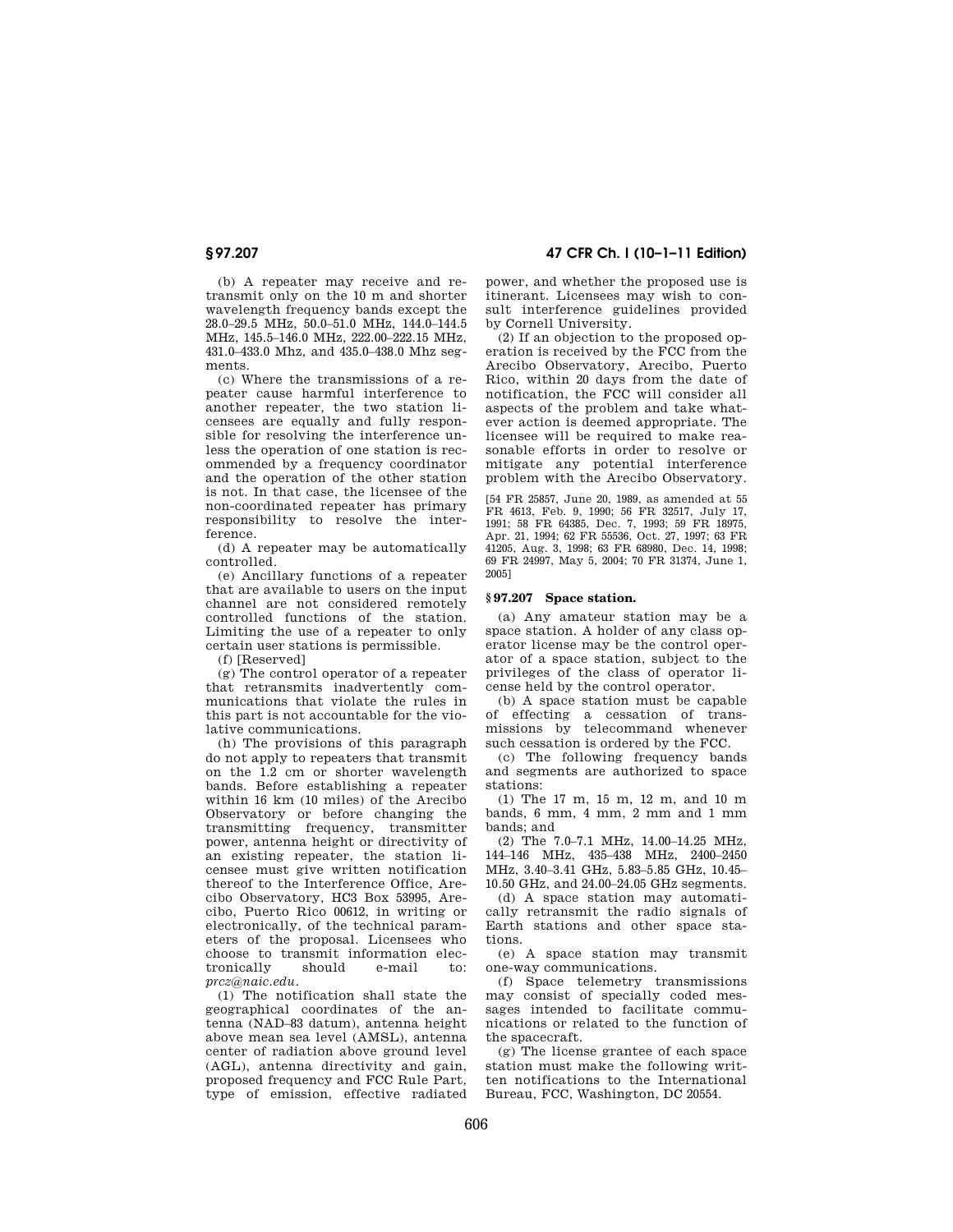(1) A pre-space notification within 30 days after the date of launch vehicle determination, but no later than 90 days before integration of the space station into the launch vehicle. The notification must be in accordance with the provisions of Articles 9 and 11 of the International Telecommunication Union (ITU) Radio Regulations and must specify the information required by Appendix 4 and Resolution No. 642 of the ITU Radio Regulations. The notification must also include a description of the design and operational strategies that the space station will use to mitigate orbital debris, including the following information:

(i) A statement that the space station licensee has assessed and limited the amount of debris released in a planned manner during normal operations, and has assessed and limited the probability of the space station becoming a source of debris by collisions with small debris or meteoroids that could cause loss of control and prevent post-mission disposal;

(ii) A statement that the space station licensee has assessed and limited the probability of accidental explosions during and after completion of mission operations. This statement must include a demonstration that debris generation will not result from the conversion of energy sources on board the spacecraft into energy that fragments the spacecraft. Energy sources include chemical, pressure, and kinetic energy. This demonstration should address whether stored energy will be removed at the spacecraft's end of life, by depleting residual fuel and leaving all fuel line valves open, venting any pressurized system, leaving all batteries in a permanent discharge state, and removing any remaining source of stored energy, or through other equivalent procedures specifically disclosed in the application;

(iii) A statement that the space station licensee has assessed and limited the probability of the space station becoming a source of debris by collisions with large debris or other operational space stations. Where a space station will be launched into a low-Earth orbit that is identical, or very similar, to an orbit used by other space stations, the statement must include an analysis of the potential risk of collision and a description of what measures the space station operator plans to take to avoid in-orbit collisions. If the space station licensee is relying on coordination with another system, the statement must indicate what steps have been taken to contact, and ascertain the likelihood of successful coordination of physical operations with, the other system. The statement must disclose the accuracy—if any—with which orbital parameters of non-geostationary satellite orbit space stations will be maintained, including apogee, perigee, inclination, and the right ascension of the ascending node(s). In the event that a system is not able to maintain orbital tolerances, *i.e.*, it lacks a propulsion system for orbital maintenance, that fact should be included in the debris mitigation disclosure. Such systems must also indicate the anticipated evolution over time of the orbit of the proposed satellite or satellites. Where a space station requests the assignment of a geostationary-Earth orbit location, it must assess whether there are any known satellites located at, or reasonably expected to be located at, the requested orbital location, or assigned in the vicinity of that location, such that the station keeping volumes of the respective satellites might overlap. If so, the statement must include a statement as to the identities of those parties and the measures that will be taken to prevent collisions;

(iv) A statement detailing the postmission disposal plans for the space station at end of life, including the quantity of fuel—if any—that will be reserved for post-mission disposal maneuvers. For geostationary-Earth orbit space stations, the statement must disclose the altitude selected for a postmission disposal orbit and the calculations that are used in deriving the disposal altitude. The statement must also include a casualty risk assessment if planned post-mission disposal involves atmospheric re-entry of the space station. In general, an assessment should include an estimate as to whether portions of the spacecraft will survive re-entry and reach the surface of the Earth, as well as an estimate of the resulting probability of human casualty.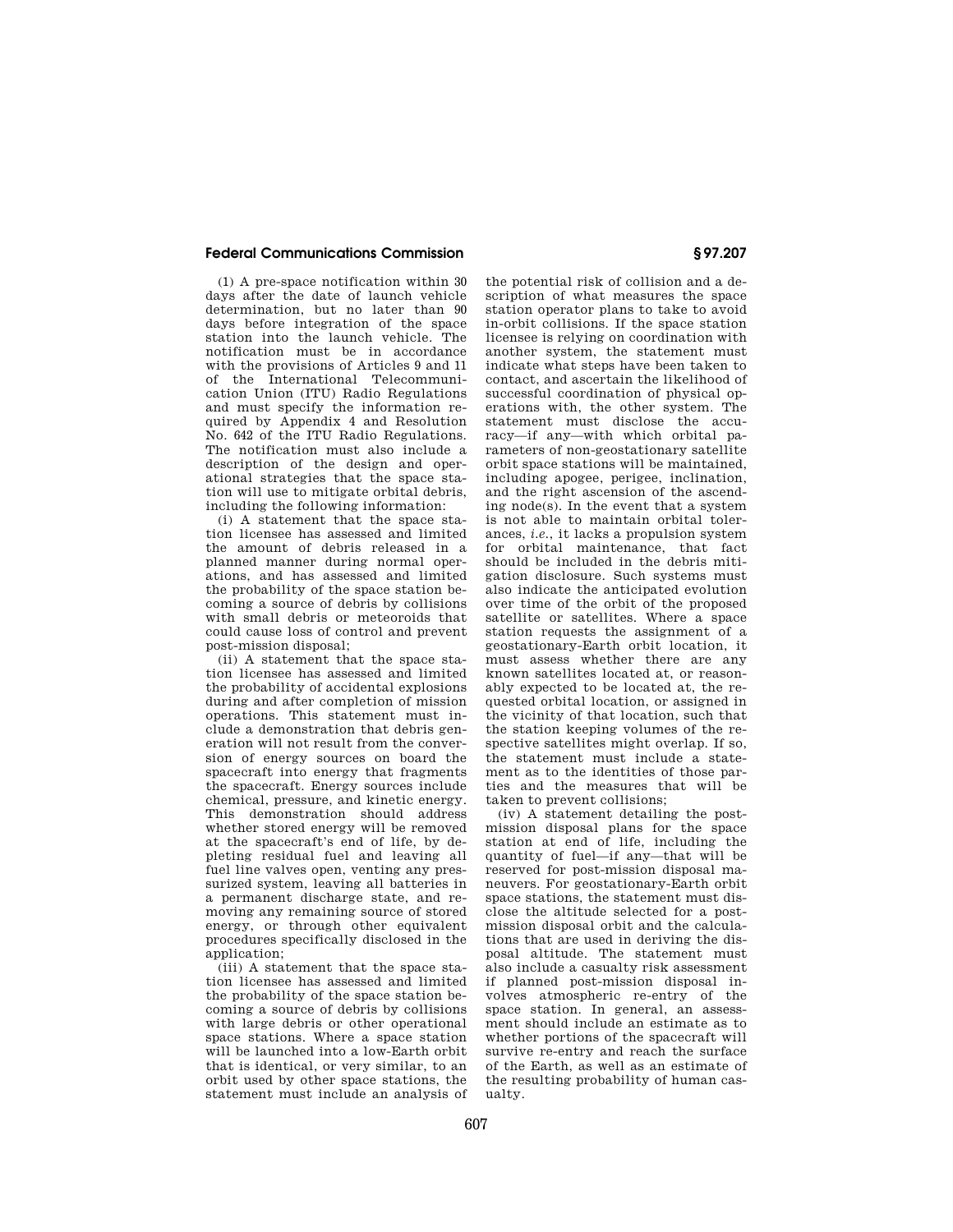**§ 97.209 47 CFR Ch. I (10–1–11 Edition)** 

(v) If any material item described in this notification changes before launch, a replacement pre-space notification shall be filed with the International Bureau no later than 90 days before integration of the space station into the launch vehicle.

(2) An in-space station notification is required no later than 7 days following initiation of space station transmissions. This notification must update the information contained in the pre-space notification.

(3) A post-space station notification is required no later than 3 months after termination of the space station transmissions. When termination of transmissions is ordered by the FCC, the notification is required no later than 24 hours after termination of transmissions.

[54 FR 25857, June 20, 1989, as amended at 54 FR 39535, Sept. 27, 1989; 56 FR 56171, Nov. 1, 1991; 57 FR 32736, July 23, 1992; 60 FR 50124, Sept. 28, 1995; 63 FR 68980, Dec. 14, 1998; 69 FR 54588, Sept. 9, 2004; 71 FR 66462, Nov. 15, 2006; 75 FR 27201, May 14, 2010]

### **§ 97.209 Earth station.**

(a) Any amateur station may be an Earth station. A holder of any class operator license may be the control operator of an Earth station, subject to the privileges of the class of operator license held by the control operator.

(b) The following frequency bands and segments are authorized to Earth stations:

(1) The 17 m, 15 m, 12 m, and 10 m bands, 6 mm, 4 mm, 2 mm and 1 mm bands; and

(2) The 7.0–7.1 MHz, 14.00–14.25 MHz, 144–146 MHz, 435–438 MHz, 1260–1270 MHz and 2400–2450 MHz, 3.40–3.41 GHz, 5.65– 5.67 GHz, 10.45–10.50 GHz and 24.00–24.05 GHz segments.

[54 FR 25857, June 20, 1989, as amended at 54 FR 39535, Sept. 27, 1989]

# **§ 97.211 Space telecommand station.**

(a) Any amateur station designated by the licensee of a space station is eligible to transmit as a telecommand station for that space station, subject to the privileges of the class of operator license held by the control operator.

(b) A telecommand station may transmit special codes intended to obscure the meaning of telecommand messages to the station in space operation.

(c) The following frequency bands and segments are authorized to telecommand stations:

(1) The 17 m, 15 m, 12 m and 10 m bands, 6 mm, 4 mm, 2 mm and 1 mm bands; and

(2) The 7.0–7.1 MHz, 14.00–14.25 MHz, 144–146 MHz, 435–438 MHz, 1260–1270 MHz and 2400–2450 MHz, 3.40–3.41 GHz, 5.65– 5.67 GHz, 10.45–10.50 GHz and 24.00–24.05 GHz segments.

(d) A telecommand station may transmit one-way communications.

[54 FR 25857, June 20, 1989, as amended at 54 FR 39535, Sept. 27, 1989; 56 FR 56171, Nov. 1, 1991]

#### **§ 97.213 Telecommand of an amateur station.**

An amateur station on or within 50 km of the Earth's surface may be under telecommand where:

(a) There is a radio or wireline control link between the control point and the station sufficient for the control operator to perform his/her duties. If radio, the control link must use an auxiliary station. A control link using a fiber optic cable or another telecommunication service is considered wireline.

(b) Provisions are incorporated to limit transmission by the station to a period of no more than 3 minutes in the event of malfunction in the control link.

(c) The station is protected against making, willfully or negligently, unauthorized transmissions.

(d) A photocopy of the station license and a label with the name, address, and telephone number of the station licensee and at least one designated control operator is posted in a conspicuous place at the station location.

[54 FR 25857, June 20, 1989, as amended at 56 FR 56171, Nov. 1, 1991]

#### **§ 97.215 Telecommand of model craft.**

An amateur station transmitting signals to control a model craft may be operated as follows:

(a) The station identification procedure is not required for transmissions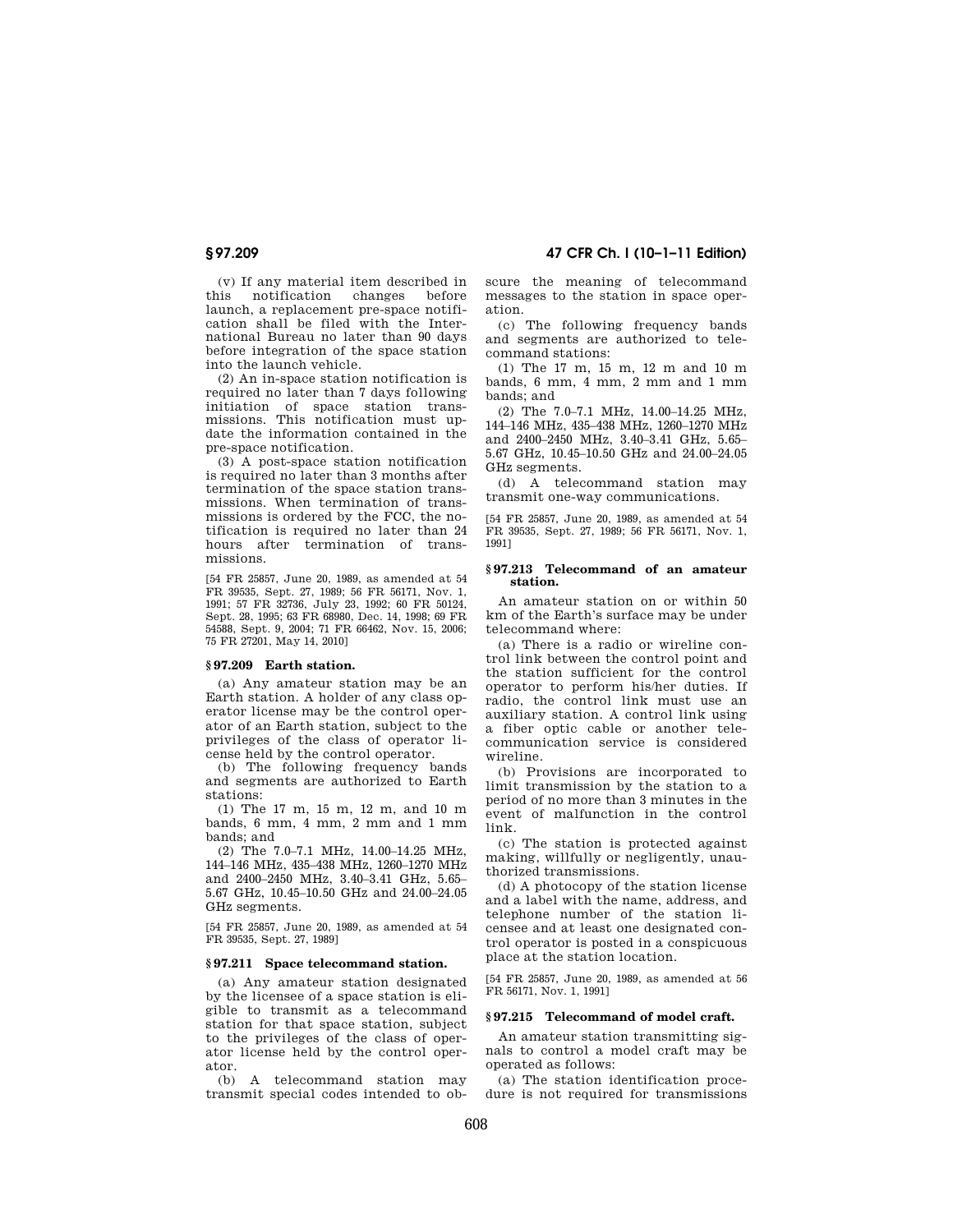directed only to the model craft, provided that a label indicating the station call sign and the station licensee's name and address is affixed to the station transmitter.

(b) The control signals are not considered codes or ciphers intended to obscure the meaning of the communication.

(c) The transmitter power must not exceed 1 W.

[54 FR 25857, June 20, 1989, as amended at 56 FR 56171, Nov. 1, 1991]

# **§ 97.217 Telemetry.**

Telemetry transmitted by an amateur station on or within 50 km of the Earth's surface is not considered to be codes or ciphers intended to obscure the meaning of communications.

[56 FR 56172, Nov. 1, 1991. Redesignated at 59 FR 18975, Apr. 21, 1994]

#### **§ 97.219 Message forwarding system.**

(a) Any amateur station may participate in a message forwarding system, subject to the privileges of the class of operator license held.

(b) For stations participating in a message forwarding system, the control operator of the station originating a message is primarily accountable for any violation of the rules in this part contained in the message.

(c) Except as noted in (d) of this section, for stations participating in a message forwarding system, the control operators of forwarding stations that retransmit inadvertently communications that violate the rules in this part are not accountable for the violative communications. They are, however, responsible for discontinuing such communications once they become aware of their presence.

(d) For stations participating in a message forwarding system, the control operator of the first forwarding station must:

(1) Authenticate the identity of the station from which it accepts communications on behalf of the system; or

(2) Accept accountability for any violation of the rules in this part contained in messages it retransmits to the system.

[59 FR 18975, Apr. 21, 1994]

## **§ 97.221 Automatically controlled digital station.**

(a) This rule section does not apply to an auxiliary station, a beacon station, a repeater station, an earth station, a space station, or a space telecommand station.

(b) A station may be automatically controlled while transmitting a RTTY or data emission on the 6 m or shorter wavelength bands, and on the 28.120– 28.189 MHz, 24.925–24.930 MHz, 21.090– 21.100 MHz, 18.105–18.110 MHz, 14.0950– 14.0995 MHz, 14.1005–14.112 MHz, 10.140– 10.150 MHz, 7.100–7.105 MHz, or 3.585– 3.600 MHz segments.

(c) A station may be automatically controlled while transmitting a RTTY or data emission on any other frequency authorized for such emission types provided that:

(1) The station is responding to interrogation by a station under local or remote control; and

(2) No transmission from the automatically controlled station occupies a bandwidth of more than 500 Hz.

[60 FR 26001, May 16, 1995, as amended at 72 FR 3082, Jan. 24, 2007]

# **Subpart D—Technical Standards**

#### **§ 97.301 Authorized frequency bands.**

The following transmitting frequency bands are available to an amateur station located within 50 km of the Earth's surface, within the specified ITU Region, and outside any area where the amateur service is regulated by any authority other than the FCC.

(a) For a station having a control operator who has been granted a Technician, General, Advanced, or Amateur Extra Class operator license or who holds a CEPT radio-amateur license or IARP of any class:

| Wavelength band                    | ITU region 1 | ITU region 2 | ITU region 3                                                                     | Sharing requirements<br>see §97.303 |
|------------------------------------|--------------|--------------|----------------------------------------------------------------------------------|-------------------------------------|
| <b>VHF</b>                         | <b>MHz</b>   | <b>MHz</b>   | MHz                                                                              | (paragraph)                         |
| 6 m ……………………………!……………………………<br>2 m |              |              | .   50–54<br>l 144–146 ……………………   144–148 ……………………   144–148 ……………………   (a), (k) | (a)                                 |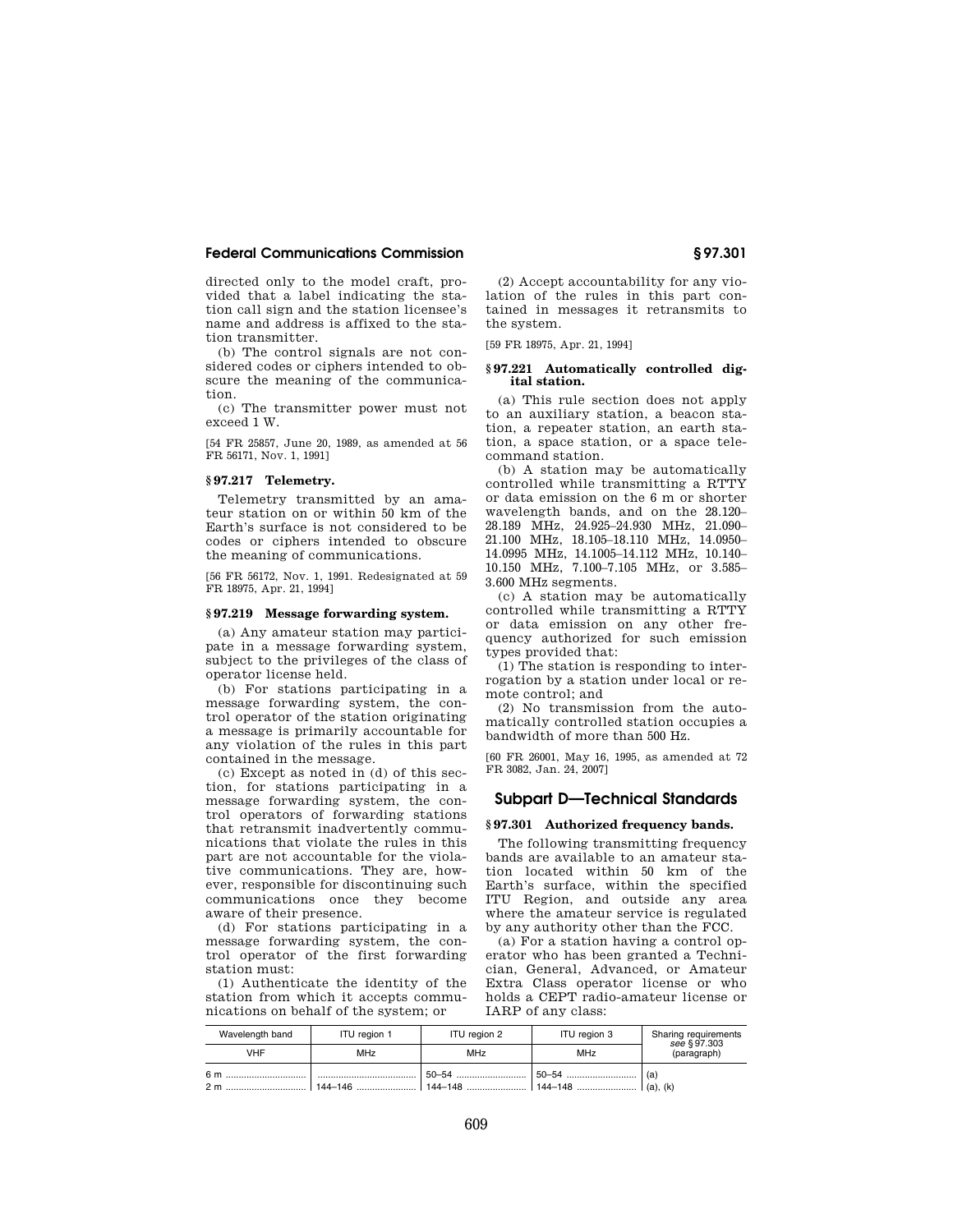# **§ 97.301 47 CFR Ch. I (10–1–11 Edition)**

| Wavelength band                | ITU region 1                                                                   | ITU region 2                                                                   |           | ITU region 3                                                      |                                                               | Sharing requirements<br>see §97.303                                               |  |
|--------------------------------|--------------------------------------------------------------------------------|--------------------------------------------------------------------------------|-----------|-------------------------------------------------------------------|---------------------------------------------------------------|-----------------------------------------------------------------------------------|--|
| <b>VHF</b>                     | <b>MHz</b>                                                                     | <b>MHz</b>                                                                     |           |                                                                   |                                                               | (paragraph)                                                                       |  |
| Do                             |                                                                                | 219-220<br>222-225                                                             |           |                                                                   |                                                               | (1)<br>(a)                                                                        |  |
| UHF                            | <b>MHz</b>                                                                     | <b>MHz</b>                                                                     |           | <b>MHz</b>                                                        |                                                               |                                                                                   |  |
| 70 cm<br>33 cm<br>23 cm<br>Do  | <br>1240-1300<br>2300-2310<br>2390-2450                                        | 902-928<br>$1240 - 1300$<br>2300-2310<br>2390-2450                             |           | 430-440<br><br>1240-1300<br>2300-2310<br>2390-2450                |                                                               | (a), (b), (m)<br>(a), (b), (e), (n)<br>(b), (d), (o)<br>(d), (p)<br>(d), (e), (p) |  |
| <b>SHF</b>                     | GHz                                                                            | GHz                                                                            |           | GHz                                                               |                                                               |                                                                                   |  |
| 9 cm<br>5 cm<br>3 cm           | 5.650-5.850<br>$10.0 - 10.5$<br>24.00-24.25                                    | $3.3 - 3.5$<br>5.650-5.925<br>$10.0 - 10.5$<br>24.00-24.25                     |           | $3.3 - 3.5$<br>5.650-5.850<br>$10.0 - 10.5$<br>24.00-24.25        | (a), (b), (k)<br>(b), (d), (e)                                | (a), (b), (f), (q)<br>(a), (b), (e), (r)                                          |  |
| <b>EHF</b>                     | GHz                                                                            | GHz                                                                            |           | GHz                                                               |                                                               |                                                                                   |  |
| 6 mm<br>2.5 mm<br>2 mm<br>1 mm | 47.0-47.2<br>$76 - 81$<br>122.25-123.00<br>134-141<br>$241 - 250$<br>Above 275 | $47.0 - 47.2$<br>76-81<br>122.25-123.00<br>134-141<br>$241 - 250$<br>Above 275 | $76 - 81$ | 47.0-47.2<br>122.25-123.00<br>134-141<br>$241 - 250$<br>Above 275 | (c), (f), (s)<br>(e), (t)<br>(c), (f)<br>(c), (e), (f)<br>(f) |                                                                                   |  |

(b) For a station having a control operator who has been granted an Amateur Extra Class operator license, who holds a CEPT radio amateur license, or who holds a Class 1 IARP license:

| Wavelength band                        | ITU region 1                                                                                                                                    | ITU region 2                                                                                                                                                          | ITU region 3                                                                                                                                    | Sharing requirements see<br>\$97,303 |
|----------------------------------------|-------------------------------------------------------------------------------------------------------------------------------------------------|-----------------------------------------------------------------------------------------------------------------------------------------------------------------------|-------------------------------------------------------------------------------------------------------------------------------------------------|--------------------------------------|
| MF                                     | kHz                                                                                                                                             | kHz                                                                                                                                                                   | kHz                                                                                                                                             | (paragraph)                          |
| $160 \text{ m}$                        | 1810-1850                                                                                                                                       | 1800-2000                                                                                                                                                             | 1800-2000                                                                                                                                       | (a), (c), (g)                        |
| HF                                     | <b>MHz</b>                                                                                                                                      | <b>MHz</b>                                                                                                                                                            | <b>MHz</b>                                                                                                                                      |                                      |
| 80 m<br>75 m<br>60 m<br>40 m<br>$10 m$ | 3.500-3.600<br>3.600-3.800<br>7.000-7.200<br>10.100-10.150<br>14.000-14.350<br>18.068-18.168<br>21.000-21.450<br>24.890-24.990<br>28.000-29.700 | 3.500-3.600<br>$3.600 - 4.000$<br>See §97.303(h)<br>7.000-7.300<br>10.100-10.150<br>14.000-14.350<br>18.068-18.168<br>21.000-21.450<br>24.890-24.990<br>28.000-29.700 | 3.500-3.600<br>3.600-3.900<br>7.000-7.200<br>10.100-10.150<br>14.000-14.350<br>18.068-18.168<br>21.000-21.450<br>24.890-24.990<br>28.000-29.700 | (a)<br>(a)<br>(h)<br>(i)<br>(i)      |

(c) For a station having a control operator who has been granted an operator license of Advanced Class:

| Wavelength band | ITU region 1                                                                                                                                       | ITU region 2 | ITU region 3 | Sharing requirements<br>see §97.303 |  |
|-----------------|----------------------------------------------------------------------------------------------------------------------------------------------------|--------------|--------------|-------------------------------------|--|
| MF              | kHz                                                                                                                                                | kHz          | kHz          | (Paragraph)                         |  |
|                 |                                                                                                                                                    |              |              | (a), (c), (g)                       |  |
|                 |                                                                                                                                                    |              |              |                                     |  |
| <b>HF</b>       | <b>MHz</b>                                                                                                                                         | MHz          | <b>MHz</b>   |                                     |  |
| $80 \text{ m}$  | $3.525 - 3.600$                                                                                                                                    |              | 3.525-3.600  | (a)                                 |  |
| 75 m            | $3.700 - 3.800$                                                                                                                                    |              | 3.700-3.900  | (a)                                 |  |
|                 |                                                                                                                                                    |              |              |                                     |  |
|                 | (i) $\frac{1}{2025}$ (7.025–7.200 $\frac{1}{2025}$ (7.025–7.200 $\frac{1}{2025}$ (7.025–7.300 $\frac{1}{2025}$ (7.025–7.200 $\frac{1}{2025}$ ) (i) |              |              |                                     |  |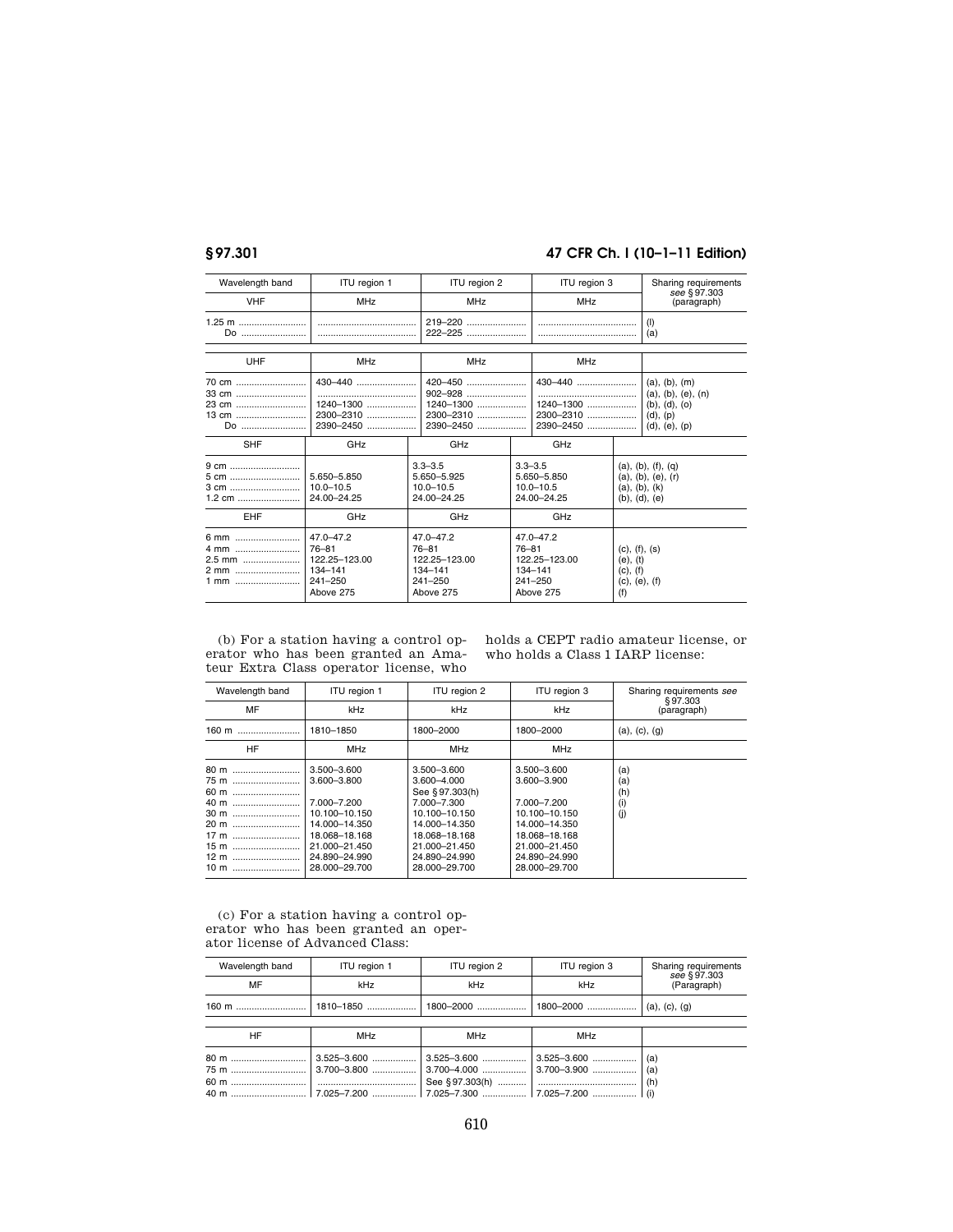| HF. | MHz                                                                        | MHz | MHz |  |
|-----|----------------------------------------------------------------------------|-----|-----|--|
|     | Do ……………………   14.175–14.350 ……………   14.175–14.350 …………   14.175–14.350.    |     |     |  |
|     | 10 m ………………………… 28.000–29.700 …………… 28.000–29.700 …………… 28.000–29.700 ………… |     |     |  |

(d) For a station having a control operator who has been granted an operator license of General Class:

| Wavelength band                                                                  | ITU region 1                                                                                                                                                                      | ITU region 2                                                                                                                                                                                                       | ITU region 3                                                                                                                                                                                     |                                        | Sharing requirements<br>see §97.303 |
|----------------------------------------------------------------------------------|-----------------------------------------------------------------------------------------------------------------------------------------------------------------------------------|--------------------------------------------------------------------------------------------------------------------------------------------------------------------------------------------------------------------|--------------------------------------------------------------------------------------------------------------------------------------------------------------------------------------------------|----------------------------------------|-------------------------------------|
| MF                                                                               | kHz                                                                                                                                                                               | kHz                                                                                                                                                                                                                | kHz                                                                                                                                                                                              |                                        | (paragraph)                         |
| 160 m                                                                            | $1810 - 1850$                                                                                                                                                                     | 1800-2000                                                                                                                                                                                                          | 1800-2000                                                                                                                                                                                        |                                        | (a), (c), (g)                       |
| HF                                                                               | <b>MHz</b>                                                                                                                                                                        | <b>MHz</b>                                                                                                                                                                                                         | MHz                                                                                                                                                                                              |                                        |                                     |
| 80 m<br>75 m<br>60 m<br>40 m<br>Do<br>30 m<br>20 m<br>Do<br>15 m<br>Do<br>$10 m$ | 3.525-3.600<br>7.025-7.125<br>7.175-7.200<br>10.100-10.150<br>14.025-14.150<br>14.225-14.350<br>18.068-18.168<br>21.025-21.200<br>21.275-21.450<br>24.890-24.990<br>28.000-29.700 | 3.525-3.600<br>3.800-4.000<br>See §97.303(h)<br>7.025-7.125<br>7.175-7.300<br>10.100-10.150<br>14.025-14.150<br>14.225-14.350<br>18.068-18.168<br>21.025-21.200<br>21.275-21.450<br>24.890-24.990<br>28.000-29.700 | 3.525-3.600<br>3.800-3.900<br>7.025-7.125<br>7.175-7.200<br>10.100-10.150<br>14.025-14.150<br>14.225-14.350<br>18.068-18.168<br>21.025-21.200<br>21.275-21.450<br>24.890-24.990<br>28.000-29.700 | (a)<br>(a)<br>(h)<br>(i)<br>(i)<br>(i) |                                     |

(e) For a station having a control op-ator license of Novice Class or Technierator who has been granted an opercian Class:

| Wavelength band | ITU region 1                                                 | ITU region 2                                                 | ITU region 3                                                 |            | Sharing requirements see<br>§97.303 |
|-----------------|--------------------------------------------------------------|--------------------------------------------------------------|--------------------------------------------------------------|------------|-------------------------------------|
| <b>HF</b>       | MHz                                                          | <b>MHz</b>                                                   | MHz                                                          |            | (paragraph)                         |
| 80 m<br>40 m    | 3.525-3.600<br>7.025-7.125<br>21.025-21.200<br>$28.0 - 28.5$ | 3.525-3.600<br>7.025-7.125<br>21.025-21.200<br>$28.0 - 28.5$ | 3.525-3.600<br>7.025-7.125<br>21.025-21.200<br>$28.0 - 28.5$ | (a)<br>(i) |                                     |
| <b>VHF</b>      | <b>MHz</b>                                                   | MHz                                                          | MHz                                                          |            |                                     |
| $1.25$ m        |                                                              | 222-225                                                      |                                                              |            | (a)                                 |
| <b>UHF</b>      | <b>MHz</b>                                                   | <b>MHz</b>                                                   | MHz                                                          |            |                                     |
| 23 cm           | 1270-1295                                                    | 1270-1295                                                    | 1270-1295                                                    | (d), (o)   |                                     |

[75 FR 27201, May 14, 2010, as amended at 75 FR 78171, Dec. 15, 2010]

# **§ 97.303 Frequency sharing requirements.**

The following paragraphs summarize the frequency sharing requirements that apply to amateur stations transmitting in the frequency bands speci-

fied in §97.301 of this part. Each frequency band allocated to the amateur service is designated as either a secondary service or a primary service. A station in a secondary service must not cause harmful interference to, and must accept interference from, stations in a primary service.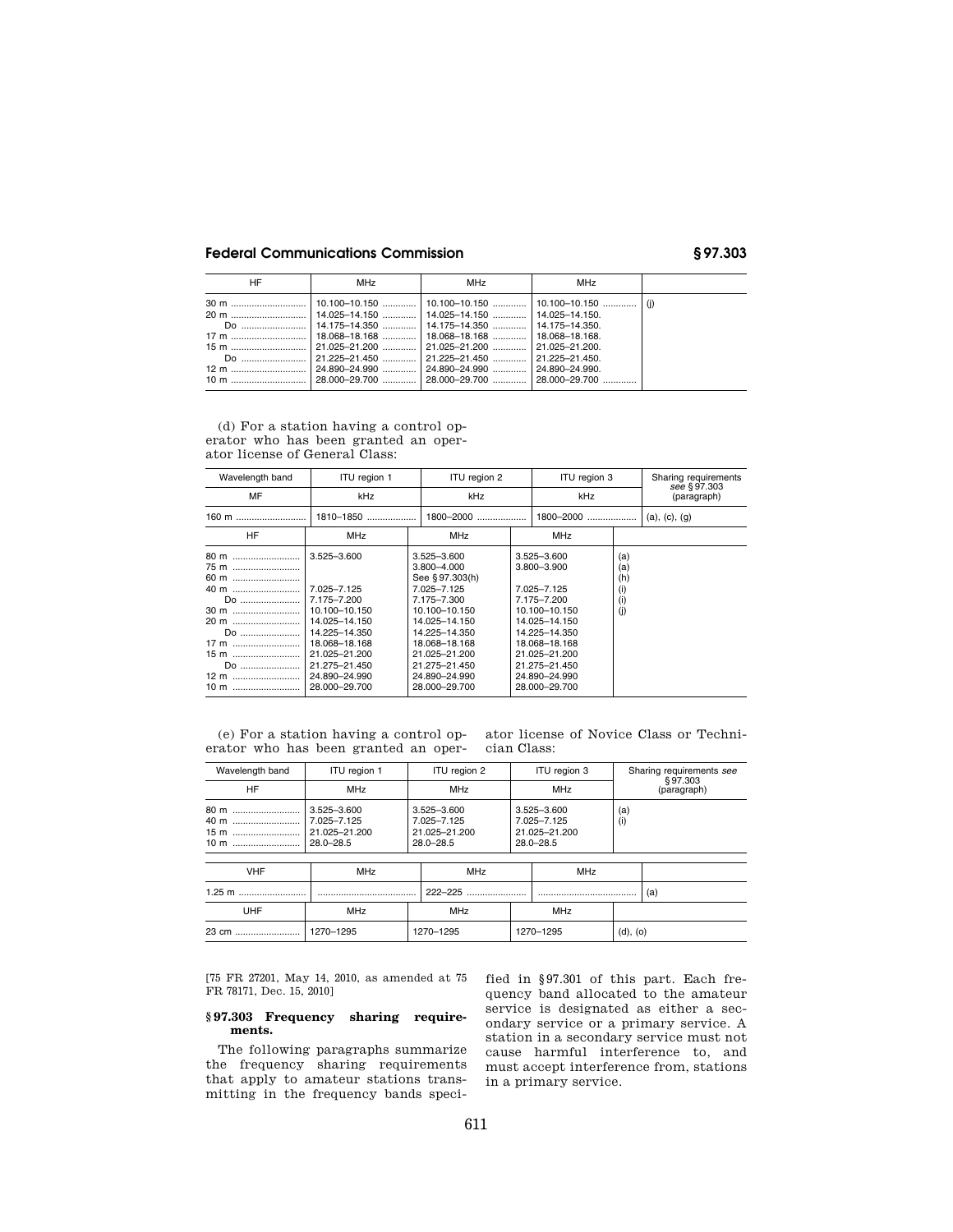(a) Where, in adjacent ITU Regions or sub-Regions, a band of frequencies is allocated to different services of the same category (*i.e.,* primary or secondary services), the basic principle is the equality of right to operate. Accordingly, stations of each service in one Region or sub-Region must operate so as not to cause harmful interference to any service of the same or higher category in the other Regions or sub-Regions.

(b) Amateur stations transmitting in the 70 cm band, the 33 cm band, the 23 cm band, the 9 cm band, the 5 cm band, the 3 cm band, or the 24.05–24.25 GHz segment must not cause harmful interference to, and must accept interference from, stations authorized by the United States Government in the radiolocation service.

(c) Amateur stations transmitting in the 1900–2000 kHz segment, the 76–77.5 GHz segment, the 78–81 GHz segment, the 136–141 GHz segment, or the 241–248 GHz segment must not cause harmful interference to, and must accept interference from, stations authorized by the United States Government, the FCC, or other nations in the radiolocation service.

(d) Amateur stations transmitting in the 430–450 MHz segment, the 23 cm band, the 3.3–3.4 GHz segment, the 5.65– 5.85 GHz segment, the 13 cm band, or the 24.05–24.25 GHz segment, must not cause harmful interference to, and must accept interference from, stations authorized by other nations in the radiolocation service.

(e) Amateur stations receiving in the 33 cm band, the 2400–2450 MHz segment, the 5.725–5.875 GHz segment, the 1.2 cm band, the 2.5 mm band, or the 244–246 GHz segment must accept interference from industrial, scientific, and medical (ISM) equipment.

(f) Amateur stations transmitting in the following segments must not cause harmful interference to radio astronomy stations: 3.332–3.339 GHz, 3.3458– 3.3525 GHz, 76–77.5 GHz, 78–81 GHz, 136– 141 GHz, 241–248 GHz, 275–323 GHz, 327– 371 GHz, 388–424 GHz, 426–442 GHz, 453– 510 GHz, 623–711 GHz, 795–909 GHz, or 926–945 GHz. In addition, amateur stations transmitting in the following segments must not cause harmful interference to stations in the Earth explo-

**§ 97.303 47 CFR Ch. I (10–1–11 Edition)** 

ration-satellite service (passive) or the space research service (passive): 275–277 GHz, 294–306 GHz, 316–334 GHz, 342–349 GHz, 363–365 GHz, 371–389 GHz, 416–434 GHz, 442–444 GHz, 496–506 GHz, 546–568 GHz, 624–629 GHz, 634–654 GHz, 659–661 GHz, 684–692 GHz, 730–732 GHz, 851–853 GHz, or 951–956 GHz.

(g) Amateur stations transmitting in the 1900–2000 kHz segment must not cause harmful interference to, and must accept interference from, stations authorized by other nations in the fixed, mobile except aeronautical mobile, and radionavigation services.

(h) Amateur stations may only transmit single sideband, suppressed carrier (emission type 2K80J3E), upper sideband on the channels 5332 kHz, 5348 kHz, 5368 kHz, 5373 kHz, and 5405 kHz. Amateur operators shall ensure that their station's transmission occupies only 2.8 kHz centered at each of these frequencies. Amateur stations must not cause harmful interference to, and must accept interference from, stations authorized by:

(1) The United States Government, the FCC, or other nations in the fixed service; and

(2) Other nations in the mobile except aeronautical mobile service.

(i) Amateur stations transmitting in the 7.2–7.3 MHz segment must not cause harmful interference to, and must accept interference from, international broadcast stations whose programming is intended for use within Region 1 or Region 3.

(j) Amateur stations transmitting in the 30 m band must not cause harmful interference to, and must accept interference from, stations by other nations in the fixed service. The licensee of the amateur station must make all necessary adjustments, including termination of transmissions, if harmful interference is caused.

(k) For amateur stations located in ITU Regions 1 and 3: Amateur stations transmitting in the 146–148 MHz segment or the 10.00–10.45 GHz segment must not cause harmful interference to, and must accept interference from, stations of other nations in the fixed and mobile services.

(l) *In the 219–220 MHz segment:*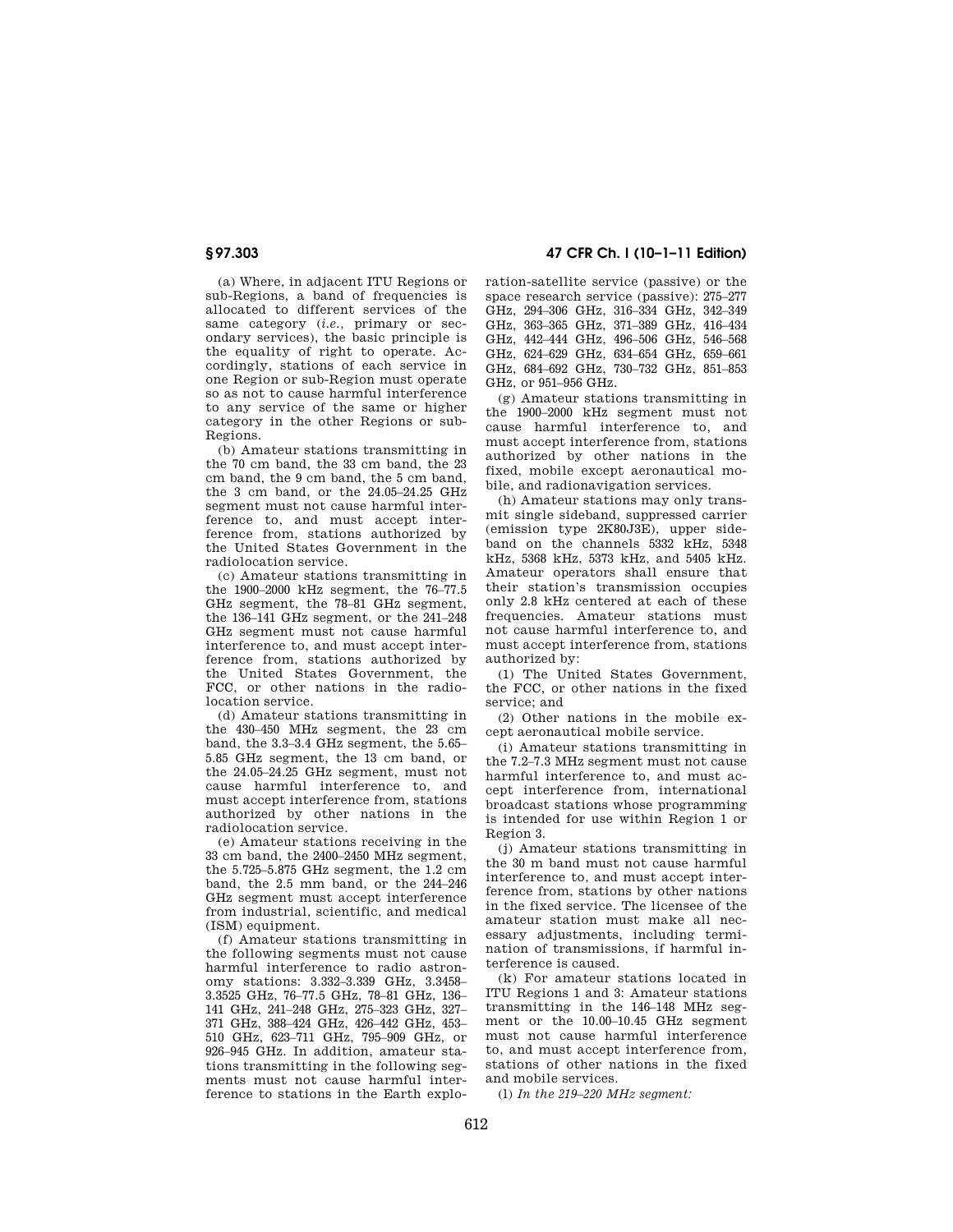(1) Use is restricted to amateur stations participating as forwarding stations in fixed point-to-point digital message forwarding systems, including intercity packet backbone networks. It is not available for other purposes.

(2) Amateur stations must not cause harmful interference to, and must accept interference from, stations authorized by:

(i) The FCC in the Automated Mari-<br>time Telecommunications System Telecommunications (AMTS), the 218–219 MHz Service, and the 220 MHz Service, and television stations broadcasting on channels 11 and 13; and

(ii) Other nations in the fixed and maritime mobile services.

(3) No amateur station may transmit unless the licensee has given written notification of the station's specific geographic location for such transmissions in order to be incorporated into a database that has been made available to the public. The notification must be given at least 30 days prior to making such transmissions. The notification must be given to: The American Radio Relay League, Inc., 225 Main Street, Newington, CT 06111–1494.

(4) No amateur station may transmit from a location that is within 640 km of an AMTS coast station that operates in the 217–218 MHz and 219–220 MHz bands unless the amateur station licensee has given written notification of the station's specific geographic location for such transmissions to the AMTS licensee. The notification must be given at least 30 days prior to making such transmissions. The location of AMTS coast stations using the 217–218/ 219–220 MHz channels may be obtained as noted in paragraph  $(l)(3)$  of this section.

(5) No amateur station may transmit from a location that is within 80 km of an AMTS coast station that uses frequencies in the 217–218 MHz and 219–220 MHz bands unless that amateur station licensee holds written approval from that AMTS licensee. The location of AMTS coast stations using the 217–218/ 219–220 MHz channels may be obtained as noted in paragraph  $(l)(3)$  of this section.

(m) *In the 70 cm band:* 

(1) No amateur station shall transmit from north of Line A in the 420–430 MHz segment. See §97.3(a) for the definition of Line A.

(2) Amateur stations transmitting in the 420–430 MHz segment must not cause harmful interference to, and must accept interference from, stations authorized by the FCC in the land mobile service within 80.5 km of Buffalo, Cleveland, and Detroit. See §2.106, footnote US230 for specific frequencies and coordinates.

(3) Amateur stations transmitting in the 420–430 MHz segment or the 440–450 MHz segment must not cause harmful interference to, and must accept interference from, stations authorized by other nations in the fixed and mobile except aeronautical mobile services.

(n) *In the 33 cm band:* 

(1) Amateur stations must not cause harmful interference to, and must accept interference from, stations authorized by:

(i) The United States Government;

(ii) The FCC in the Location and Monitoring Service; and

(iii) Other nations in the fixed service.

(2) No amateur station shall transmit from those portions of Texas and New Mexico that are bounded by latitudes 31°41′ and 34°30′ North and longitudes 104°11′ and 107°30′ West; or from outside of the United States and its Region 2 insular areas.

(3) No amateur station shall transmit from those portions of Colorado and Wyoming that are bounded by latitudes 39° and 42° North and longitudes 103° and 108° West in the following segments: 902.4–902.6 MHz, 904.3–904.7 MHz, 925.3–925.7 MHz, and 927.3–927.7 MHz.

(o) Amateur stations transmitting in the 23 cm band must not cause harmful interference to, and must accept interference from, stations authorized by:

(1) The United States Government in the aeronautical radionavigation, Earth exploration-satellite (active), or space research (active) services;

(2) The FCC in the aeronautical radionavigation service; and

(3) Other nations in the Earth exploration-satellite (active), radionavigation-satellite (space-to-Earth) (space-to-space), or space research (active) services.

(p) *In the 13 cm band:*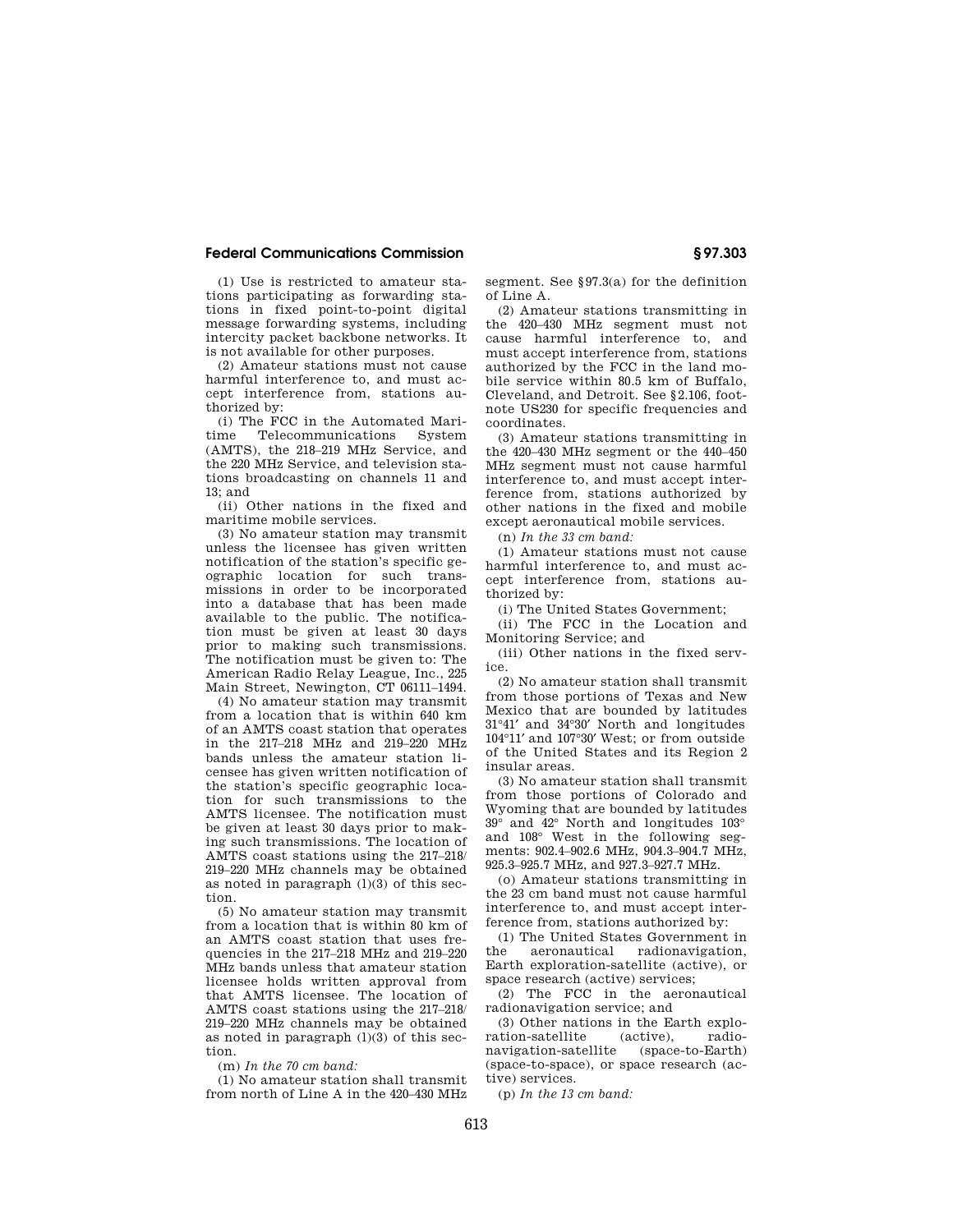(1) Amateur stations must not cause harmful interference to, and must accept interference from, stations authorized by other nations in fixed and mobile services.

(2) Amateur stations transmitting in the 2305–2310 MHz segment must not cause harmful interference to, and must accept interference from, stations authorized by the FCC in the fixed, mobile except aeronautical mobile, and radiolocation services.

(q) Amateur stations transmitting in the 3.4–3.5 GHz segment must not cause harmful interference to, and must accept interference from, stations authorized by other nations in the fixed and fixed-satellite (space-to-Earth) services.

(r) *In the 5 cm band:* 

(1) Amateur stations transmitting in the 5.650–5.725 GHz segment must not cause harmful interference to, and must accept interference from, stations authorized by other nations in the mobile except aeronautical mobile service.

(2) Amateur stations transmitting in the 5.850–5.925 GHz segment must not cause harmful interference to, and must accept interference from, stations authorized by the FCC and other nations in the fixed-satellite (Earth-tospace) and mobile services and also stations authorized by other nations in the fixed service. In the United States, the use of mobile service is restricted to Dedicated Short Range Communications operating in the Intelligent Transportation System.

(s) Authorization of the 76–77 GHz segment for amateur station transmissions is suspended until such time that the Commission may determine

**§ 97.305 47 CFR Ch. I (10–1–11 Edition)** 

that amateur station transmissions in this segment will not pose a safety threat to vehicle radar systems operating in this segment.

(t) Amateur stations transmitting in the 2.5 mm band must not cause harmful interference to, and must accept interference from, stations authorized by the United States Government, the FCC, or other nations in the fixed, inter-satellite, or mobile services.

NOTE TO §97.303: The Table of Frequency Allocations contains the complete, unabridged, and legally binding frequency sharing requirements that pertain to the Amateur Radio Service. *See* 47 CFR 2.104, 2.105, and 2.106. The United States, Puerto Rico, and the U.S. Virgin Islands are in Region 2 and other U.S. insular areas are in either Region 2 or 3; see appendix 1 to part 97.

[75 FR 27203, May 14, 2010]

#### **§ 97.305 Authorized emission types.**

(a) Except as specified elsewhere in this part, an amateur station may transmit a CW emission on any frequency authorized to the control operator.

(b) A station may transmit a test emission on any frequency authorized to the control operator for brief periods for experimental purposes, except that no pulse modulation emission may be transmitted on any frequency where pulse is not specifically authorized and no SS modulation emission may be transmitted on any frequency where SS is not specifically authorized.

(c) A station may transmit the following emission types on the frequencies indicated, as authorized to the control operator, subject to the standards specified in §97.307(f) of this part.

| Wavelength<br>band | Frequencies       | Emission types authorized | Standards see §97.307(f), para-<br>graph: |
|--------------------|-------------------|---------------------------|-------------------------------------------|
| MF:                |                   |                           |                                           |
| 160 m              | Entire band       |                           | (3).                                      |
| 160 m              | Entire band       |                           | (1), (2).                                 |
| HF:                |                   |                           |                                           |
| 80 m               | Entire band       |                           | (3), (9).                                 |
| 75 m               | Entire band       |                           | (1), (2).                                 |
| 40 m               | 7.000-7.100 MHz   |                           | (3), (9)                                  |
| 40 m               | 7.075-7.100 MHz   |                           | (1), (2), (9), (11)                       |
| 40 m               | 7.100-7.125 MHz   |                           | (3), (9)                                  |
| 40 m               | 7.125-7.300 MHz   |                           | (1), (2)                                  |
| 30 m               | Entire band       |                           | (3).                                      |
| 20 <sub>m</sub>    | 14.00-14.15 MHz   |                           | (3).                                      |
| 20 <sub>m</sub>    | 14.15-14.35 MHz   |                           | (1), (2).                                 |
| 17 <sub>m</sub>    | 18.068-18.110 MHz |                           | (3).                                      |
| 17 <sub>m</sub>    | 18.110-18.168 MHz |                           | (1), (2).                                 |
| 15 <sub>m</sub>    |                   |                           |                                           |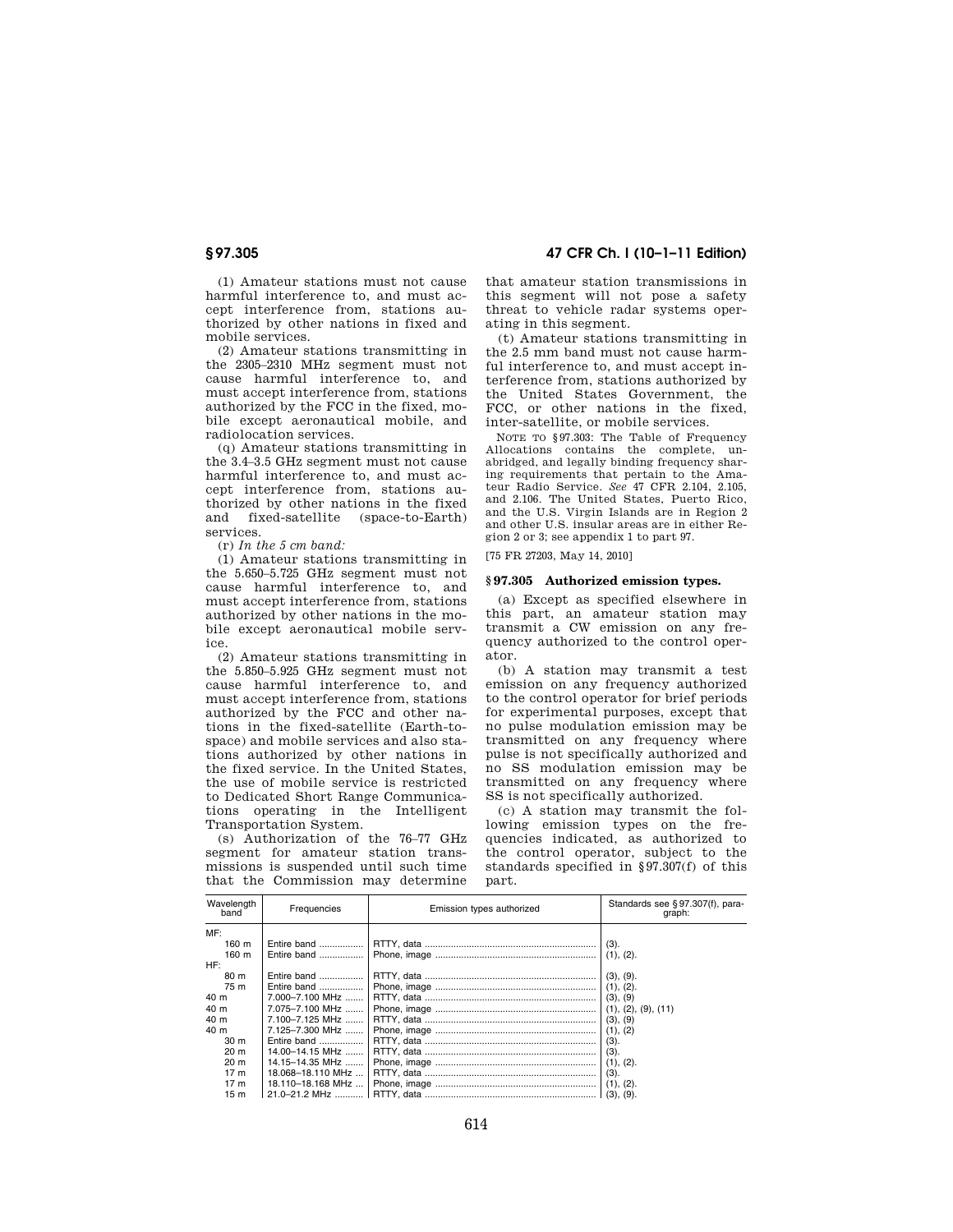| Wavelength<br>band                                                                                                                | Frequencies                                                                                                               | Emission types authorized                                                                                                                                                                                                                                                                                   | Standards see §97.307(f), para-<br>graph:                                                                                                                                                    |
|-----------------------------------------------------------------------------------------------------------------------------------|---------------------------------------------------------------------------------------------------------------------------|-------------------------------------------------------------------------------------------------------------------------------------------------------------------------------------------------------------------------------------------------------------------------------------------------------------|----------------------------------------------------------------------------------------------------------------------------------------------------------------------------------------------|
| 15 <sub>m</sub><br>12 <sub>m</sub><br>12 <sub>m</sub><br>10 <sub>m</sub><br>10 <sub>m</sub><br>10 <sub>m</sub><br>10 <sub>m</sub> | 21.20-21.45 MHz<br>24.89-24.93 MHz<br>24.93-24.99 MHz<br>28.0-28.3 MHz<br>28.3-28.5 MHz<br>28.5-29.0 MHz<br>29.0-29.7 MHz |                                                                                                                                                                                                                                                                                                             | (1), (2).<br>(3).<br>(1), (2).<br>(4).<br>(1), (2), (10).<br>(1), (2).<br>(2).                                                                                                               |
| VHF:<br>6 m<br>D <sub>o</sub><br>2 <sub>m</sub><br>1.25 m                                                                         | 50.1-51.0 MHz<br>51.0-54.0 MHz<br>144.1-148.0 MHz<br>219-220 MHz                                                          | MCW, phone, image, RTTY, data, test<br>MCW, phone, image, RTTY, data, test                                                                                                                                                                                                                                  | (2), (5).<br>(2), (5), (8).<br>(2), (5), (8).<br>(13)                                                                                                                                        |
| Do<br>UHF:                                                                                                                        | 222-225 MHz                                                                                                               | RTTY, data, test MCW, phone, SS, image                                                                                                                                                                                                                                                                      | (2), (6), (8)                                                                                                                                                                                |
| 70 cm<br>33 cm<br>23 cm<br>$13 \text{ cm}$                                                                                        | Entire band<br>Entire band<br>Entire band<br>Entire band                                                                  | MCW, phone, image, RTTY, data, SS, test<br>MCW, phone, image, RTTY, data, SS, test, pulse<br>MCW, phone, image, RTTY, data, SS, test   <br>MCW, phone, image, RTTY, data, SS, test, pulse                                                                                                                   | $(6)$ , $(8)$ .<br>$(7)$ , $(8)$ , and $(12)$ .<br>$(7)$ , $(8)$ , and $(12)$ .<br>$(7)$ , $(8)$ , and $(12)$ .                                                                              |
| SHF:<br>$9 \text{ cm}$<br>5 cm<br>3 cm<br>$1.2 \text{ cm}$                                                                        | Entire band<br>Entire band<br>Entire band<br>Entire band                                                                  | MCW, phone, image, RTTY, data, SS, test, pulse<br>MCW, phone, image, RTTY, data, SS, test, pulse<br>MCW, phone, image, RTTY, data, SS, test<br>MCW, phone, image, RTTY, data, SS, test, pulse                                                                                                               | $(7)$ , $(8)$ , and $(12)$ .<br>$(7)$ , $(8)$ , and $(12)$ .<br>$(7)$ , $(8)$ , and $(12)$ .<br>$(7)$ , $(8)$ , and $(12)$ .                                                                 |
| EHF:<br>6 mm<br>4 mm<br>$2.5$ mm<br>$2 \, \text{mm}$<br>1mm                                                                       | Entire band<br>Entire band<br>Entire band<br>Entire band<br>Entire band<br>Above 275 GHz                                  | MCW, phone, image, RTTY, data, SS, test, pulse<br>MCW, phone, image, RTTY, data, SS, test, pulse   <br>MCW, phone, image, RTTY, data, SS, test, pulse<br>MCW, phone, image, RTTY, data, SS, test, pulse<br>MCW, phone, image, RTTY, data, SS, test, pulse<br>MCW, phone, image, RTTY, data, SS, test, pulse | $(7)$ , $(8)$ , and $(12)$ .<br>$(7)$ , $(8)$ , and $(12)$ .<br>$(7)$ , $(8)$ , and $(12)$ .<br>$(7)$ , $(8)$ , and $(12)$ .<br>$(7)$ , $(8)$ , and $(12)$ .<br>$(7)$ , $(8)$ , and $(12)$ . |

[54 FR 25857, June 20, 1989; 54 FR 39536, Sept. 27, 1989; 55 FR 22013, May 30, 1990, as amended at 55 FR 30457, July 26, 1990; 60 FR 15688, Mar. 27, 1995; 64 FR 51471, Sept. 23, 1999; 71 FR 66465, Nov. 15, 2006; 75 FR 27204, May 14, 2010]

### **§ 97.307 Emission standards.**

(a) No amateur station transmission shall occupy more bandwidth than necessary for the information rate and emission type being transmitted, in accordance with good amateur practice.

(b) Emissions resulting from modulation must be confined to the band or segment available to the control operator. Emissions outside the necessary bandwidth must not cause splatter or keyclick interference to operations on adjacent frequencies.

(c) All spurious emissions from a station transmitter must be reduced to the greatest extent practicable. If any spurious emission, including chassis or power line radiation, causes harmful interference to the reception of another radio station, the licensee of the interfering amateur station is required to take steps to eliminate the interference, in accordance with good engineering practice.

(d) For transmitters installed after January 1, 2003, the mean power of any spurious emission from a station transmitter or external RF power amplifier transmitting on a frequency below 30 MHz must be at least 43 dB below the mean power of the fundamental emission. For transmitters installed on or before January 1, 2003, the mean power of any spurious emission from a station transmitter or external RF power amplifier transmitting on a frequency below 30 MHz must not exceed 50 mW and must be at least 40 dB below the mean power of the fundamental emission. For a transmitter of mean power less than 5 W installed on or before January 1, 2003, the attenuation must be at least 30 dB. A transmitter built before April 15, 1977, or first marketed before January 1, 1978, is exempt from this requirement.

(e) The mean power of any spurious emission from a station transmitter or external RF power amplifier transmitting on a frequency between 30–225 MHz must be at least 60 dB below the mean power of the fundamental. For a transmitter having a mean power of 25 W or less, the mean power of any spurious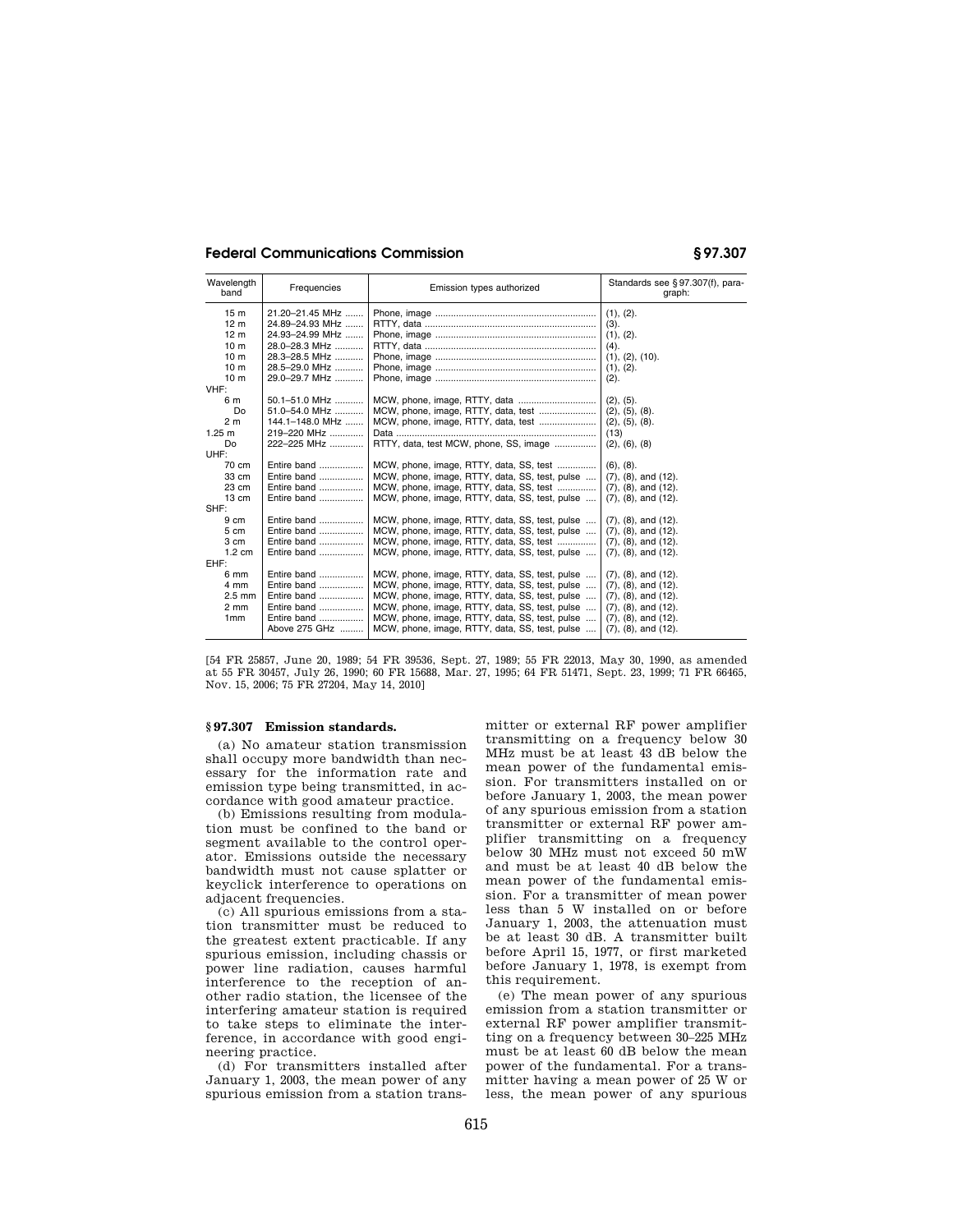emission supplied to the antenna transmission line must not exceed 25 μW and must be at least 40 dB below the mean power of the fundamental emission, but need not be reduced below the power of 10 μW. A transmitter built before April 15, 1977, or first marketed before January 1, 1978, is exempt from this requirement.

(f) The following standards and limitations apply to transmissions on the frequencies specified in §97.305(c) of this part.

(1) No angle-modulated emission may have a modulation index greater than 1 at the highest modulation frequency.

(2) No non-phone emission shall exceed the bandwidth of a communications quality phone emission of the same modulation type. The total bandwidth of an independent sideband emission (having B as the first symbol), or a multiplexed image and phone emission, shall not exceed that of a communications quality A3E emission.

(3) Only a RTTY or data emission using a specified digital code listed in §97.309(a) of this part may be transmitted. The symbol rate must not exceed 300 bauds, or for frequency-shift keying, the frequency shift between mark and space must not exceed 1 kHz.

(4) Only a RTTY or data emission using a specified digital code listed in §97.309(a) of this part may be transmitted. The symbol rate must not exceed 1200 bauds, or for frequency-shift keying, the frequency shift between mark and space must not exceed 1 kHz.

(5) A RTTY, data or multiplexed emission using a specified digital code listed in §97.309(a) of this part may be transmitted. The symbol rate must not exceed 19.6 kilobauds. A RTTY, data or multiplexed emission using an unspecified digital code under the limitations listed in §97.309(b) of this part also may be transmitted. The authorized bandwidth is 20 kHz.

(6) A RTTY, data or multiplexed emission using a specified digital code listed in §97.309(a) of this part may be transmitted. The symbol rate must not exceed 56 kilobauds. A RTTY, data or multiplexed emission using an unspecified digital code under the limitations listed in §97.309(b) of this part also may be transmitted. The authorized bandwidth is 100 kHz.

# **§ 97.309 47 CFR Ch. I (10–1–11 Edition)**

(7) A RTTY, data or multiplexed emission using a specified digital code listed in §97.309(a) of this part or an unspecified digital code under the limitations listed in §97.309(b) of this part may be transmitted.

(8) A RTTY or data emission having designators with A, B, C, D, E, F, G, H, J or R as the first symbol; 1, 2, 7 or 9 as the second symbol; and D or W as the third symbol is also authorized.

(9) A station having a control operator holding a Novice or Technician Class operator license may only transmit a CW emission using the international Morse code.

(10) A station having a control operator holding a Novice Class operator license or a Technician Class operator license and who has received credit for proficiency in telegraphy in accordance with the international requirements may only transmit a CW emission using the international Morse code or phone emissions J3E and R3E.

(11) Phone and image emissions may be transmitted only by stations located in ITU Regions 1 and 3, and by stations located within ITU Region 2 that are west of 130° West longitude or south of 20° North latitude.

(12) Emission F8E may be transmitted.

(13) A data emission using an unspecified digital code under the limitations listed in §97.309(b) also may be transmitted. The authorized bandwidth is 100 kHz.

[54 FR 25857, June 20, 1989; 54 FR 30823, July 24, 1989, as amended at 54 FR 39537, Sept. 27, 1989; 60 FR 15688, Mar. 27, 1995; 65 FR 6550, Feb. 10, 2000; 69 FR 24997, May 5, 2004]

#### **§ 97.309 RTTY and data emission codes.**

(a) Where authorized by §§97.305(c) and 97.307(f) of the part, an amateur station may transmit a RTTY or data emission using the following specified digital codes:

(1) The 5-unit, start-stop, International Telegraph Alphabet No. 2, code defined in ITU–T Recommendation F.1, Division C (commonly known as ''Baudot'').

(2) The 7-unit code specified in ITU–R Recommendations M.476–5 and M.625–3 (commonly known as ''AMTOR'').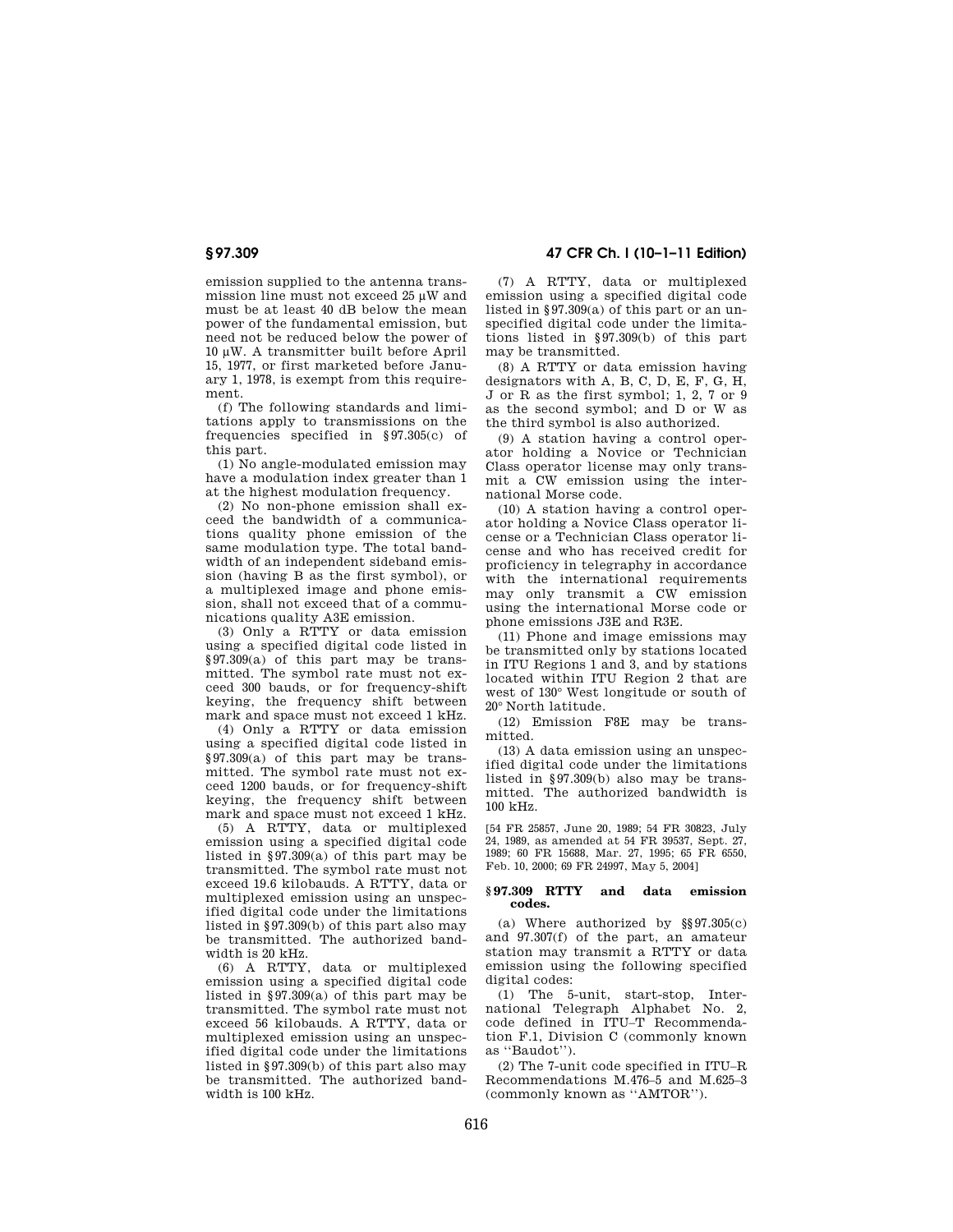(3) The 7-unit, International Alphabet No. 5, code defined in IT–-T Recommendation T.50 (commonly known as ''ASCII'').

(4) An amateur station transmitting a RTTY or data emission using a digital code specified in this paragraph may use any technique whose technical characteristics have been documented publicly, such as CLOVER, G-TOR, or PacTOR, for the purpose of facilitating communications.

(b) Where authorized by §§97.305(c) and 97.307(f) of this part, a station may transmit a RTTY or data emission using an unspecified digital code, except to a station in a country with which the United States does not have an agreement permitting the code to be used. RTTY and data emissions using unspecified digital codes must not be transmitted for the purpose of obscuring the meaning of any communication. When deemed necessary by a District Director to assure compliance with the FCC Rules, a station must:

(1) Cease the transmission using the unspecified digital code;

(2) Restrict transmissions of any digital code to the extent instructed;

(3) Maintain a record, convertible to the original information, of all digital communications transmitted.

[54 FR 25857, June 20, 1989, as amended at 54 FR 39537, Sept. 27, 1989; 56 FR 56172, Nov. 1, 1991; 60 FR 55486, Nov. 1, 1995; 71 FR 25982, May 3, 2006; 71 FR 66465, Nov. 15, 2006]

#### **§ 97.311 SS emission types.**

(a) SS emission transmissions by an amateur station are authorized only for communications between points within areas where the amateur service is regulated by the FCC and between an area where the amateur service is regulated by the FCC and an amateur station in another country that permits such communications. SS emission transmissions must not be used for the purpose of obscuring the meaning of any communication.

(b) A station transmitting SS emissions must not cause harmful interference to stations employing other authorized emissions, and must accept all interference caused by stations employing other authorized emissions.

(c) When deemed necessary by a District Director to assure compliance with this part, a station licensee must:

(1) Cease SS emission transmissions; (2) Restrict SS emission transmissions to the extent instructed; and

(3) Maintain a record, convertible to the original information (voice, text, image, etc.) of all spread spectrum communications transmitted.

[64 FR 51471, Sept. 23, 1999, as amended at 76 FR 17569, Mar. 30, 2011]

#### **§ 97.313 Transmitter power standards.**

(a) An amateur station must use the minimum transmitter power necessary to carry out the desired communications.

(b) No station may transmit with a transmitter power exceeding 1.5 kW PEP.

(c) No station may transmit with a transmitter power output exceeding 200 W PEP:

(1) On the 10.10–10.15 MHz segment;

(2) On the 3.525–3.60 MHz, 7.025–7.125 MHz, 21.025–21.20 MHz, and 28.0–28.5 MHz segment when the control operator is a Novice Class operator or a Technician Class operator; or

(3) The 7.050-7.075 MHz segment when the station is within ITU Regions 1 or 3.

(d) No station may transmit with a transmitter power exceeding 25 W PEP on the VHF 1.25 m band when the control operator is a Novice operator.

(e) No station may transmit with a transmitter power exceeding 5 W PEP on the UHF 23 cm band when the control operator is a Novice operator.

(f) No station may transmit with a transmitter power exceeding 50 W PEP on the UHF 70 cm band from an area specified in footnote US7 to §2.106 of part 2, unless expressly authorized by the FCC after mutual agreement, on a case-by-case basis, between the District Director of the applicable field facility and the military area frequency coordinator at the applicable military base. An Earth station or telecommand station, however, may transmit on the 435–438 MHz segment with a maximum of 611 W effective radiated power (1 kW<br>equivalent isotropically radiated equivalent isotropically power) without the authorization otherwise required. The transmitting antenna elevation angle between the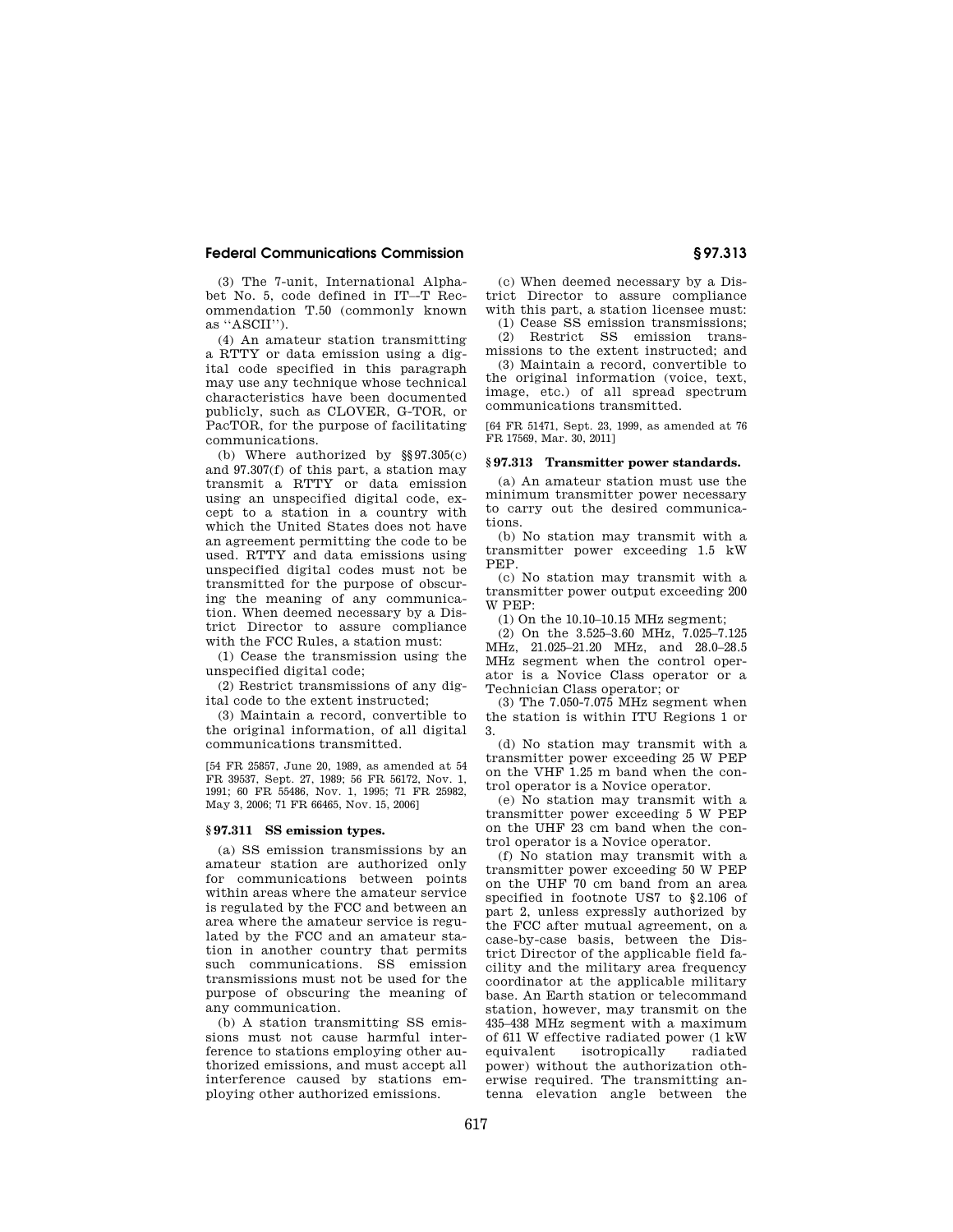lower half-power  $(-3$  dB relative to the peak or antenna bore sight) point and the horizon must always be greater than 10°.

(g) No station may transmit with a transmitter power exceeding 50 W PEP on the 33 cm band from within 241 km of the boundaries of the White Sands Missile Range. Its boundaries are those portions of Texas and New Mexico bounded on the south by latitude 31°41′ North, on the east by longitude 104°11′ West, on the north by latitude 34°30′ North, and on the west by longitude 107°30′ West.

(h) No station may transmit with a transmitter power exceeding 50 W PEP on the 219–220 MHz segment of the 1.25 m band.

(i) No station may transmit with an effective radiated power (ERP) exceeding 50 W PEP on the 60 m band. For the purpose of computing ERP, the transmitter PEP will be multiplied by the antenna gain relative to a dipole or the equivalent calculation in decibels. A half-wave dipole antenna will be presumed to have a gain of 1. Licensees using other antennas must maintain in their station records either the antenna manufacturer data on the antenna gain or calculations of the antenna gain.

(j) No station may transmit with a transmitter output exceeding 10 W PEP when the station is transmitting a SS emission type.

[54 FR 25857, June 20, 1989, as amended at 56 FR 37161, Aug. 5, 1991; 56 FR 3043, Jan. 28, 1991; 60 FR 15688, Mar. 27, 1995; 65 FR 6550, Feb. 10, 2000; 71 FR 66465, Nov. 15, 2006; 75 FR 27204, May 14, 2010; 75 FR 78171, Dec. 15, 2010; 76 FR 17569, Mar. 30, 2011]

#### **§ 97.315 Certification of external RF power amplifiers.**

(a) Any external RF power amplifier (see §2.815 of the FCC Rules) manufactured or imported for use at an amateur radio station must be certificated for use in the amateur service in accordance with subpart J of part 2 of the FCC Rules. No amplifier capable of operation below 144 MHz may be constructed or modified by a non-amateur service licensee without a grant of certification from the FCC.

**§ 97.315 47 CFR Ch. I (10–1–11 Edition)** 

(b) The requirement of paragraph (a) does not apply if one or more of the following conditions are met:

(1) The amplifier is constructed or modified by an amateur radio operator for use at an amateur station.

(2) The amplifier was manufactured before April 28, 1978, and has been issued a marketing waiver by the FCC, or the amplifier was purchased before April 28, 1978, by an amateur radio operator for use at that operator's station.

(3) The amplifier is sold to an amateur radio operator or to a dealer, the amplifier is purchased in used condition by a dealer, or the amplifier is sold to an amateur radio operator for use at that operator's station.

(c) Any external RF power amplifier appearing in the Commission's database as certificated for use in the amateur service may be marketed for use in the amateur service.

[71 FR 66465, Nov. 15, 2006]

### **§ 97.317 Standards for certification of external RF power amplifiers.**

(a) To receive a grant of certification, the amplifier must:

(1) Satisfy the spurious emission standards of §97.307 (d) or (e) of this part, as applicable, when the amplifier is operated at the lesser of 1.5 kW PEP or its full output power and when the amplifier is placed in the ''standby'' or ''off'' positions while connected to the transmitter.

(2) Not be capable of amplifying the input RF power (driving signal) by more than 15 dB gain. Gain is defined as the ratio of the input RF power to the output RF power of the amplifier where both power measurements are expressed in peak envelope power or mean power.

(3) Exhibit no amplification (0 dB gain) between 26 MHz and 28 MHz.

(b) Certification shall be denied when:

(1) The Commission determines the amplifier can be used in services other than the Amateur Radio Service, or

(2) The amplifier can be easily modified to operate on frequencies between 26 MHz and 28 MHz.

[71 FR 66465, Nov. 15, 2006]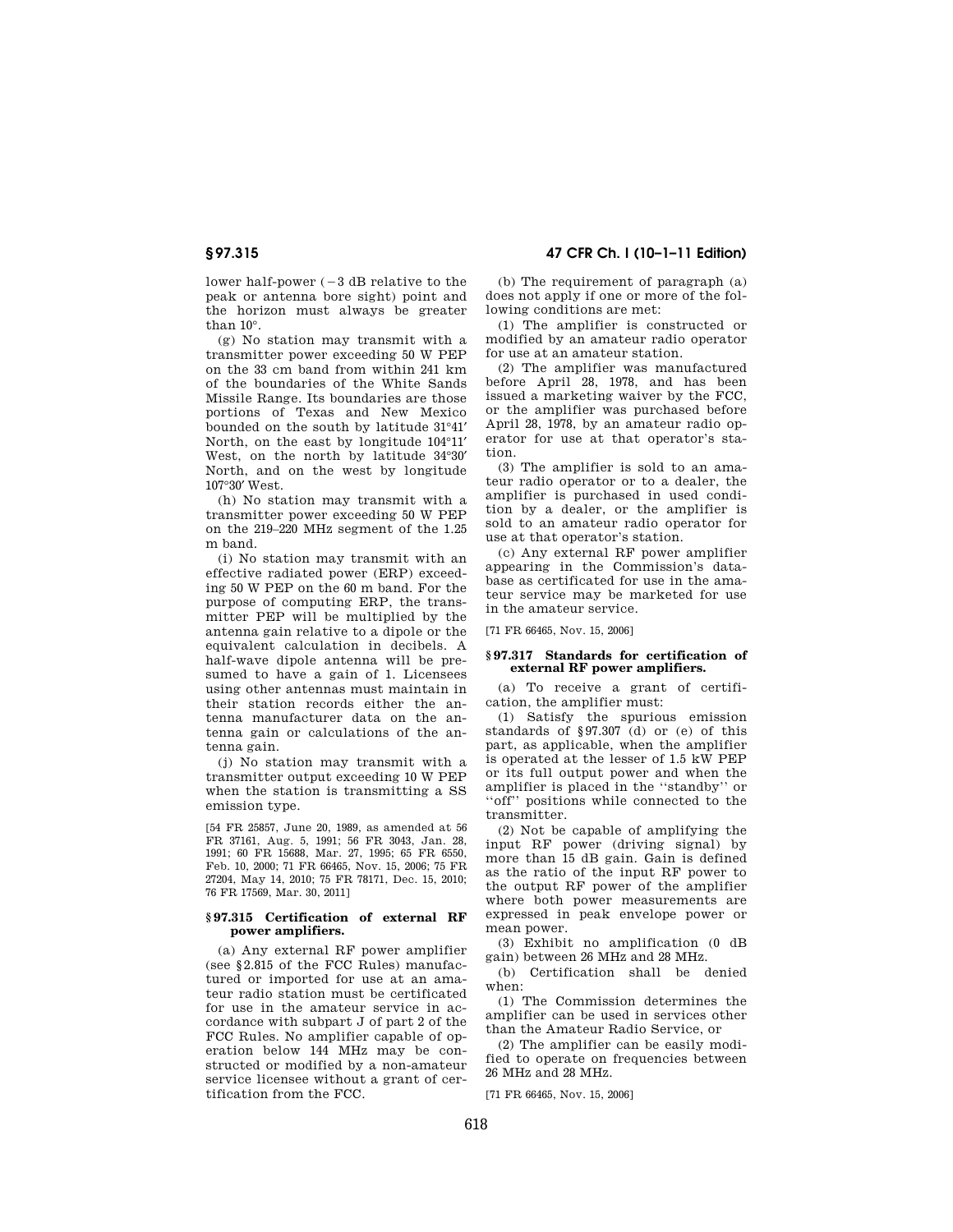# **Subpart E—Providing Emergency Communications**

# **§ 97.401 Operation during a disaster.**

A station in, or within 92.6 km (50 nautical miles) of, Alaska may transmit emissions J3E and R3E on the channel at 5.1675 MHz (assigned frequency 5.1689 MHz) for emergency communications. The channel must be shared with stations licensed in the Alaska-Private Fixed Service. The transmitter power must not exceed 150 W PEP. A station in, or within 92.6 km of, Alaska may transmit communications for tests and training drills necessary to ensure the establishment, operation, and maintenance of emergency communication systems.

[71 FR 66465, Nov. 15, 2006]

## **§ 97.403 Safety of life and protection of property.**

No provision of these rules prevents the use by an amateur station of any means of radiocommunication at its disposal to provide essential communication needs in connection with the immediate safety of human life and immediate protection of property when normal communication systems are not available.

## **§ 97.405 Station in distress.**

(a) No provision of these rules prevents the use by an amateur station in distress of any means at its disposal to attract attention, make known its condition and location, and obtain assistance.

(b) No provision of these rules prevents the use by a station, in the exceptional circumstances described in paragraph (a) of this section, of any means of radiocommunications at its disposal to assist a station in distress.

## **§ 97.407 Radio amateur civil emergency service.**

(a) No station may transmit in RACES unless it is an FCC-licensed primary, club, or military recreation station and it is certified by a civil defense organization as registered with that organization. No person may be the control operator of an amateur station transmitting in RACES unless that person holds a FCC-issued amateur operator license and is certified by a civil defense organization as enrolled in that organization.

(b) The frequency bands and segments and emissions authorized to the control operator are available to stations transmitting communications in RACES on a shared basis with the amateur service. In the event of an emergency which necessitates invoking the President's War Emergency Powers under the provisions of section 706 of the Communications Act of 1934, as amended, 47 U.S.C. 606, amateur stations participating in RACES may only transmit on the frequency segments authorized pursuant to part 214 of this chapter.

(c) An amateur station registered with a civil defense organization may only communicate with the following stations upon authorization of the responsible civil defense official for the organization with which the amateur station is registered:

(1) An amateur station registered with the same or another civil defense organization; and

(2) A station in a service regulated by the FCC whenever such communication is authorized by the FCC.

(d) All communications transmitted in RACES must be specifically authorized by the civil defense organization for the area served. Only civil defense communications of the following types may be transmitted:

(1) Messages concerning impending or actual conditions jeopardizing the public safety, or affecting the national defense or security during periods of local, regional, or national civil emergencies;

(2) Messages directly concerning the immediate safety of life of individuals, the immediate protection of property, maintenance of law and order, alleviation of human suffering and need, and the combating of armed attack or sabotage;

(3) Messages directly concerning the accumulation and dissemination of public information or instructions to the civilian population essential to the activities of the civil defense organization or other authorized governmental or relief agencies; and

(4) Communications for RACES training drills and tests necessary to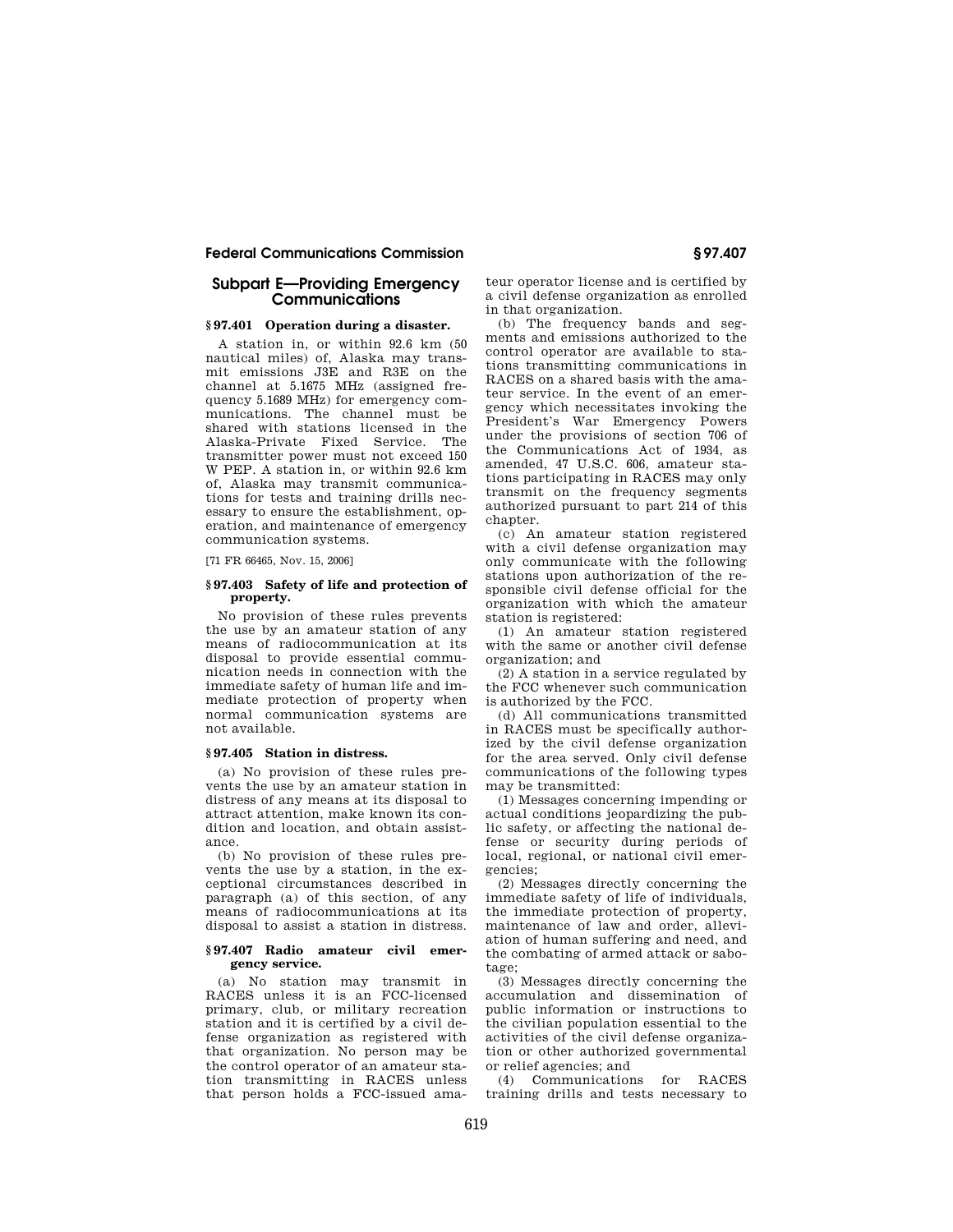ensure the establishment and maintenance of orderly and efficient operation of the RACES as ordered by the responsible civil defense organization served. Such drills and tests may not exceed a total time of 1 hour per week. With the approval of the chief officer for emergency planning in the applicable State, Commonwealth, District or territory, however, such tests and drills may be conducted for a period not to exceed 72 hours no more than twice in any calendar year.

[75 FR 78171, Dec. 15, 2010]

# **Subpart F—Qualifying Examination Systems**

### **§ 97.501 Qualifying for an amateur operator license.**

Each applicant must pass an examination for a new amateur operator license grant and for each change in operator class. Each applicant for the class of operator license grant specified below must pass, or otherwise receive examination credit for, the following examination elements:

(a) Amateur Extra Class operator: Elements 2, 3, and 4;

(b) General Class operator: Elements  $2$  and  $3$ 

(c) Technician Class operator: Element 2.

[65 FR 6550, Feb. 10, 2000, as amended at 72 FR 3082, Jan. 24, 2007]

## **§ 97.503 Element standards.**

A written examination must be such as to prove that the examinee possesses the operational and technical qualifications required to perform properly the duties of an amateur service licensee. Each written examination must be comprised of a question set as follows:

(a) Element 2: 35 questions concerning the privileges of a Technician Class operator license. The minimum passing score is 26 questions answered correctly.

(b) Element 3: 35 questions concerning the privileges of a General Class operator license. The minimum passing score is 26 questions answered correctly.

(c) Element 4: 50 questions concerning the privileges of an Amateur

**§ 97.501 47 CFR Ch. I (10–1–11 Edition)** 

Extra Class operator license. The minimum passing score is 37 questions answered correctly.

[54 FR 25857, June 20, 1989, as amended at 61 FR 41019, Aug. 7, 1996; 65 FR 6550, Feb. 10, 2000; 72 FR 3082, Jan. 24, 2007]

### **§ 97.505 Element credit.**

(a) The administering VEs must give credit as specified below to an examinee holding any of the following license grants or license documents:

(1) An unexpired (or expired but within the grace period for renewal) FCCgranted Advanced Class operator license grant: Elements 2 and 3.

(2) An unexpired (or expired but within the grace period for renewal) FCCgranted General Class operator license grant: Elements 2 and 3.

(3) An unexpired (or expired but within the grace period for renewal) FCCgranted Technician or Technician Plus Class operator (including a Technician Class operator license granted before February 14, 1991) license grant: Element 2.

(4) An expired FCC-issued Technician Class operator license document granted before March 21, 1987; Element 3.

(5) A CSCE: Each element the CSCE indicates the examinee passed within the previous 365 days.

(b) No examination credit, except as herein provided, shall be allowed on the basis of holding or having held any other license grant or document.

[59 FR 54834, Nov. 2, 1994, as amended at 63 FR 68980, Dec. 14, 1998; 65 FR 6551, Feb. 10, 2000; 69 FR 24997, May 5, 2004; 72 FR 3082, Jan. 24, 2007]

#### **§ 97.507 Preparing an examination.**

(a) Each telegraphy message and each written question set administered to an examinee must be prepared by a VE holding an Amateur Extra Class operator license. A telegraphy message or written question set may also be prepared for the following elements by a VE holding an operator license of the class indicated:

(1) Element 3: Advanced Class operator.

(2) Elements 1 and 2: Advanced or General Class operators.

(b) Each question set administered to an examinee must utilize questions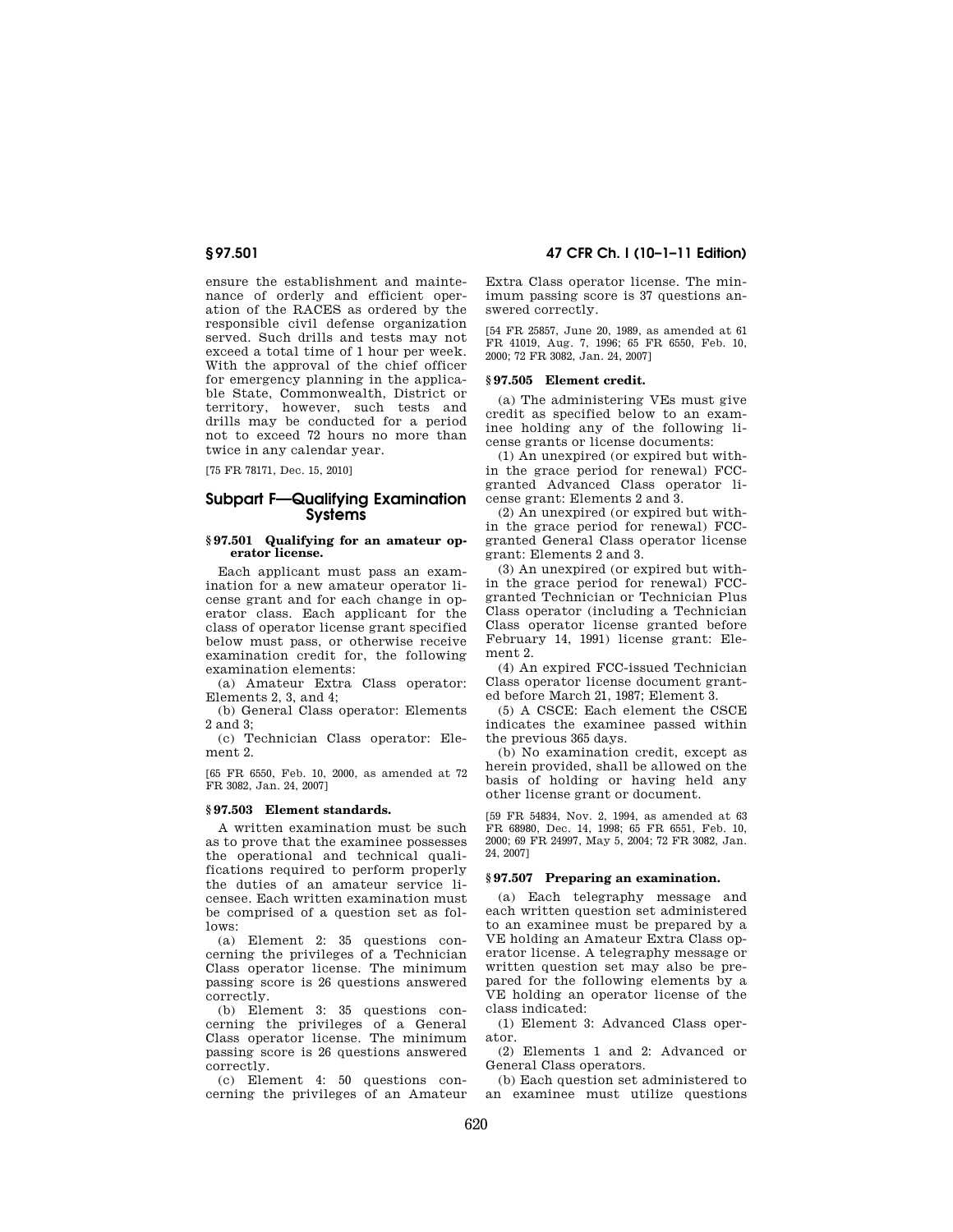taken from the applicable question pool.

(c) Each telegraphy message and each written question set administered to an examinee for an amateur operator license must be prepared, or obtained from a supplier, by the administering VEs according to instructions from the coordinating VEC.

(d) A telegraphy examination must consist of a message sent in the international Morse code at no less than the prescribed speed for a minimum of 5 minutes. The message must contain each required telegraphy character at least once. No message known to the examinee may be administered in a telegraphy examination. Each 5 letters of the alphabet must be counted as 1 word. Each numeral, punctuation mark and prosign must be counted as 2 letters of the alphabet.

[54 FR 25857, June 20, 1989, as amended at 58 FR 29126, May 19, 1993; 59 FR 54834, Nov. 2, 1994; 65 FR 6551, Feb. 10, 2000; 69 FR 24997, May 5, 2004]

# **§ 97.509 Administering VE requirements.**

(a) Each examination for an amateur operator license must be administered by a team of at least 3 VEs at an examination session coordinated by a VEC. The number of examinees at the session may be limited.

(b) Each administering VE must:

(1) Be accredited by the coordinating VEC;

(2) Be at least 18 years of age;

(3) Be a person who holds an amateur operator license of the class specified below:

(i) Amateur Extra, Advanced or General Class in order to administer a Technician Class operator license examination;

(ii) Amateur Extra or Advanced Class in order to administer a General Class operator license examination;

(iii) Amateur Extra Class in order to administer an Amateur Extra Class operator license examination.

(4) Not be a person whose grant of an amateur station license or amateur operator license has ever been revoked or suspended.

(c) Each administering VE must be present and observing the examinee throughout the entire examination. The administering VEs are responsible for the proper conduct and necessary supervision of each examination. The administering VEs must immediately terminate the examination upon failure of the examinee to comply with their instructions.

(d) No VE may administer an examination to his or her spouse, children, grandchildren, stepchildren, parents, grandparents, stepparents, brothers, sisters, stepbrothers, stepsisters, aunts, uncles, nieces, nephews, and in-laws.

(e) No VE may administer or certify any examination by fraudulent means or for monetary or other consideration<br>including reimbursement in any including reimbursement in amount in excess of that permitted. Violation of this provision may result in the revocation of the grant of the VE's amateur station license and the suspension of the grant of the VE's amateur operator license.

(f) No examination that has been compromised shall be administered to any examinee. Neither the same telegraphy message nor the same question set may be re-administered to the same examinee.

(g) Passing a telegraphy receiving examination is adequate proof of an examinee's ability to both send and receive telegraphy. The administering VEs, however, may also include a sending segment in a telegraphy examination.

(h) Upon completion of each examination element, the administering VEs must immediately grade the examinee's answers. The administering VEs are responsible for determining the correctness of the examinee's answers.

(i) When the examinee is credited for all examination elements required for the operator license sought, 3 VEs must certify that the examinee is qualified for the license grant and that the VEs have complied with these administering VE requirements. The certifying VEs are jointly and individually accountable for the proper administration of each examination element reported. The certifying VEs may delegate to other qualified VEs their authority, but not their accountability, to administer individual elements of an examination.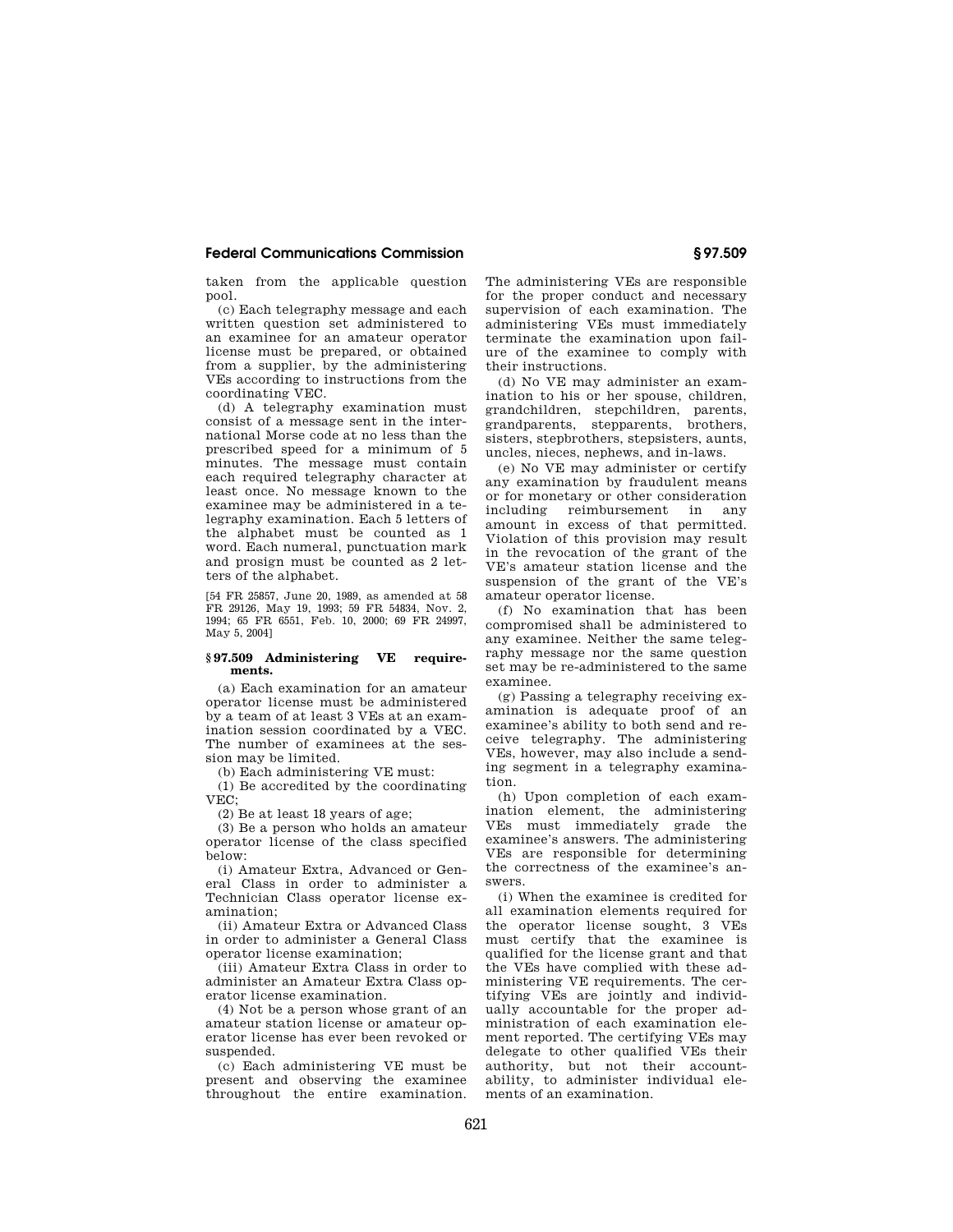**§ 97.511 47 CFR Ch. I (10–1–11 Edition)** 

(j) When the examinee does not score a passing grade on an examination element, the administering VEs must return the application document to the examinee and inform the examinee of the grade.

(k) The administering VEs must accommodate an examinee whose physical disabilities require a special examination procedure. The administering VEs may require a physician's certification indicating the nature of the disability before determining which, if any, special procedures must be used.

(l) The administering VEs must issue a CSCE to an examinee who scores a passsing grade on an examination element.

(m) After the administration of a successful examination for an amateur operator license, the administering VEs must submit the application document to the coordinating VEC according to the coordinating VEC's instructions.

[59 FR 54834, Nov. 2, 1994, as amended at 61 FR 9953, Mar. 12, 1996; 62 FR 17567, Apr. 10, 1997; 63 FR 68980, Dec. 14, 1998; 65 FR 6551, Feb. 10, 2000; 71 FR 66465, Nov. 15, 2006]

#### **§ 97.511 Examinee conduct.**

Each examinee must comply with the instructions given by the administering VEs.

[59 FR 54835, Nov. 2, 1994]

## **§ 97.513 VE session manager requirements.**

(a) A VE session manager may be selected by the VE team for each examination session. The VE session manager must be accredited as a VE by the same VEC that coordinates the examination session. The VE session manager may serve concurrently as an administering VE.

(b) The VE session manager may carry on liaison between the VE team and the coordinating VEC.

(c) The VE session manager may organize activities at an examination session.

[62 FR 17567, Apr. 10, 1997]

## **§§ 97.515–97.517 [Reserved]**

#### **§ 97.519 Coordinating examination sessions.**

(a) A VEC must coordinate the efforts of VEs in preparing and administering examinations.

(b) At the completion of each examination session, the coordinating VEC must collect applicant information and test results from the administering VEs. The coordinating VEC must:

(1) Screen collected information;

(2) Resolve all discrepancies and verify that the VE's certifications are properly completed; and

(3) For qualified examinees, forward electronically all required data to the FCC. All data forwarded must be retained for at least 15 months and must be made available to the FCC upon request.

(c) Each VEC must make any examination records available to the FCC, upon request

(d) The FCC may:

(1) Administer any examination element itself;

(2) Readminister any examination element previously administered by VEs, either itself or under the supervision of a VEC or VEs designated by the FCC; or

(3) Cancel the operator/primary station license of any licensee who fails to appear for readministration of an examination when directed by the FCC, or who does not successfully complete any required element that is readministered. In an instancce of such cancellation, the person will be granted an operator/primary station license consistent with completed examination elements that have not been invalidated by not appearing for, or by failing, the examination upon readministration.

[54 FR 25857, June 20, 1989, as amended at 59 FR 54835, Nov. 2, 1994; 62 FR 17567, Apr. 10, 1997; 63 FR 68981, Dec. 14, 1998; 71 FR 66465, Nov. 15, 2006]

# **§ 97.521 VEC qualifications.**

No organization may serve as a VEC unless it has entered into a written agreement with the FCC. The VEC must abide by the terms of the agreement. In order to be eligible to be a VEC, the entity must: